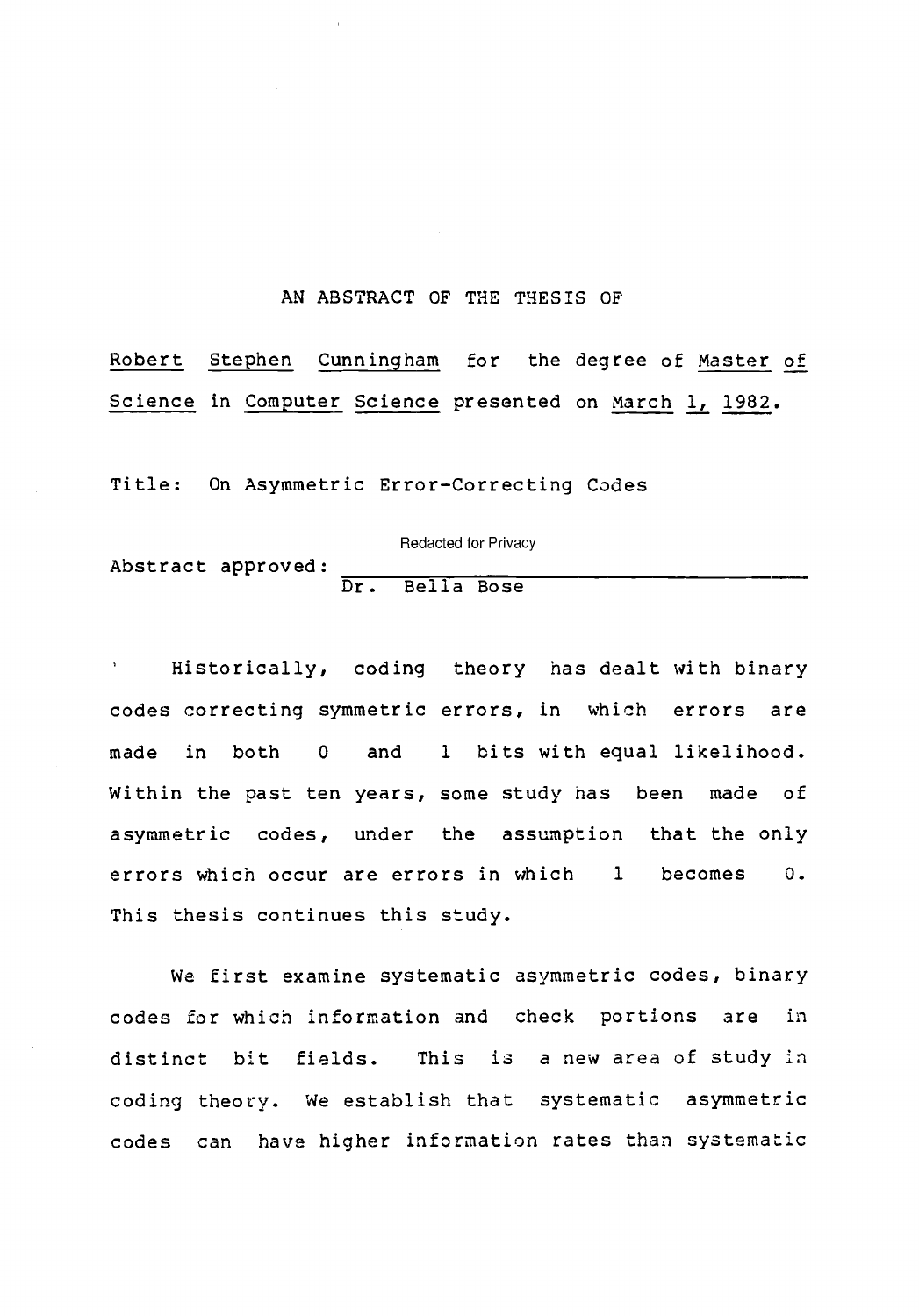symmetric codes, but not too much higher. We also give a construction for building systematic codes from smaller ones, with necessary and sufficient conditions for the codes so built to be systematic asymmetric codes.

Finally, we examine Constantin-Rao codes and their extension to multiple asymmetric error correction. We show that such codes are not systematic and describe conditions under which they are closed under complements. We also show that the multiple asymmetric error correcting codes can have higher information rates than their symmetric counterparts.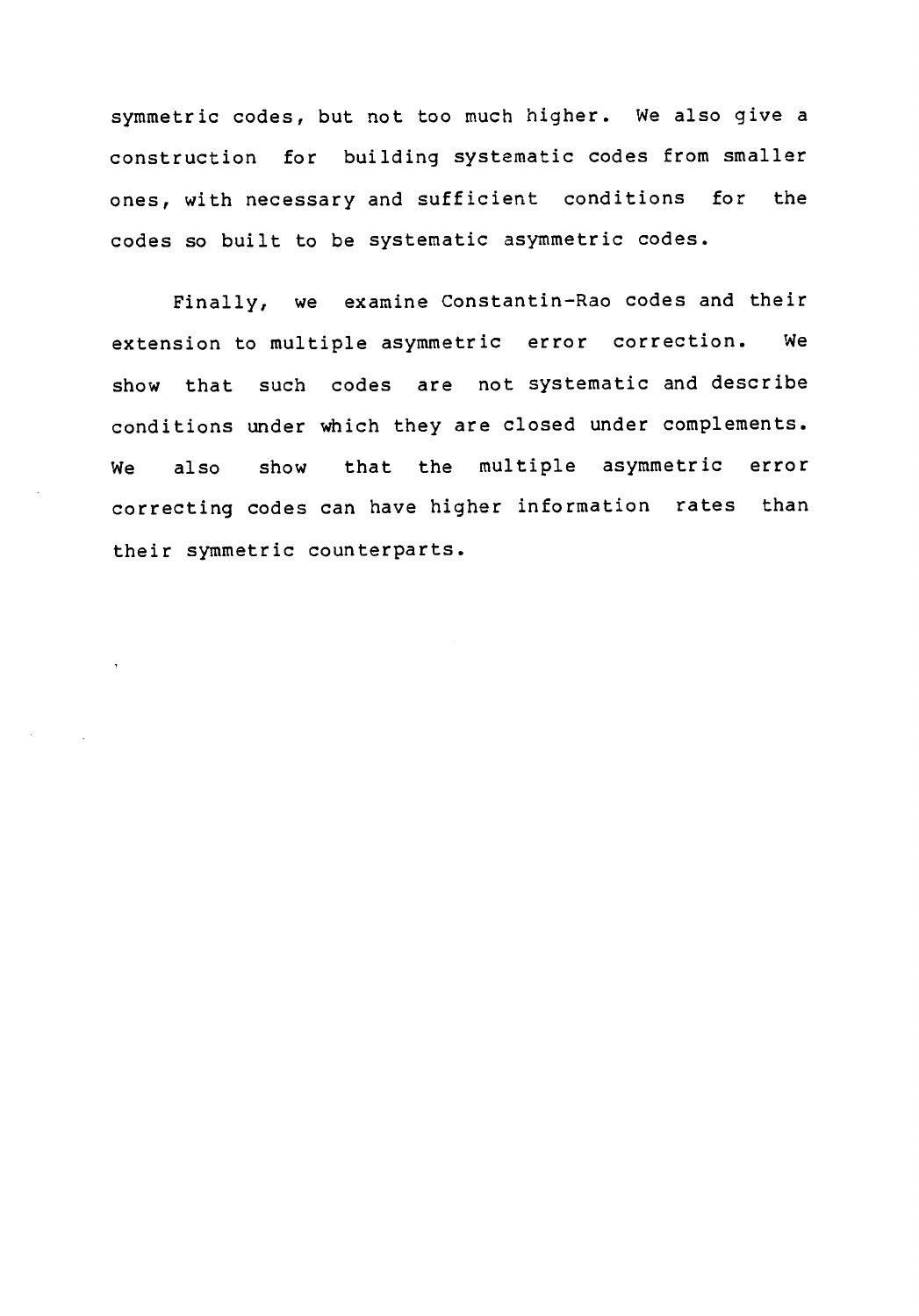## On Asymmetric Error-Correcting Codes

by

 $\sim 10^{-11}$ 

 $\mathcal{O}(\mathcal{A}^{\mathrm{c}})$  and  $\mathcal{O}(\mathcal{A}^{\mathrm{c}})$ 

 $\mathcal{A}^{\mathcal{A}}$  and  $\mathcal{A}^{\mathcal{A}}$  and  $\mathcal{A}^{\mathcal{A}}$ 

Robert Stephen Cunningham

A THESIS

submitted to

Oregon State University

in partial fulfillment of the requirements for the degree of Master of Science

Commencement June 1982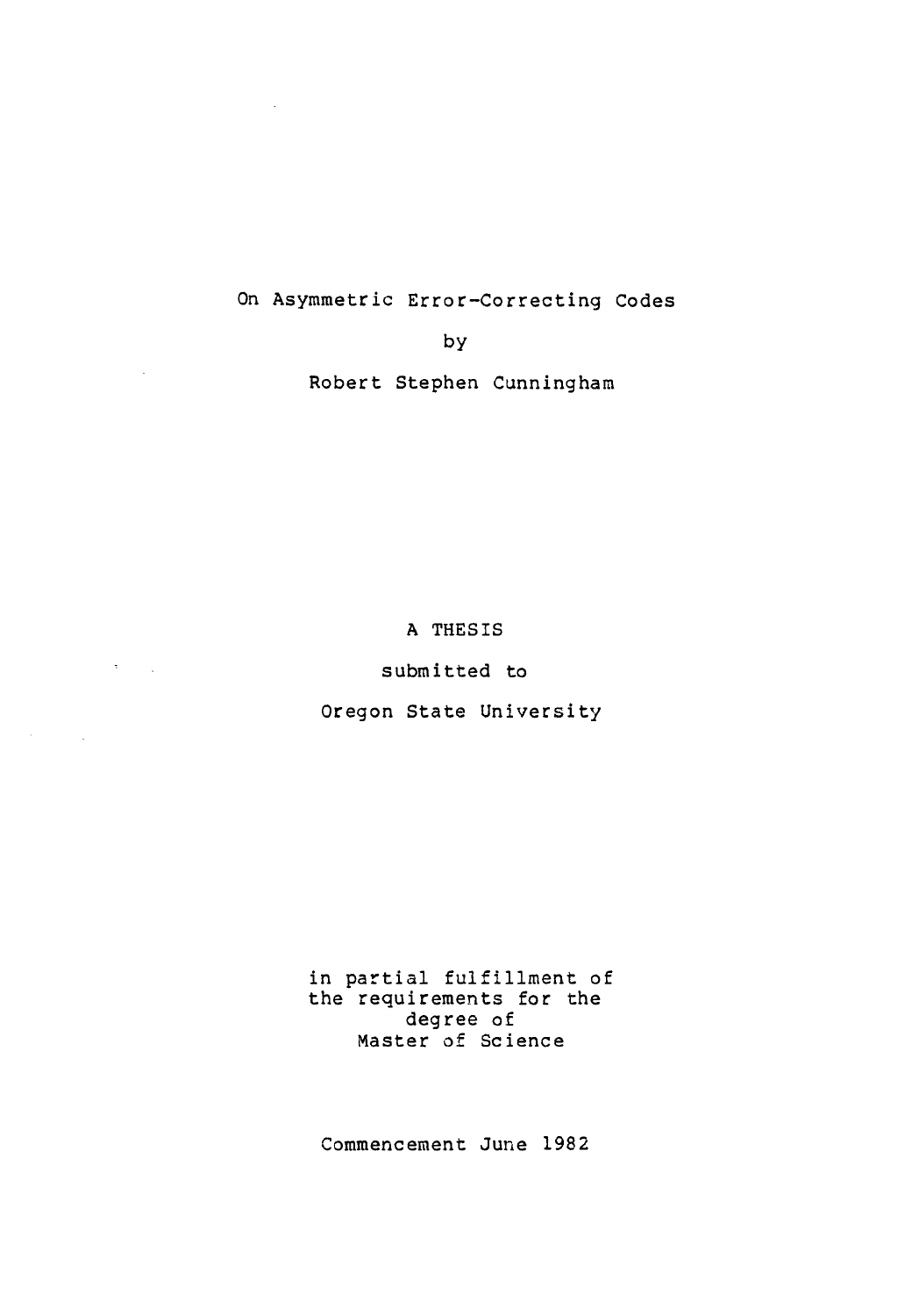APPROVED:

Redacted for Privacy

Assistant Professor of Computer Science in charge of major

# Redacted for Privacy

Chairman of Department of Computer Science

Redacted for Privacy

Dean of Graduate School 1  $\cup$ 

Date thesis is presented: March 1, 1982

Typed by Robert Stephen Cunningham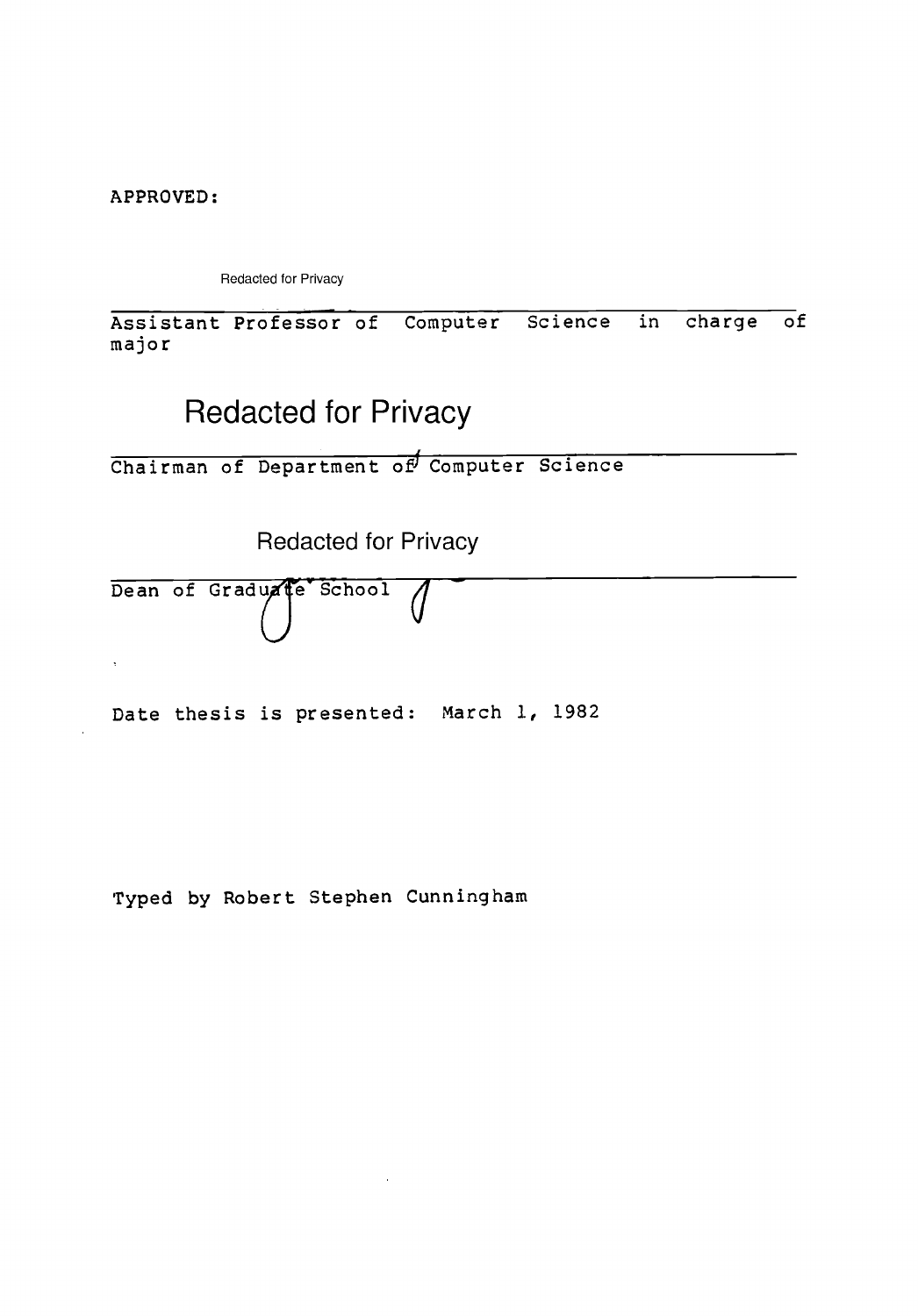ACKNOWLEDGEMENT

 $\sim$ 

This work was supported in part by the National Science Foundation under Grant No. SPI-8013280.

 $\sim 10^7$ 

 $\mathcal{A}^{\mathcal{A}}$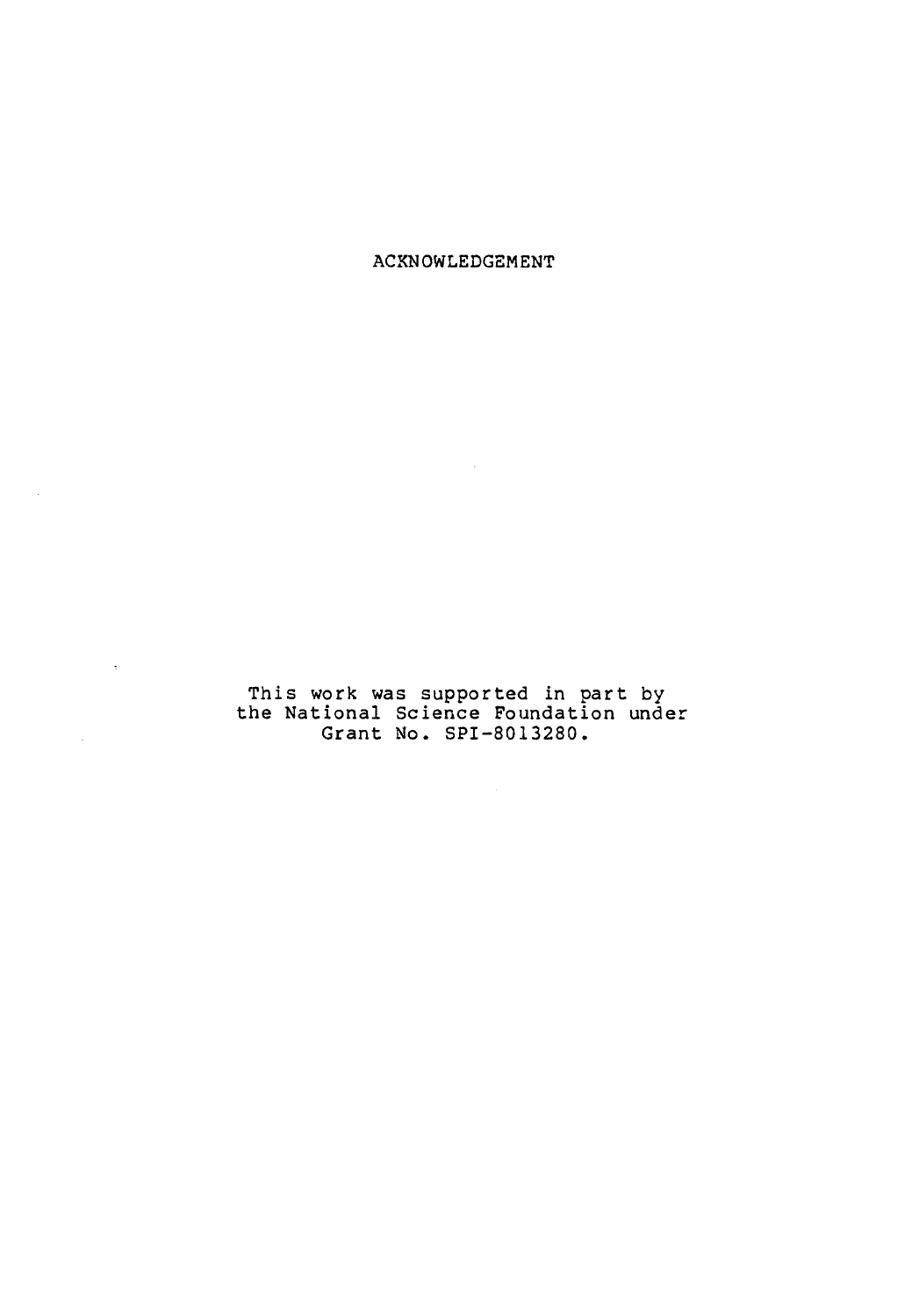## TABLE OF CONTENTS

 $\sim$   $\sim$ 

| I.       | Introduction                                     | 1  |
|----------|--------------------------------------------------|----|
|          | II. Systematic Asymmetric Codes                  | 4  |
|          | III. The Constantin-Rao Codes                    | 18 |
| $\tau$ . | IV. A Code Correcting Multiple Asymmetric Errors | 25 |
|          | V. Bibliography                                  | 34 |
| VI.      | Appendix                                         | 36 |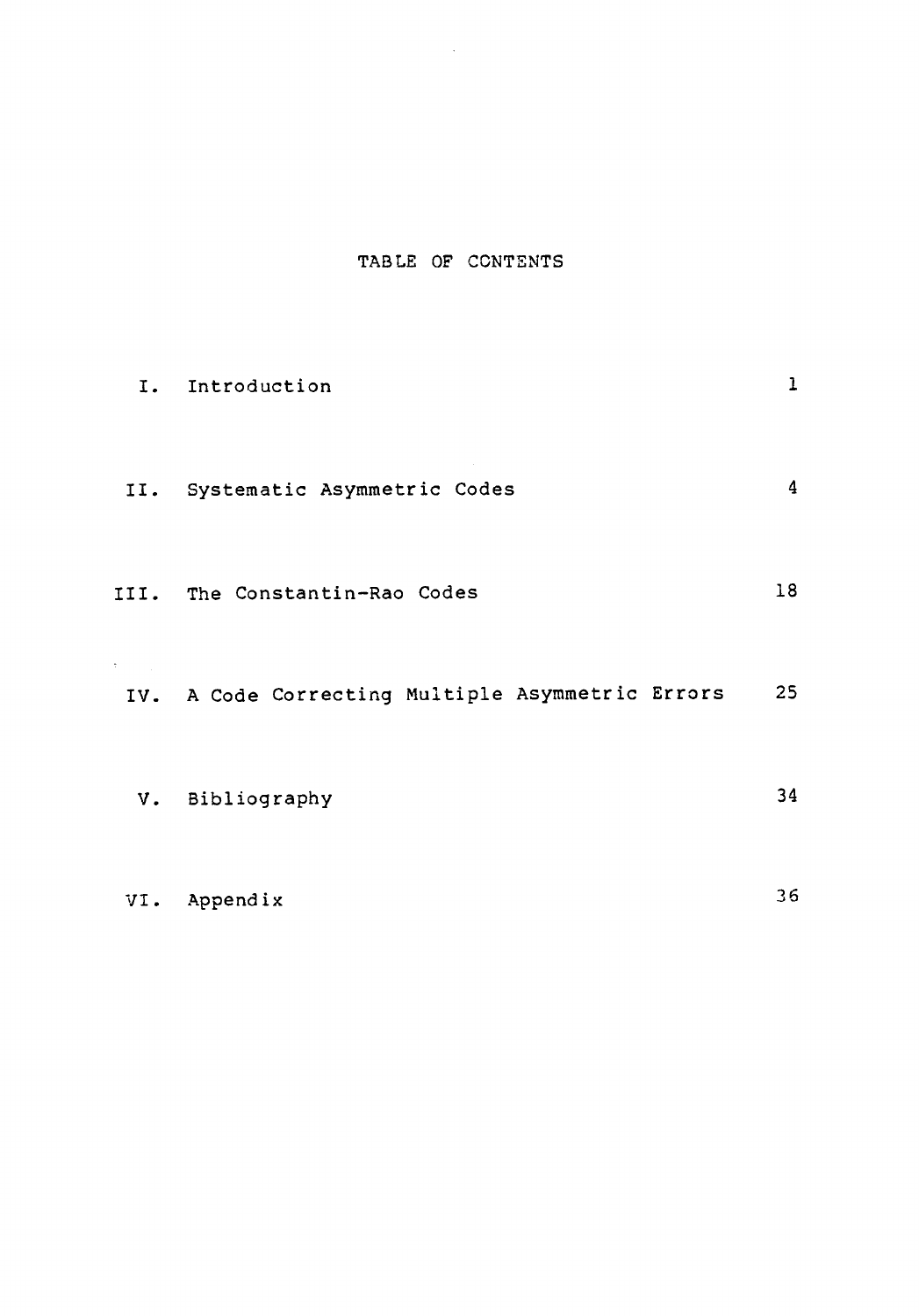# List of Tables

| Table 1: Code Sizes for Given Code Lengths | 30              |
|--------------------------------------------|-----------------|
| Table 2: Code Sizes for Given Code Lengths | 31              |
| Table 3: Element with the Maximal Preimage | 32 <sub>2</sub> |
| Table 4: Closure Under Complements         | 33              |

 $\bar{z}$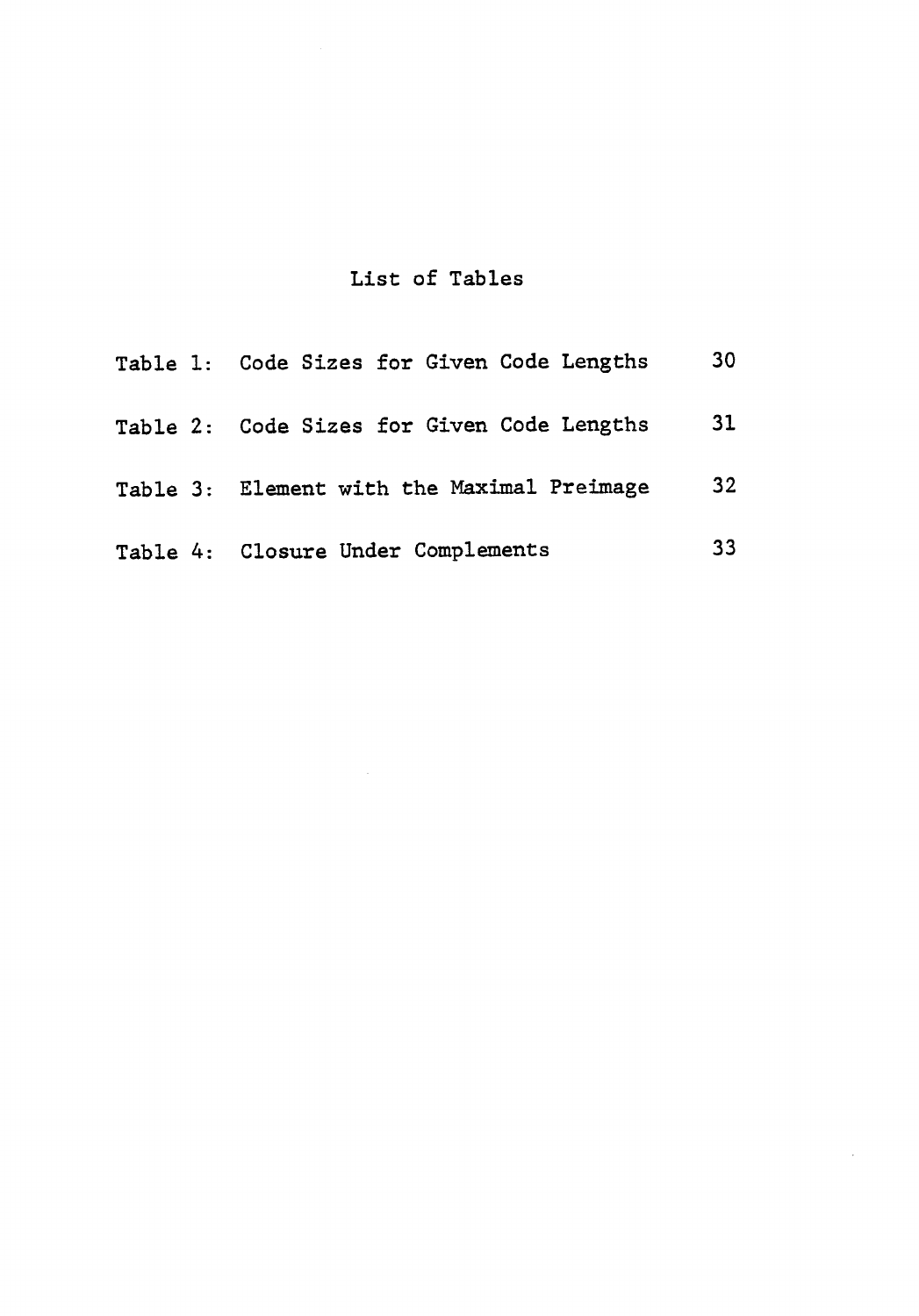#### On Asymmetric Error-Correcting Codes

#### I. Introduction

Accurate, reliable computer systems need more than correct arithmetic and logic to produce valid results. Particularly now, as computing and telecommunications become more and more closely related, efficient methods of ensuring data accuracy are of equal importance. This is the ground covered by coding theory: to devise accurate and efficient methods of storing, retrieving, and transmitting data.

The methods of coding theory involve adding a certain amount of redundancy to the information content of data so that should certain errors occur in the data before it is used, the redundancy will allow the error to be noticed or corrected before use. The redundancy can be added in many ways, but combinatoric or algebraic schemes are usually used. Since encoding and decoding of data takes time, one goal of coding theory is to find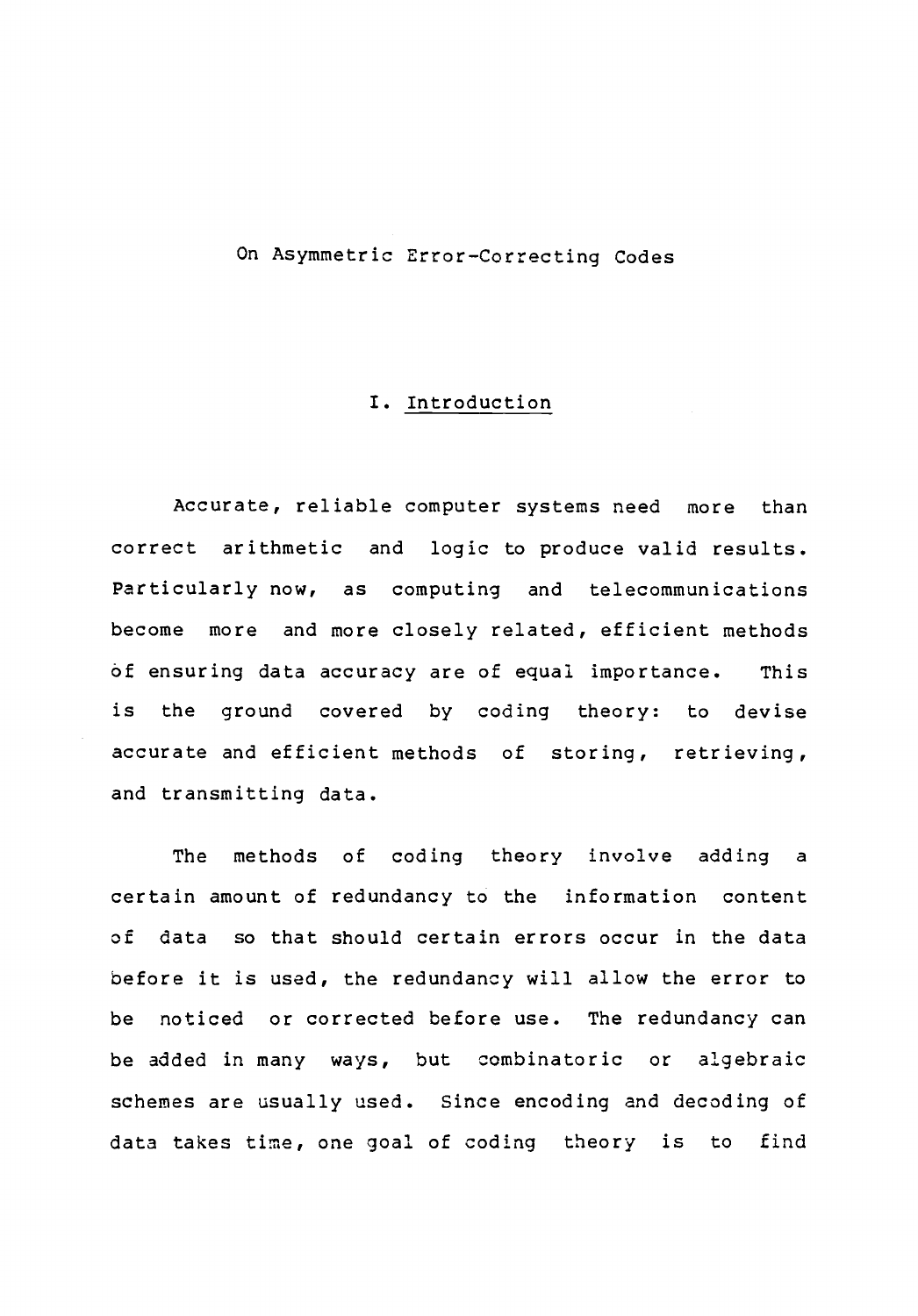simple techniques which allow the coding to be done in parallel with the main processing activities.

Since coding methods are designed to be used with actual computing equipment, shifts in technology lead to new aspects of coding theory. Most of the results in coding theory have assumed equal probability of the two kinds of binary errors: 0 becomes 1, or <sup>1</sup> becomes 0. This is appropriate to electrical transmissions in wire or storage in magnetized cores. However, light transmission in glass cables and storage in semiconductor memories show much more frequent errors where 1 becomes 0 than conversely, which raises new questions for codes. Codes which are designed to detect and correct errors of this sort are called asymmetric codes, and in this thesis we attempt to deal with these.

This work has two primary directions. The first is to examine systematic codes, that is, codes in which the information and check (redundant) portions of the code are stored in separate portions of the code word. Such codes allow parallel decoding, with the information part of the code available for immediate use while checking is being done, and allowing restart of computation with the corrected data if an error is found. Systematic codes are studied for asymmetric error correcting. Such systematic codes are a very new topic for coding theory, for while asymmetric codes have been studied for about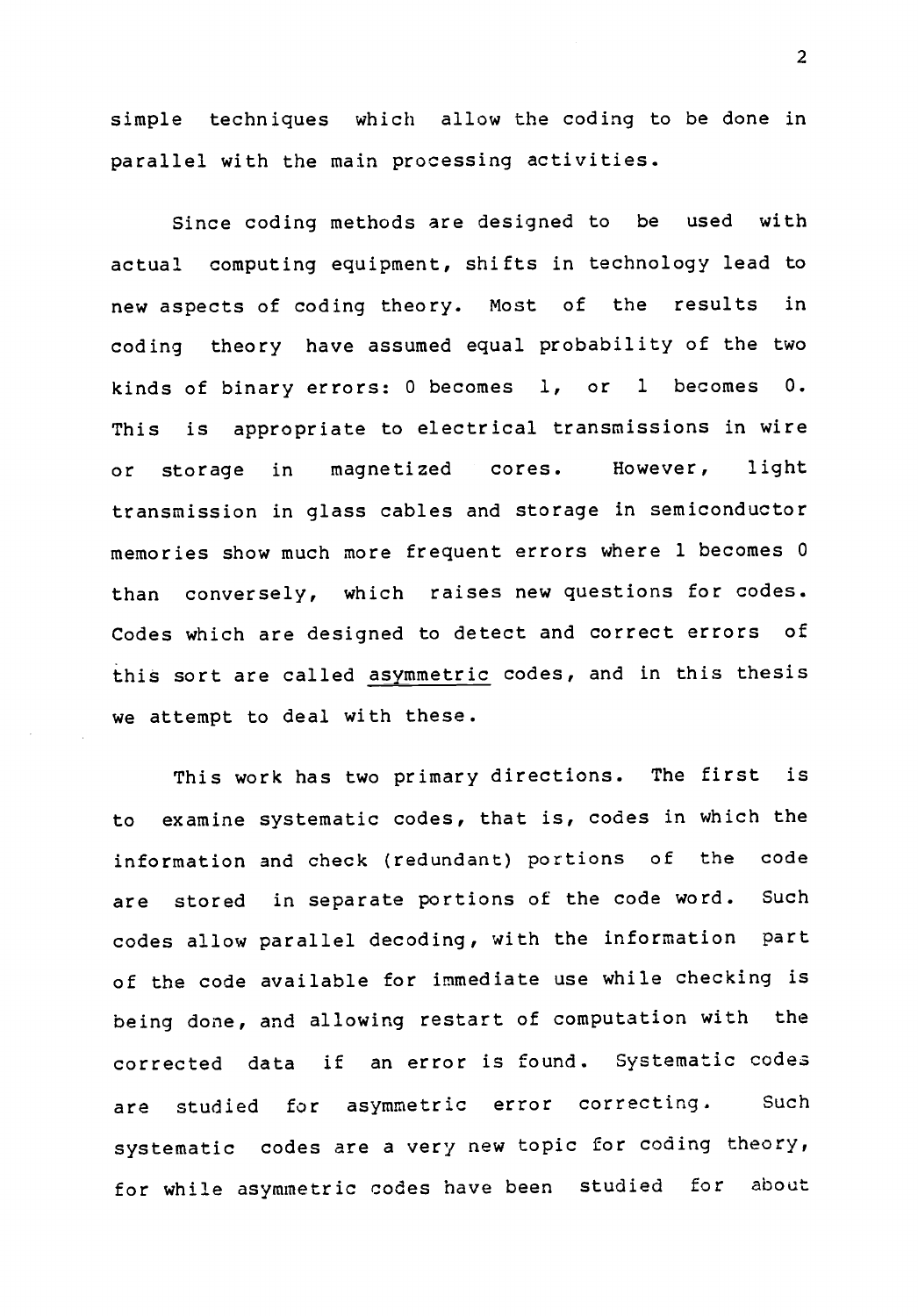ten years, they have not been considered from the systematic point of view. We establish that systematic asymmetric codes can have information rates exceeding the best known systematic symmetric codes, but not by a great deal.

The second direction of this work is in extending the results on asymmetric codes defined by certain functions from binary vectors into Abelian groups or Galois fields. Here our work is not definitive, but is limited to filling in a few gaps and modifying others' constructions to obtain results casting additional light on these codes.

3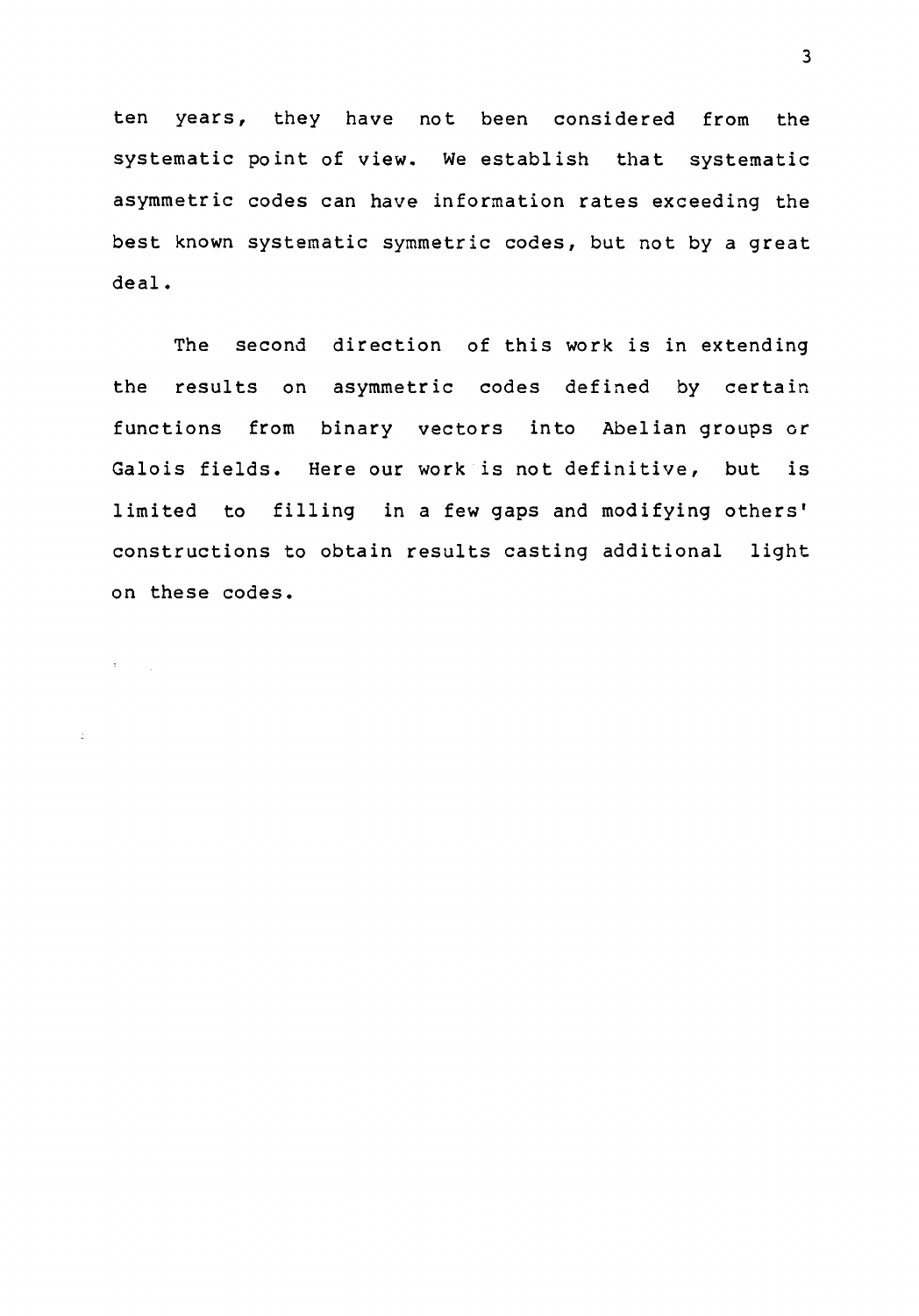#### II. Systematic Asymmetric Codes

In this chapter we shall set out the basic definitions and background results on asymmetric codes, and shall then outline some general results on systematic asymmetric codes. A particular case is examined in detail and exact delineations of the possible codes are made for this case. Finally, we define a structure which gives necessary and sufficient conditions for constructions of such codes generally.

2.1. Definitions. Let C be a binary code with code words of length n.

2.1.1. C is a systematic code if there is a subset of k bits in the code indices so that the information portion of the code is contained in the <sup>k</sup> bits while the check portion of the code is contained in the remaining n-k bits. Such a code is called a  $(n,k)$ code. The k information bits comprise the information symbol of the code word, while the check bits make up the check symbol.

2.1.2. C is an asymmetric code if C is capable of detecting or correcting errors in <sup>a</sup> channel in which errors where 0 becomes 1 are impossible (such a channel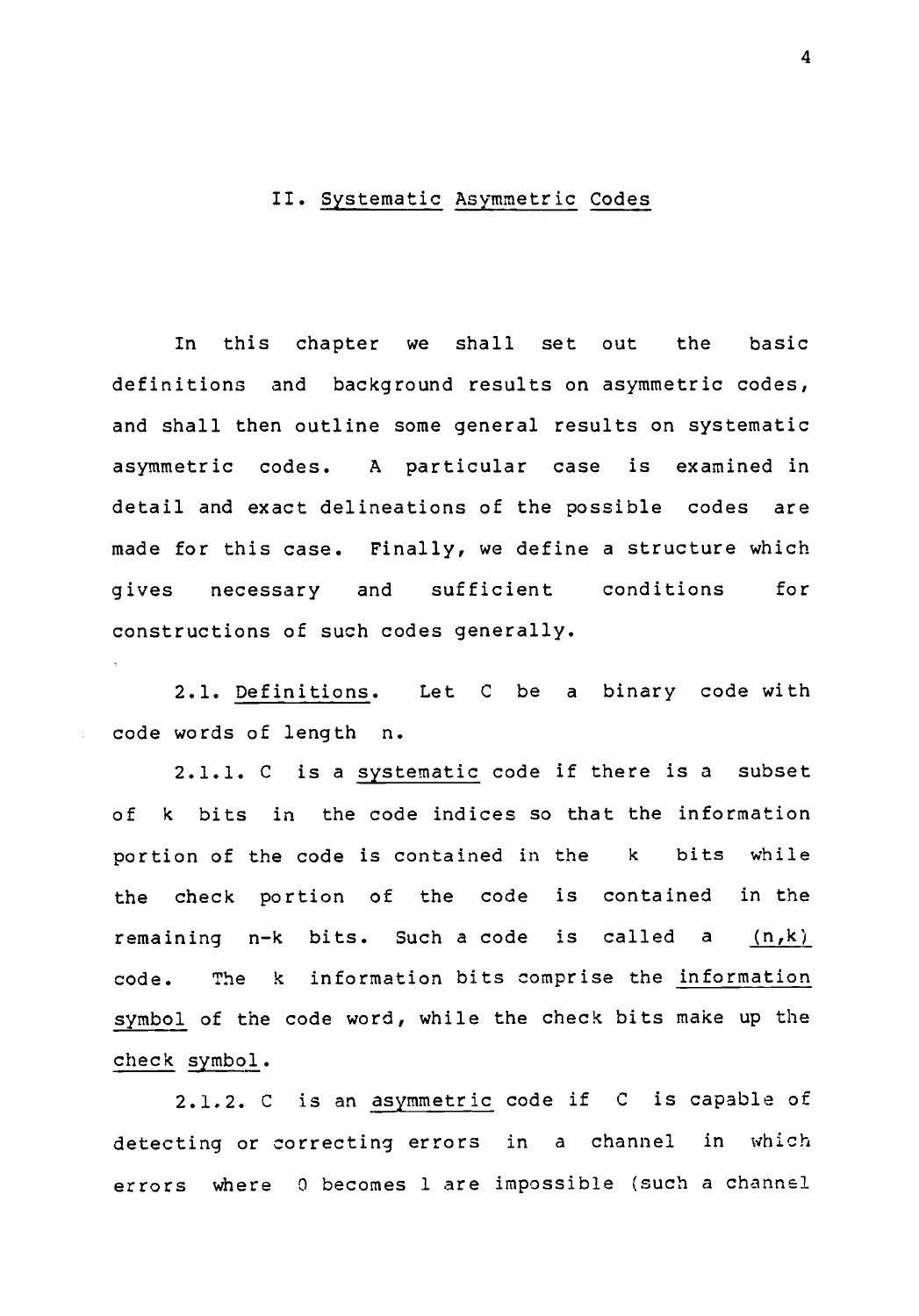is called the Z-channel). We will call C a t-asymmetric code if C can correct t errors in the Z-channel.

2.1.3. For any two words a, b of C we let N(a,b) be the number of bit positions in which a contains 1 and b contains 0.

2.1.4. The asymmetric distance between two words a, b of C, denoted by  $D_{a}(a,b)$ , is defined by  $D_{a}(a,b)$  = max( N(a,b), N(b,a) ). Further, the asymmetric distance of a code C is defined to be  $D_a (C) = min\{ D_a (a,b) \text{ for }$ a, b in C).

2.1.5. For words a, b in C, we say a dominates b, and write a>>b, if b can be made from a by one or more changes of 1-bits to 0-bits.

2.1.6. If C is <sup>a</sup> systematic (n,k) code, the information rate R of the code is defined to be k/n, the proportion of the code which is used for actual information.

2.1.7. For <sup>a</sup> word <sup>a</sup> of a code C, the weight of a is the number of 1-bits in the word.

In the same way that codes may be shown to correct symmetric errors by considering the standard Hamming distance of the code [7], there is <sup>a</sup> relation between asymmetric distance and correction of asymmetric errors. This relation is given by the following theorem.

5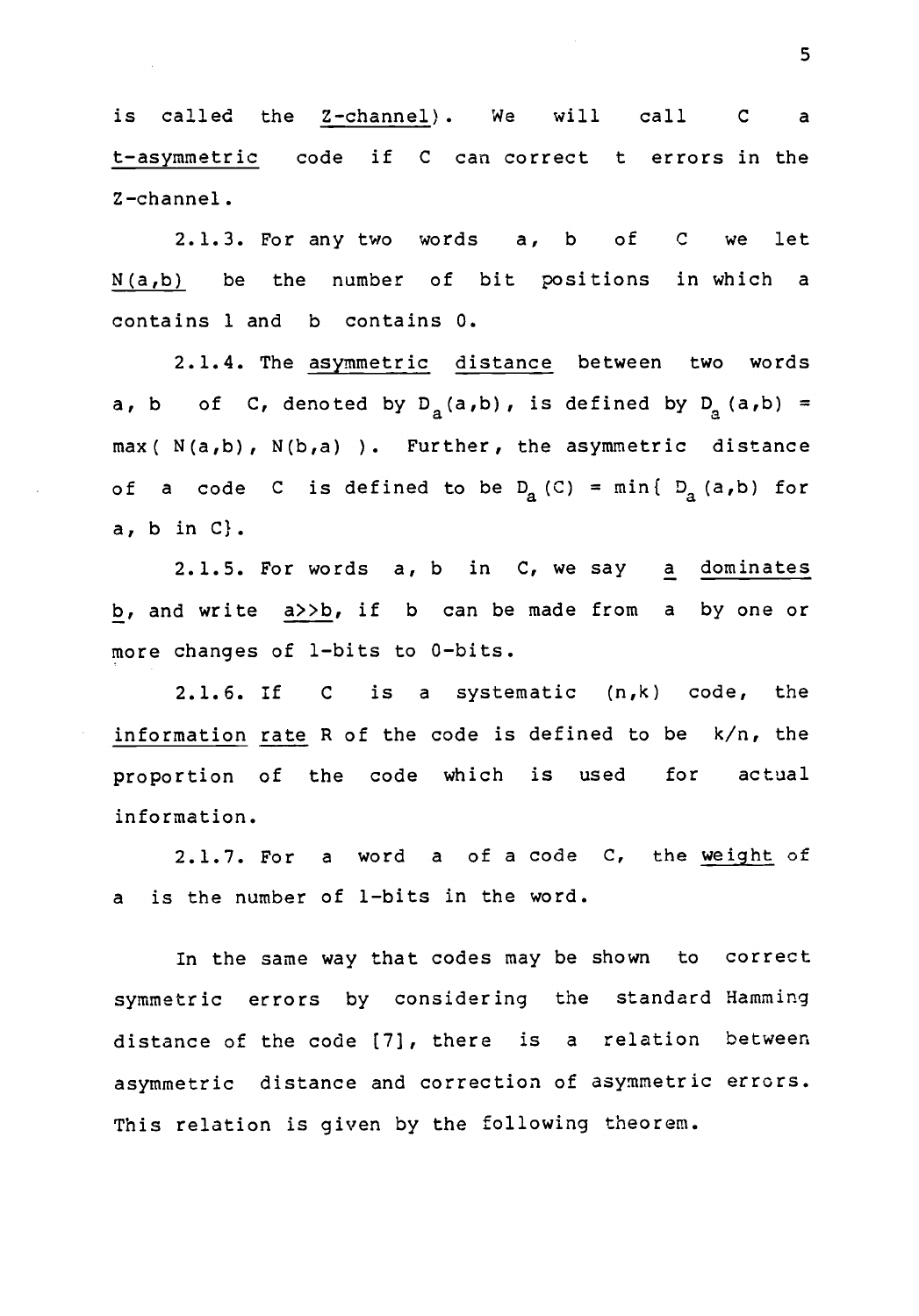2.2. Theorem [8]. A binary code C is a t-asymmetric code if and only if  $D_{q}$  (C)  $\geq$  t+1.

Proof (sketch). For any code word X of C, let S(X) be the set of vectors obtainable from X by replacing l's by 0's in t or fewer places. For any two code words X and Y in C, the code can correct t asymmetric errors precisely if S(X) and S(Y) are disjoint. However, it is straightforward to see that this condition holds precisely if one of  $N(X,Y)$  or  $N(Y,X)$ is at least  $t+1$ .

Consider now optimal codes with <sup>r</sup> check bits. Since any code which can correct single symmetric errors can also correct single asymmetric errors, such codes are 1-asymmetric codes. Now the Hamming (n,k) codes with  $n = 2<sup>r</sup> - 1$  and  $k = n - r$  are perfect codes and hence are optimal for their length. These are the best known symmetric single error correcting codes with <sup>r</sup> check bits; see for example [7], Table 5.4. This establishes the following floor on the size of possible systematic 1-asymmetric codes.

2.3. Proposition. For any  $r > 0$ , there is a systematic 1-asymmetric code of length  $2^{r}$  - 1 with r check bits.

On the other hand, an upper bound on the size of systematic 1-asymmetric codes is given by the following

6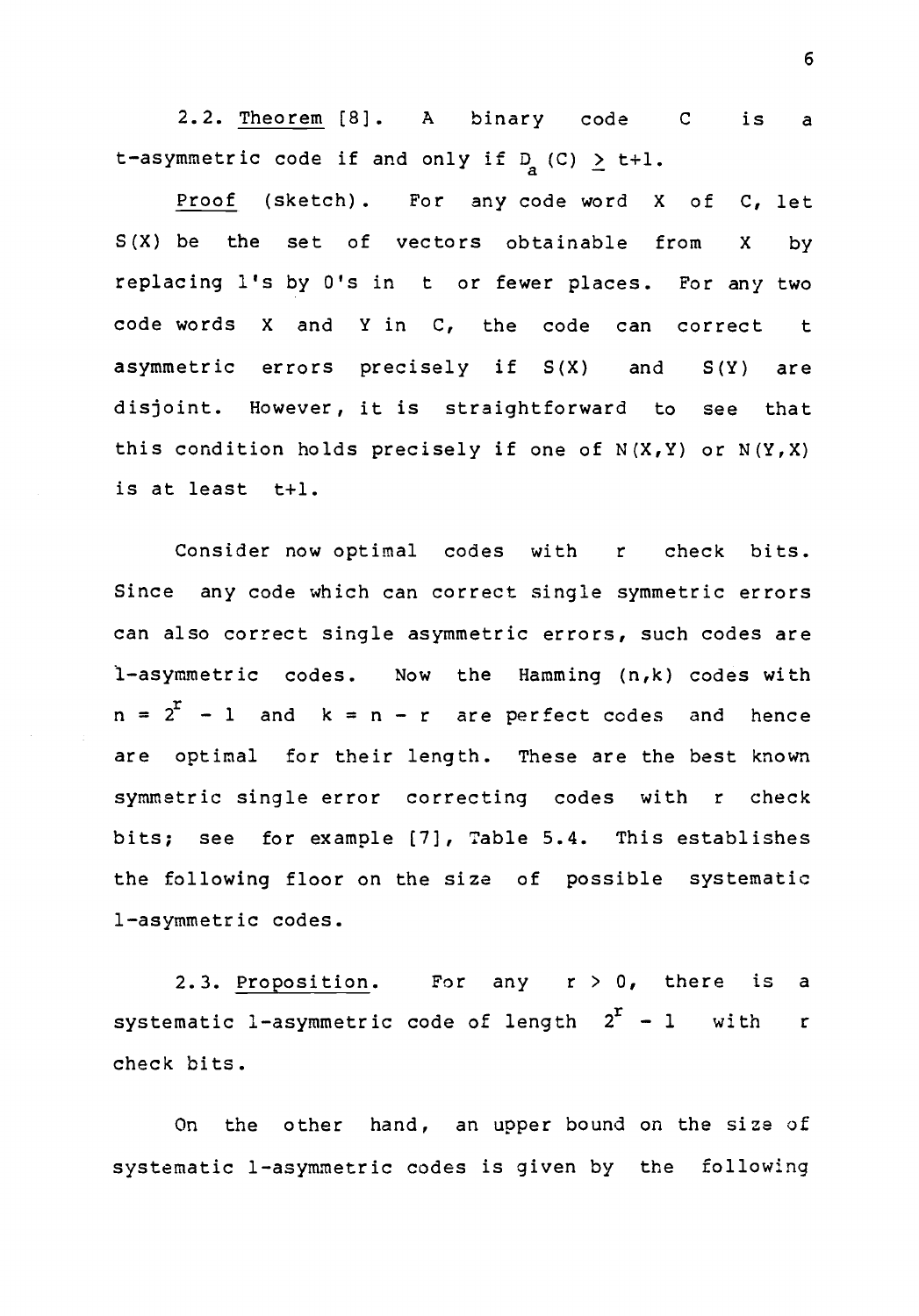unpublished results of B. Bose.

2.4. Proposition (Bose). Any systematic 1-asymmetric code with k information bits must have at least  $log<sub>2</sub>$  (k+1) check bits.

Proof. Consider the code words whose information symbols have weight 0 or 1. There are k+1 such words. If any two of these had the same check symbol they would have asymmetric distance 1, so the code could not correct single asymmetric errors by Theorem 2.2. In order to have the necessary k+1 distinct check symbols, at least  $log<sub>2</sub>$  (k+1) check bits are needed.

Thus if  $k$   $\geq$   $2^{\text{m}}$ , an systematic l-asymmetric code with k information bits must have at least m+1 check bits. Since the Hamming codes with m+1 check bits are known to be optimal symmetric codes for  $k < 2^{(m+1)}$  -  $(m+1)$ , this shows that the Hamming codes are optimal systematic 1-asymmetric codes for  $2^{\text{m}}$   $\leq$  k  $<$   $2^{\text{(m+1)}}$  - (m+1). The next theorem, however, extends this range even farther.

2.5. Theorem (Bose). Let <sup>C</sup> be an systematic 1-asymmetric code with <sup>k</sup> information bits, where  $2^m$  - m + 2 < k <  $2^m$  - 1 for m > 3. Then the number of check bits in C must be at least m + 1.

Proof. Assume by way of contradiction that <sup>C</sup> has m check bits. Note first that the code word with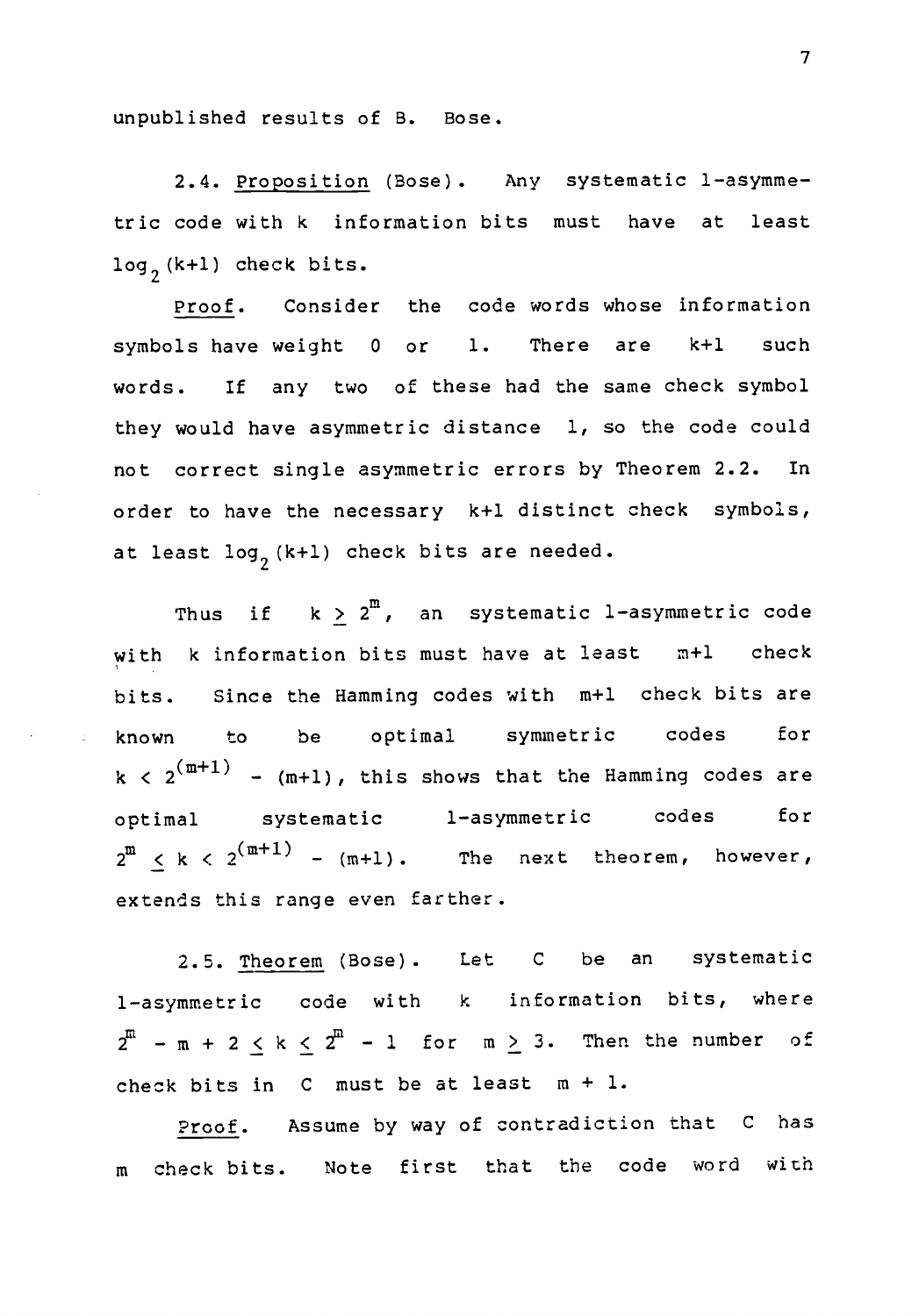information symbol <sup>0</sup> cannot have all its check bits 1, for there would then be k words with weight-1 information symbols which could not have check symbols of weight m or  $m-1$ . This would leave  $2^m - m - 1$ remaining check symbols, but  $2^m - m - 1 < k$ .

By an extension of this argument we have  $2^m - m$ check symbols of weight unequal to m-1, and information symbols of weight l. Since k  $>$  2  $^-$  - m, some code word in C must have a weight-1 information symbol and a check symbol of weight m-1; call this word w. Now consider all the weight-2 information symbols dominating the information symbol of w. There are k-1 such symbols, and they must have distinct check symbols. However, there are m-1 check symbols which may not be used--check symbols formed from the check symbol of w by changing a single 1 to 0--besides the check symbol of w itself. Thus there are k-1 information symbols and  $2^{\mathfrak{m}} - \mathfrak{m}$ check symbols available, but  $2^m$  - m  $\leq k$  - 1. This contradiction established the theorem.

As a consequence, we see that the Hamming codes are optimal, even for correcting single asymmetric errors, for all cases except  $k = 2^m - m$  and  $k = 2^m - m + 1$ . In these two cases, a Hamming code would have  $r = m+1$ check bits, while a systematic 1-asymmetric code could have  $r = m$  check bits. We will now turn our attention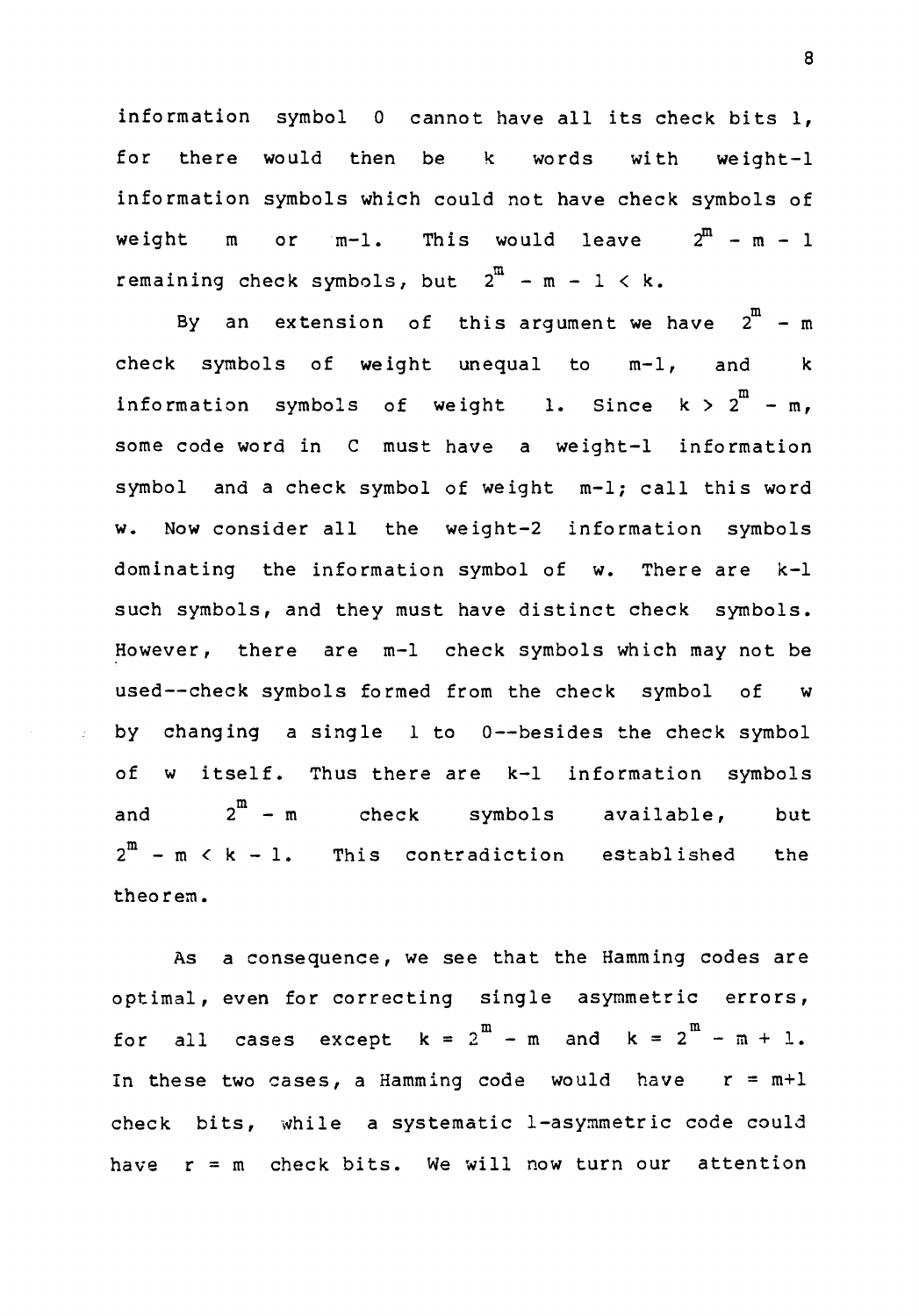to these two cases with  $r = 3$ . Although this seems to be a very small case, no previous results of any kind are available and we are able to solve this particular problem completely. Recall that the results above show that the maximum length for a systematic 1-asymmetric code with  $\beta$  check bits is at least  $\beta$  and is less than 10. Thus our question for  $r = 3$  becomes: are there any (8,5) or (9,6) systematic 1-asymmetric codes? We begin our answer by establishing the nonexistence of the (9,6) code.

2.6. Lemma. In a (9,6) systematic 1-asymmetric code, the information symbol <sup>0</sup> must have check symbol 0.

Proof. Assume this is false. Then the check symbol associated with the information symbol <sup>0</sup> could have weight 1, 2, or 3. We shall argue by cases.

Assume the check symbol has weight 3. Then the check symbols of weights <sup>2</sup> or <sup>3</sup> could not be used for any weight-one information symbols. Since there are <sup>6</sup> weight-one information symbols and only 4 check symbols of weight <sup>0</sup> or 1, two weight-one information symbols would have to have the same check symbol. This is clearly impossible.

Assume the check symbol has weight 2. Then no weight-one information symbol can have as check symbol either that check symbol or either of the two weight-one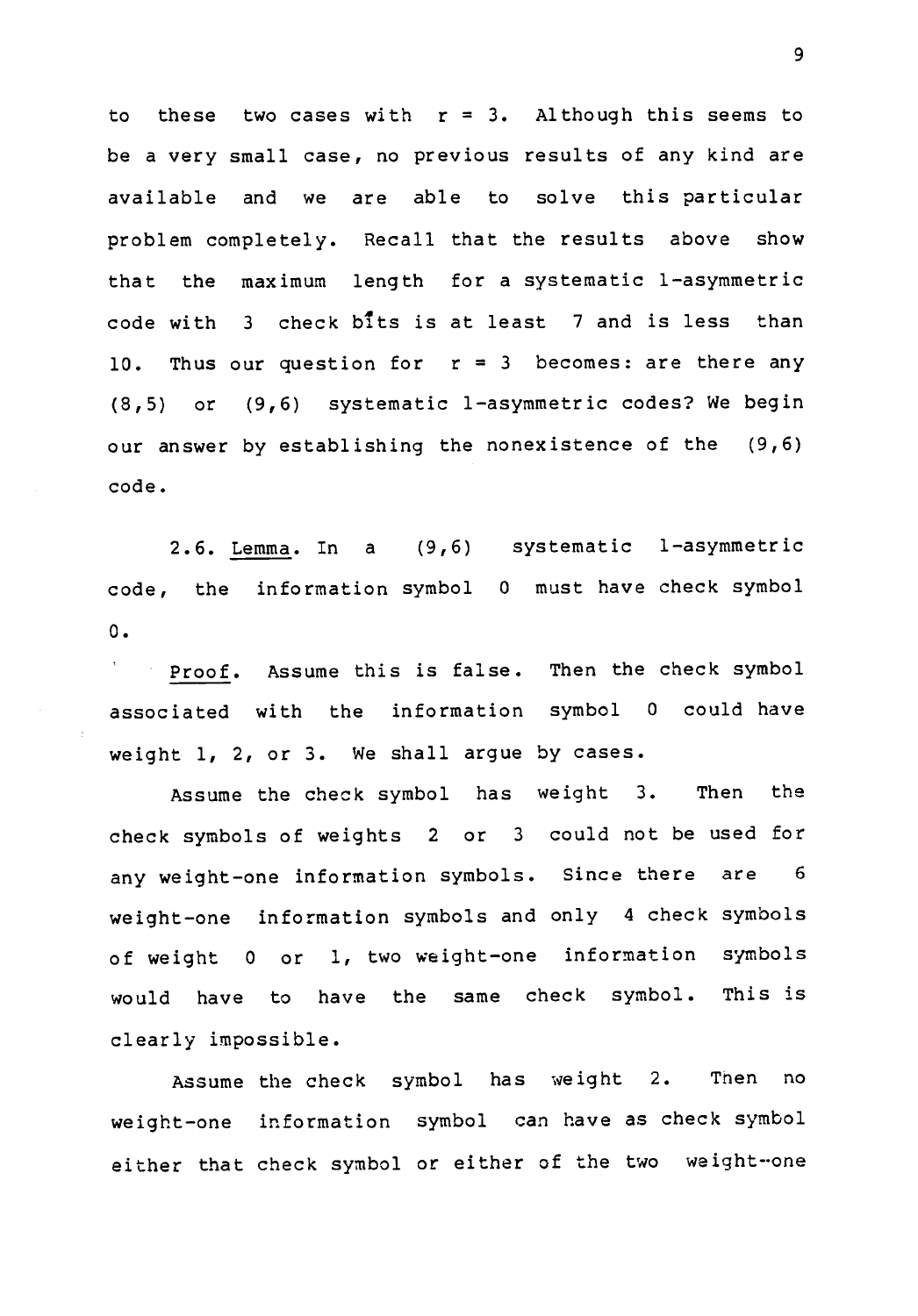check symbols it dominates. This leaves <sup>5</sup> check symbols for the <sup>6</sup> weight-one information symbols, again an impossibility.

Finally, suppose the check symbol has weight one. Then no weight-one information symbol can use this check symbol or <sup>0</sup> as its check symbol. Since this leaves <sup>6</sup> remaining check symbols and none can be repeated among the <sup>6</sup> weight-one information symbols, one of these must have a weight-3 check symbol. Now consider the <sup>5</sup> weight-two information symbols which dominate this particular weight-one information symbol. As argued above, none of these can have check symbol of weight 2 or 3. Thus we have 4 check symbols available for these <sup>5</sup> information symbols, which again is impossible. This establishes the lemma.

2.7. Lemma. In a (9,6) systematic 1-asymmetric code, there is a one-to-one correspondence between the weight-one information symbols and the check symbols having weights <sup>1</sup> or 2.

Proof. As was argued in the previous lemma, no weight-one information symbol can have a weight-3 check symbol, and by the lemma none can have check symbol 0. Since we have six remaining check symbols and six weight-one information symbols, and no two of these information symbols can have the same check symbol, the result is established.

10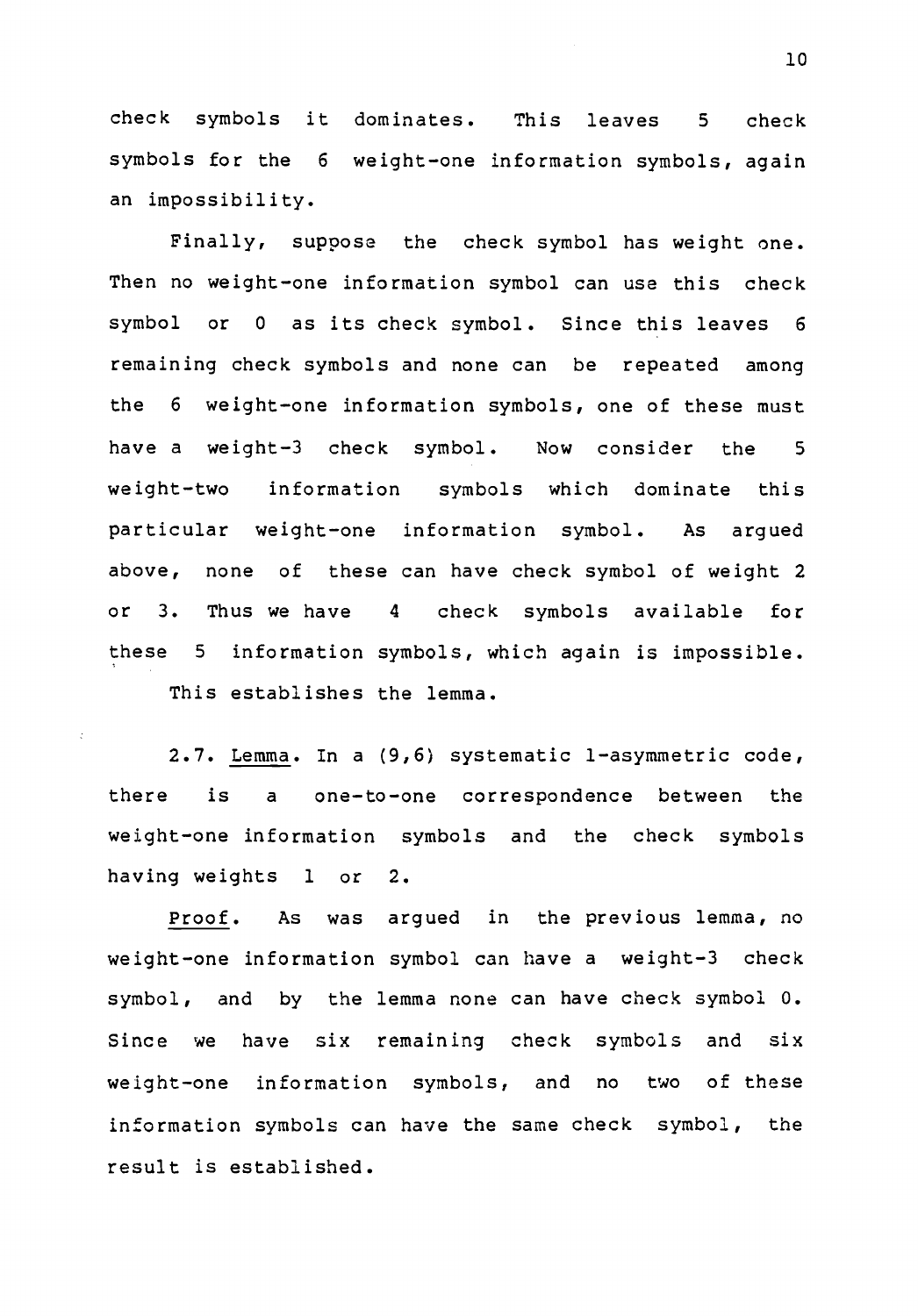2.8. Theorem. There exists no (9,6) systematic 1-asymmetric code.

Proof. Assume that such a code exists. By way of notation, call a code word c a  $[m,n]$ -word if the information symbol of c has weight m and the check symbol of c has weight n. Now by Lemma 2.6, there are <sup>3</sup> [1,21-words in C. For each, there are <sup>5</sup> words with information symbol of weight 2 dominating its information symbol, and as in the proof of Lemma 2.5, there are <sup>5</sup> check symbols available for them. Thus each of the [1,21-words must have <sup>a</sup> [2,01-word whose information symbol dominates its information symbol. However, if the information symbol of a [2,0] -word dominates that of a [1,11-word, an asymmetric distance of <sup>1</sup> results. Thus the information symbol of a [2,01-word can only dominate that of <sup>a</sup> [1,21-word. Thus there must be at least two [2,0] words in the code whose information symbols dominate the [1,2] words above. But this forces two (2,0] words to share a position in which each has a 1-bit, although two such words can have asymmetric distance only one. This contradicts the assumption of the existence of the (9,6) code.

We now turn our attention to (8,5) systematic 1-asymmetric codes. We have shown that such codes do exist, and have generated them by a rather simple-minded direct computation. An algorithm for this computation is

11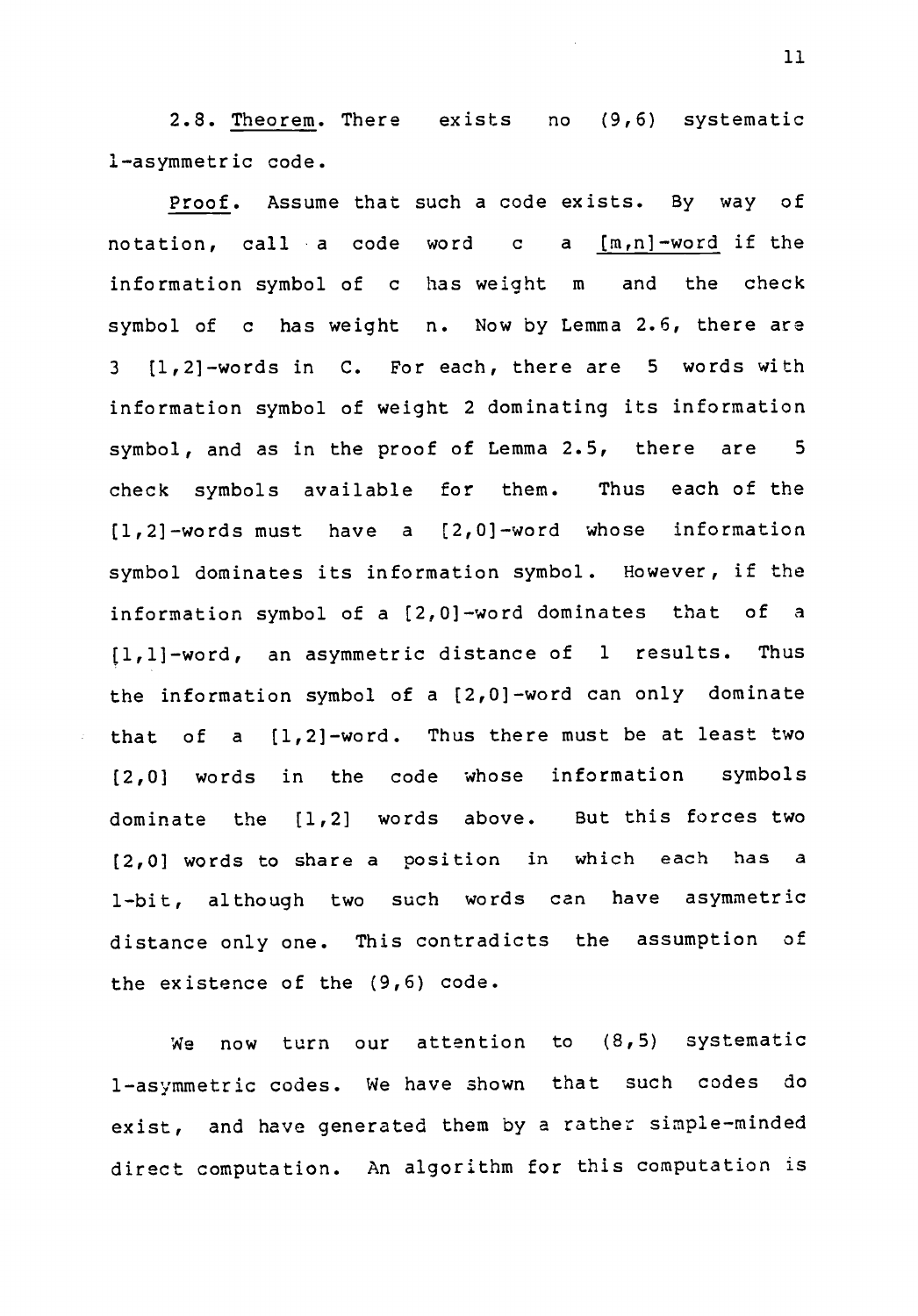presented below, and a Pascal program implementing the algorithm is presented in the Appendix.

2.9. Algorithm. This algorithm will compute and print all (n,k) systematic 1-asymmetric binary codes. Note that the work is really done in the subprogram, which uses a recursively backtracking process.

Data Structures: We have two arrays, each with  $2<sup>k</sup>$ rows. One array, INFO, represents the information symbols and has k columns, while the other, CHECK, represents the check symbols and has n - k columns.

#### Processing:

(A) Main Program (1) load each row of INFO with the binary representation of the corresponding information symbol, (2) invoke the procedure build row below to determine the code's check symbols, starting with the first word. (B) Procedure build row(row); build check symbol for next code word. if row is larger than 2\*\*k print out INFO and CHECK for the successful code else set check sum to 0 while the check sum is less than  $2**$  (n-k) do load the next row of CHECK with the binary value of the check sum, increment the check sum, compute the asymmetric distance from the new code word to all previous code words, if the distance is at least 2 recursively invoke build\_row with parameter row+1, end-while end.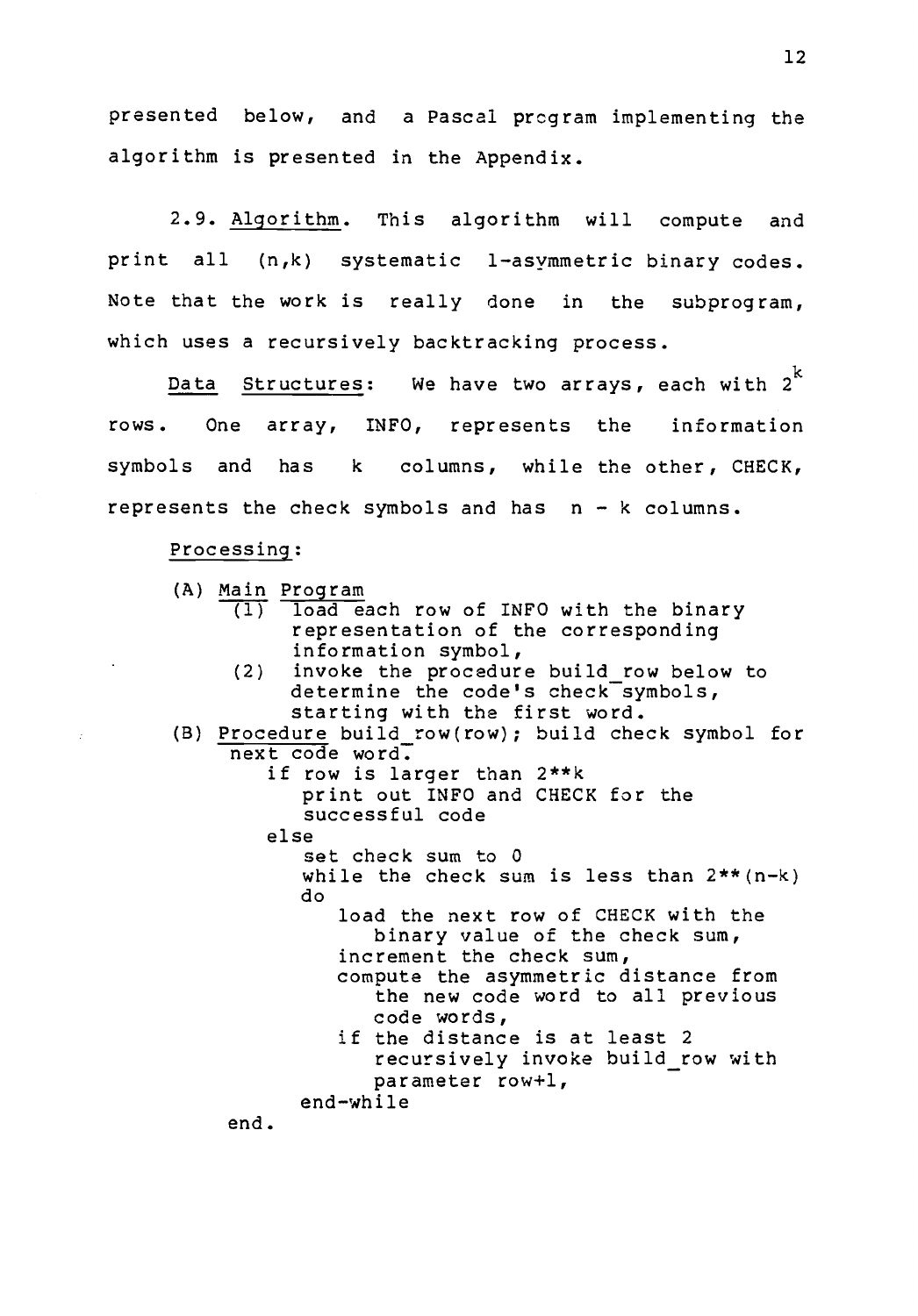2.10. Example. Here we list four of the early (8,5) codes generated by this algorithm as expressed in the program sys85 listed in the Appendix. We have been unable to get the computer time needed for a full determination of all such codes; there are certainly several thousand of them. The codes are given in a highly compressed form, with the information and check symbols expressed by their decimal equivalents.

|         | information                                     | $\overline{0}$  | $\overline{1}$          | $\overline{2}$          | $\frac{3}{2}$           | $\frac{4}{5}$           | $\overline{2}$ | $\overline{6}$ | $\overline{2}$ | $\overline{a}$ |                | $\frac{9}{2}$ 10 11 |             |
|---------|-------------------------------------------------|-----------------|-------------------------|-------------------------|-------------------------|-------------------------|----------------|----------------|----------------|----------------|----------------|---------------------|-------------|
| check 1 |                                                 | 0               | $\mathbf 1$             | $\overline{2}$          | $\mathbf{3}$            | 3                       | 4              | 5              | 6              | 4              | 5              | 6                   | 7           |
| check 2 |                                                 | 0               | $\mathbf{1}$            | $\overline{2}$          | $\overline{\mathbf{3}}$ | 4                       | 5              | 6              | 7              | 3              | 4              | 5                   | 6           |
| check 3 |                                                 | 0               | $\mathbf 1$             | $\overline{c}$          | 3                       | 6                       | $\overline{7}$ | 5              | 0              | 5              | $\overline{2}$ | 7                   | 4           |
| check 4 |                                                 | 0               | $\mathbf{1}$            | $\overline{\mathbf{3}}$ | 4                       | $\overline{2}$          | 3              | 6              | 5              | 4              | $\overline{2}$ | 7                   | $\mathbf 1$ |
|         | information 12 13 14 15 16 17 18 19 20 21 22 23 |                 |                         |                         |                         |                         |                |                |                |                |                |                     |             |
|         |                                                 |                 |                         |                         |                         |                         |                |                |                |                |                |                     |             |
| check 1 |                                                 | $7\overline{ }$ | $\overline{2}$          | 0                       | $\mathbf 1$             | 5                       | 6              | 7              | 0              | 0              | $\mathbf 1$    | $\overline{c}$      | 3           |
| check 2 |                                                 | $7\phantom{.}$  | $\overline{2}$          | 0                       | ı                       | 5                       | 6              | 7              | 0              | $\overline{2}$ | 3              | 1                   | 4           |
| check 3 |                                                 | 0               | $\mathbf{1}$            | $\overline{c}$          | 5                       | $\overline{\mathbf{4}}$ | 5              | 6              | 7              | $\mathbf 1$    | $\overline{2}$ | $\overline{3}$      | 4           |
| check 4 |                                                 | 5               | $\overline{7}$          | $\overline{0}$          | $\overline{2}$          | 6                       | 5              | 0              | $\overline{c}$ | 7              | 0              | $\mathbf{1}$        | 6           |
|         |                                                 |                 |                         |                         |                         |                         |                |                |                |                |                |                     |             |
|         | information 24 25 26 27 28 29 30 31             |                 |                         |                         |                         |                         |                |                |                |                |                |                     |             |
| check 1 |                                                 | 5               | 6                       | 7                       | 0                       | 0                       | 1              | $\overline{2}$ | 3              |                |                |                     |             |
| check 2 |                                                 | 0               | $\mathbf 1$             | $\overline{2}$          | $\mathbf{3}$            | 4                       | 5              | 6              | 7              |                |                |                     |             |
| check 3 |                                                 | 3               | 6                       | 0                       | Ĩ.                      | 5                       | 3              | 6              | 7              |                |                |                     |             |
| check 4 |                                                 | ı               | $\overline{\mathbf{3}}$ | 4                       | 5                       | $\overline{2}$          | 4              | 3              | 7              |                |                |                     |             |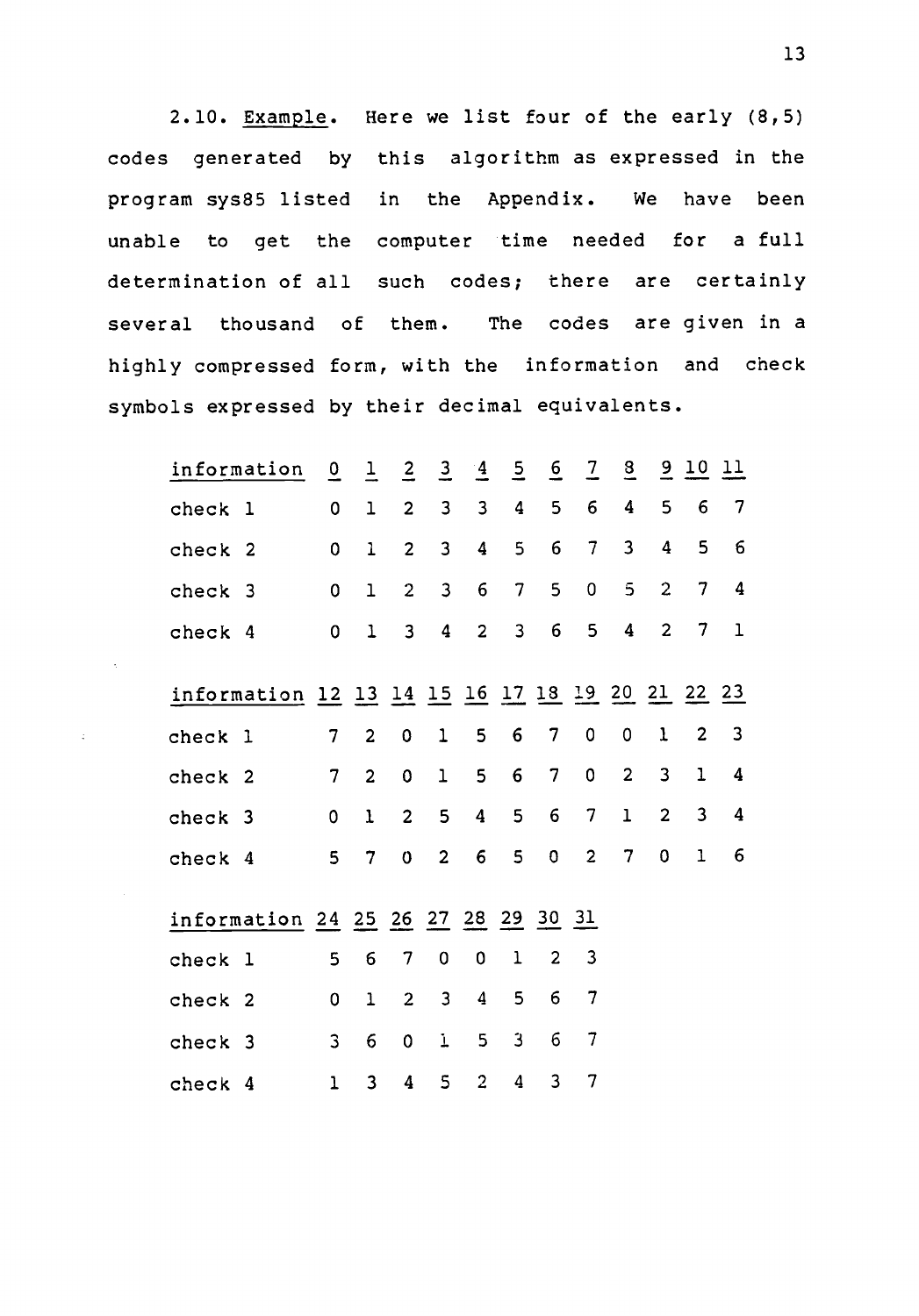Having been successful in constructing (8,5) codes, we would like to extend our work to (16,12) and larger codes. We have not yet been able to do this. Direct computation as in the (8,5) case has not been possible because all our work has been done in a 16-bit minicomputer environment, where very large arrays are not addressable. However, the experience gained with the (8,5) case has allowed us to develop some results which will help us build these larger codes. Our results are framed in terms of lattices, which are partially-ordered sets in which each pair of elements have a least upper bound and greatest lower bound. The set of all binary vectors of length k forms a lattice, where a is greater than b if a>>b. The least upper bound of a and b is the logical join or or of the vectors, while the greatest lower bound is the meet or and of the vectors. We say that a is a parent of b if  $a > b$  and there is no c with  $a > c$  and  $c > b$ , and that a is a sibling of b if a and b share a common parent. In the lattice of binary vectors, a is a parent of b if a dominates b and the weight of a is one more than the weight of b.

Consider any (8,5) code and separate the information symbols into two parts: the two high-order bits and the three low-order bits. If the high-order bits are held constant, the low-order three bits and check bits form a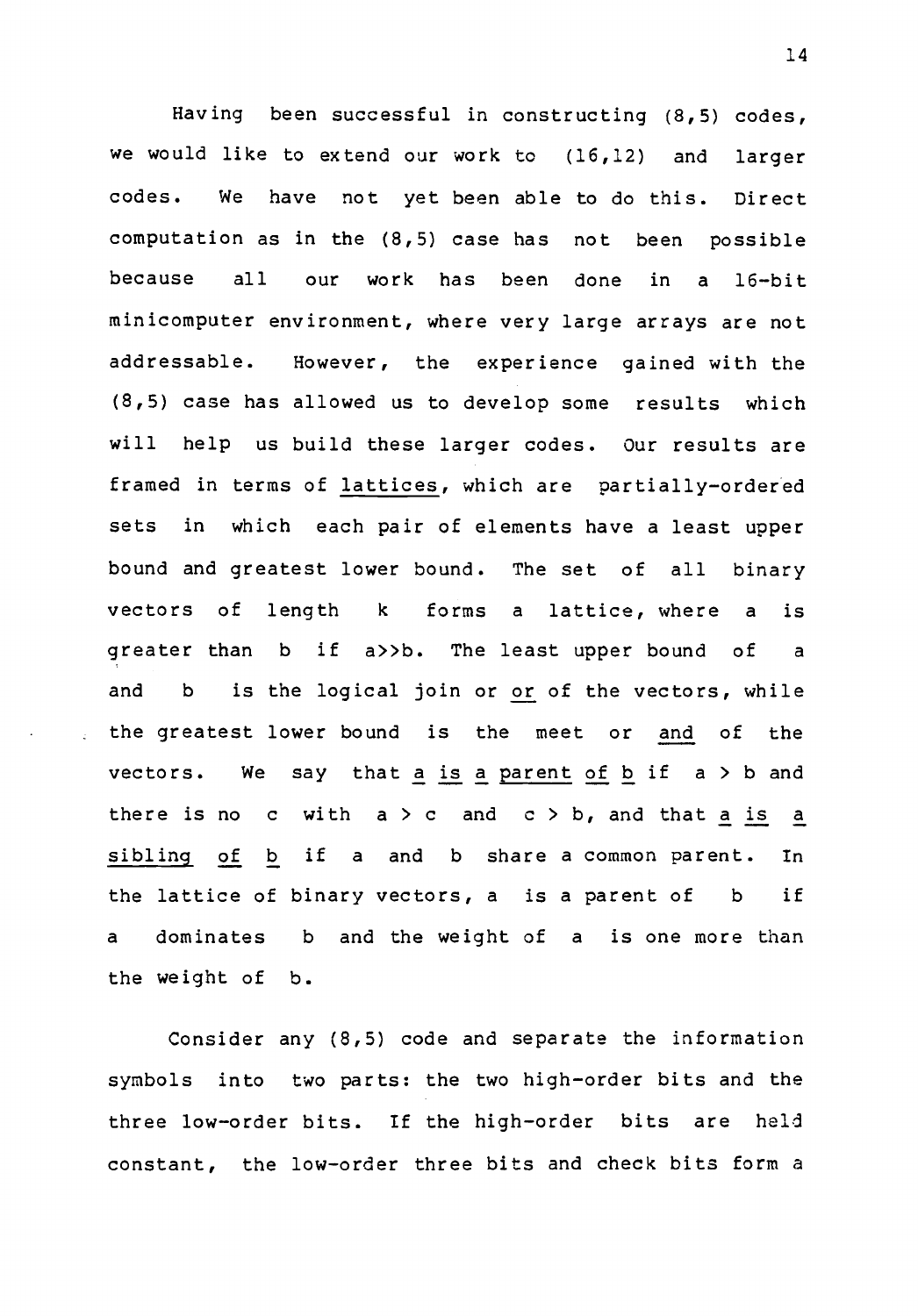systematic (5,3) 1-asymmetric code. We thus have four (6,3) codes labeled by the high-order two bits. Using the high-order bits to form a four-element lattice, we can then represent the (8,5) code as

2.11



where A, B, C, and D are the (6,3) codes associated with 11, 10, 01, and 00 respectively. Each of these has asymmetric distance at least two. We shall call A, B, C, and D the suffix codes and 11, 10, 01, and 00 the prefix symbols. In the examples in 2.10 above, then, the information symbols 0-7 give subcode A, 8-15 give subcode B, 16-23 subcode C, and 24-31 subcode D. As minimal-distance requirements among A, B, C, and D, then, we have the following:

- (a)  $N(A,B) \geq 1$  and  $N(A,C) \geq 1$ , (b) N(B,D)  $\geq 1$  and N(C,D)  $\geq 1$ ,
- (c) either  $N(B,C) \geq 1$  or  $N(C,B) \geq 1$ .

Here, in saying that  $N(A, B) \ge 1$  is a minimal-distance requirement we mean that  $N(A, B) \geq 1$  or  $N(B, A) \geq 2$ . In fact, these conditions are precisely the conditions we see met by the codes in example 2.10, while some of the codes we found meet the stricter condition of  $A = D$ .

We are now able to give a similar characterization for systematic 1-asymmetric (n,k) codes. This should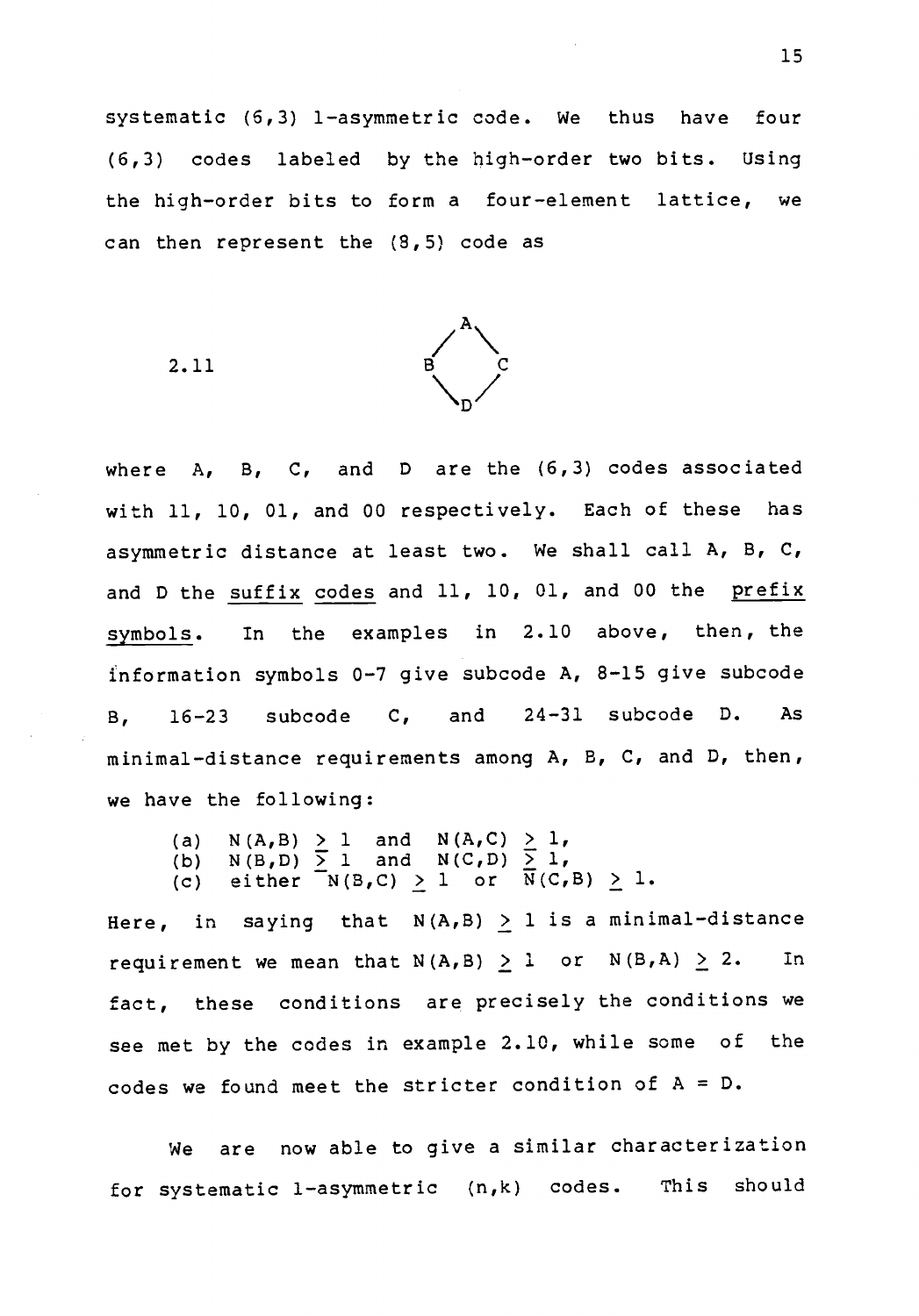provide <sup>a</sup> tool for further studies in constructing systematic 1-asymmetric codes or in disproving their existence.

2.12. Theorem. Let C be a systematic (n,k) code, let t be any integer with  $n > t > n-k$ , and let  $p = n-t$ . For each of the  $2^p$  prefix symbols a of length p, let C(a) be the suffix code consisting of all code words in C whose prefix symbol is a. Then C is a 1-asymmetric code if and only if each suffix code C(a) has  $D_a(C(a)) \ge 2$  and the following requirements hold:

(a) if a and b are prefix symbols and a is a parent of b, then  $N(C(a), C(b)) > 1$  or  $N(C(b), C(a)) \ge 2$ , (b) if a and b are prefix symbols and a and b are siblings, then  $N(C(a), C(b)) > 1$  or  $N(C(b), C(a)) > 1$ .

Proof. Take any two words x, y of C and write  $x = ax'$ ,  $y = by'$  where  $a$ , b are prefix symbols and  $x'$ is in  $C(a)$ ,  $y'$  is in  $C(b)$ . Now C is 1-asymmetric if and only if  $D_{a}(x,y) \geq 2$  for all such x and y. We will examine this condition for each of the four cases possible for a and b.

(1). If a and b are equal, then for any x and y we have  $D_{a}^{-}(x,y) \geq 2$  iff  $D_{a}^{-}(x^{+},y^{+}) \geq 2$  iff  $D_{a} (C(a)) \geq 2.$ 

(2). If a and b are siblings, then  $N(a,b)$  =  $N(b,a) = 1$ . Thus  $D_a(x,y) \ge 2$  iff  $N(x,y) \ge 2$  or

16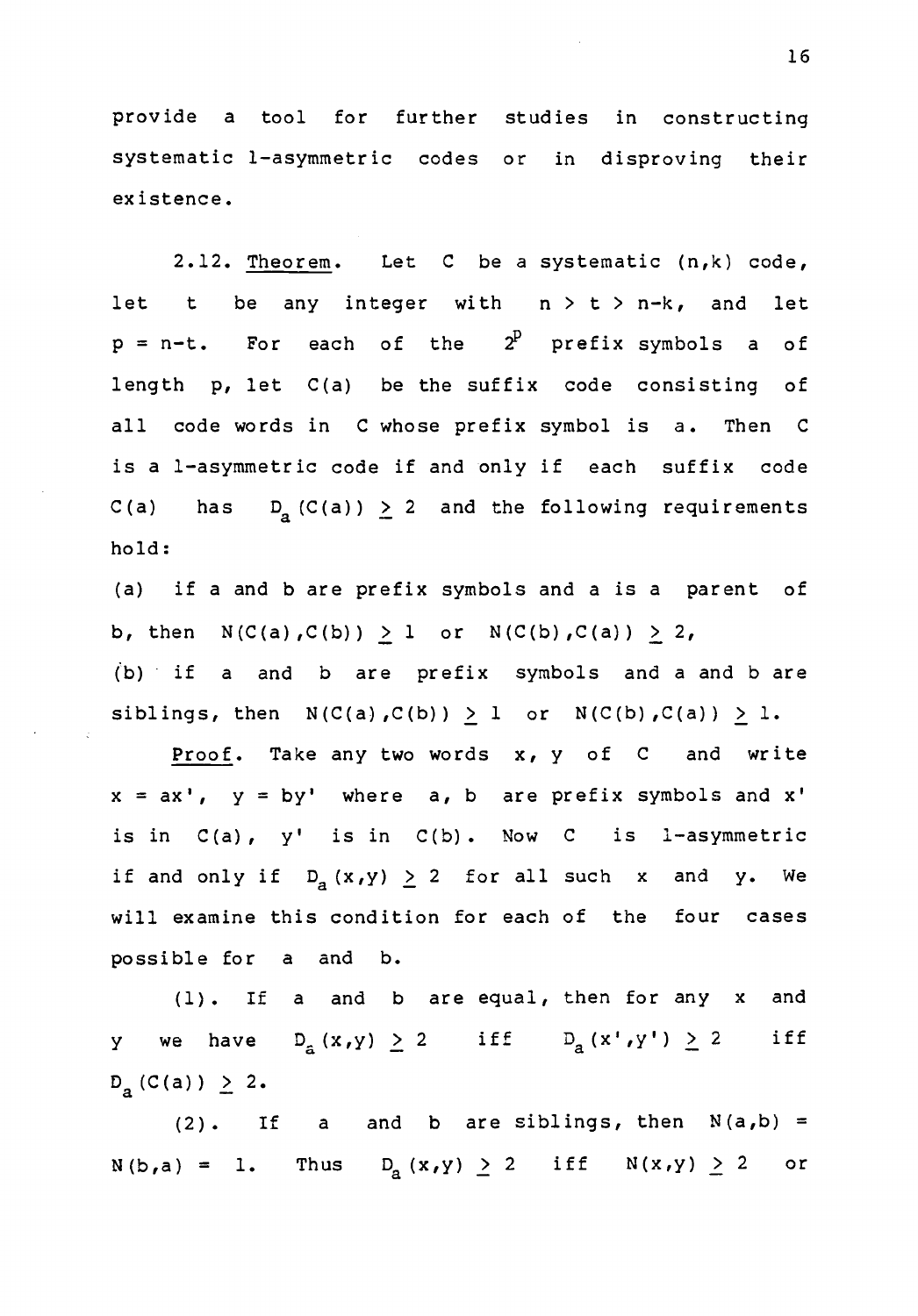$N(y,x) \geq 2$  iff  $N(x',y') \geq 1$  or  $N(y',x') \geq 1$  iff  $N(C(a), C(b)) \geq 1$  or  $N(C(b), C(a)) \geq 1$ .

(3). If one of a or b is a parent of the other, assume without loss of generality that a is a parent of b. Then  $N(a,b) = 1$  while  $N(b,a) = 0$ . Thus  $D_{a}(x,y) \ge 2$  iff  $N(x',y') \ge 1$  or  $N(y',x') \ge 2$  iff  $N(C(a),C(b)) \geq 1$  or  $N(C(b),C(a)) \geq 2$ .

(4). If a and b are not related, then  $D_{a}$ (a,b)  $\geq$  2 already so that  $D_{a}$ (x,y)  $\geq$  2 automatically. Thus the conditions we presented are both necessary and sufficient.

 $\sigma_{\rm{max}}=0.2$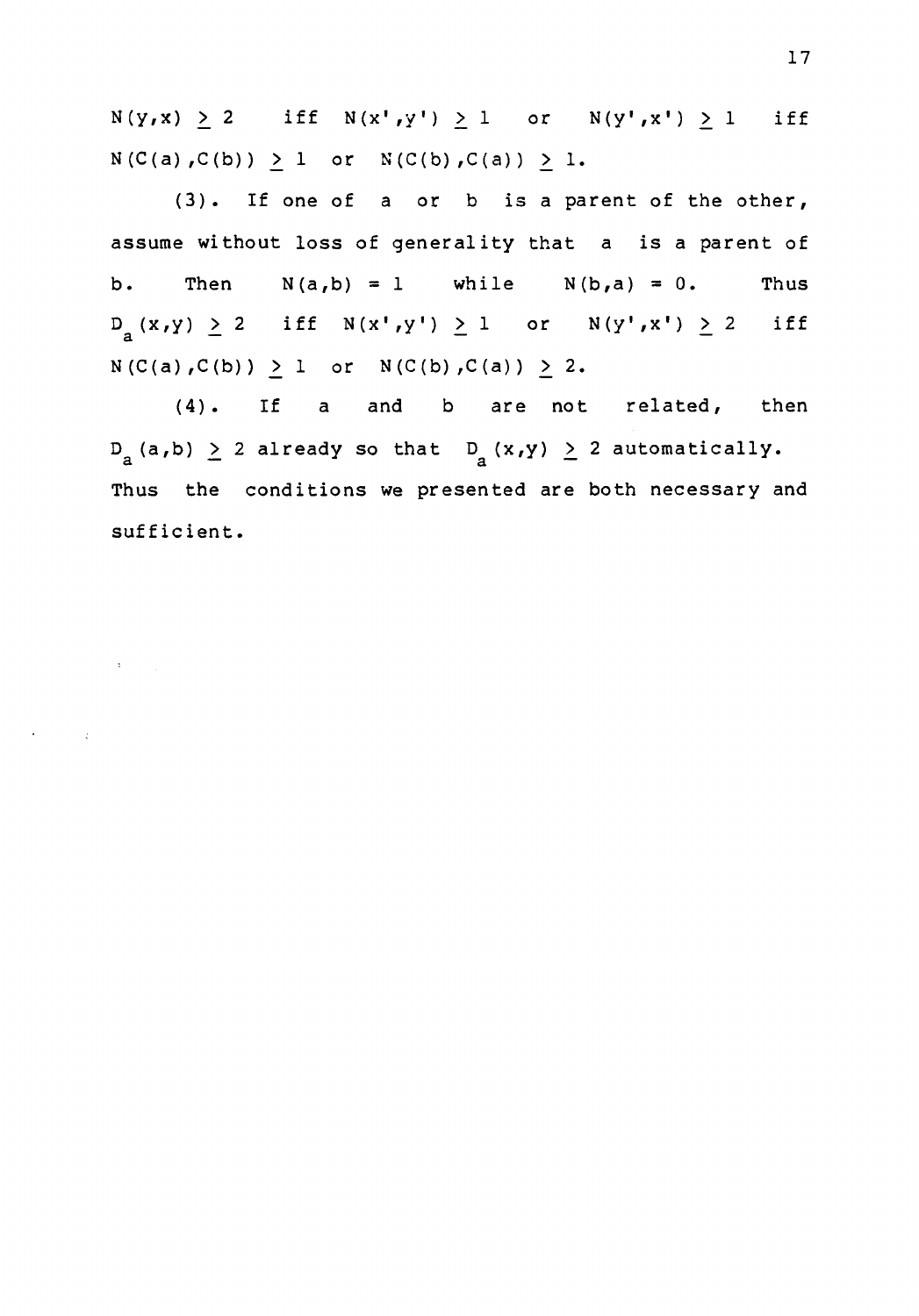#### III. The Constantin-Rao Codes

A completely different approach to 1-asymmetric codes was taken by Constantin and Rao [3] and elaborated by McEliece and Rodemach [5]. This approach is to consider a certain function from a set of binary vectors to an Abelian group and define a code as a preimage of a single group element. Asymmetric errors produce vectors which give the wrong group element under the function; the correction is done by noting which group element is Missing and is needed to produce the correct element. Thus this method produces a code which is easily understood and applied. We consider two special results for these codes. First, we relate Constantin-Rao codes to our earlier studies of systematic codes by showing that they are not, in fact, systematic. We then determine necessary and sufficient conditions for these codes to be closed under complements, and relate this result to other results to be given in section IV.

Let V be the set of all binary vectors of length N, and denote by v[i] the i-th element of a vector v of V. Let G be an Abelian group of order N + 1 and denote its elements by  $g_0$ ,  $g_1$ ,  $g_2$ , ...,  $g_N$  where  $g_0$  is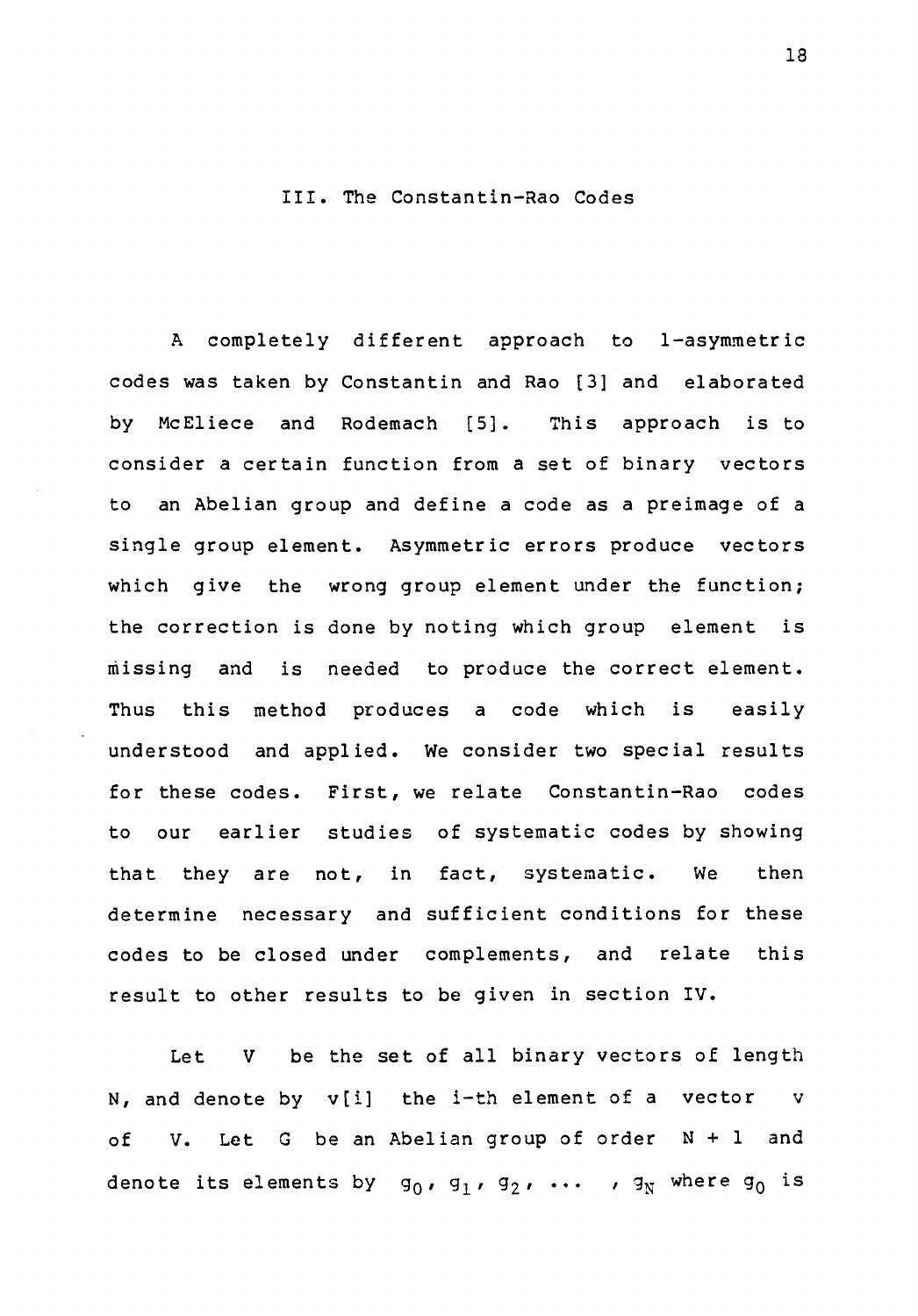the group identity and the other group elements are arbitrary. Denote by o(g) the order of an element g of G. Define a function T from V to G by:

3.1 
$$
T(v) = \sum_{i=1, N} v[i] g_i
$$

where  $v[i] g_i = g_i$  if  $v[i] = 1$  and  $v[i] g_i = g_0$  if  $v[i] = 0$ . For any g in G, then, define  $C(g) = \{ v \text{ in } V \text{ such that } T(v) = g \}.$  In particular, define  $C_0 = C(g_0)$ . We have the following results.

3.2. Proposition ([3], Lemma 7). For any g in G, the code C(g) is a 1-asymmetric code.

3.3. Proposition ([3], Theorem 9). The order of  $C_0$ is at least as large as the order of C(g) for any g in G. In particular, the order of  $C_0$  is at least as large as  $2^{N} / (N+1)$ .

Since the code  $\, {\sf c}_{\overline{0}} \,$  is thus the largest code which can be constructed with this process, we will refer to it as the Constantin-Rao code for a given word length and group. Note, of course, that there can be many Abelian groups with the same order, and so there can be many Constantin-Rao codes with the same word length.

The following theorem determines completely the size of the Constantin-Rao code for a given group.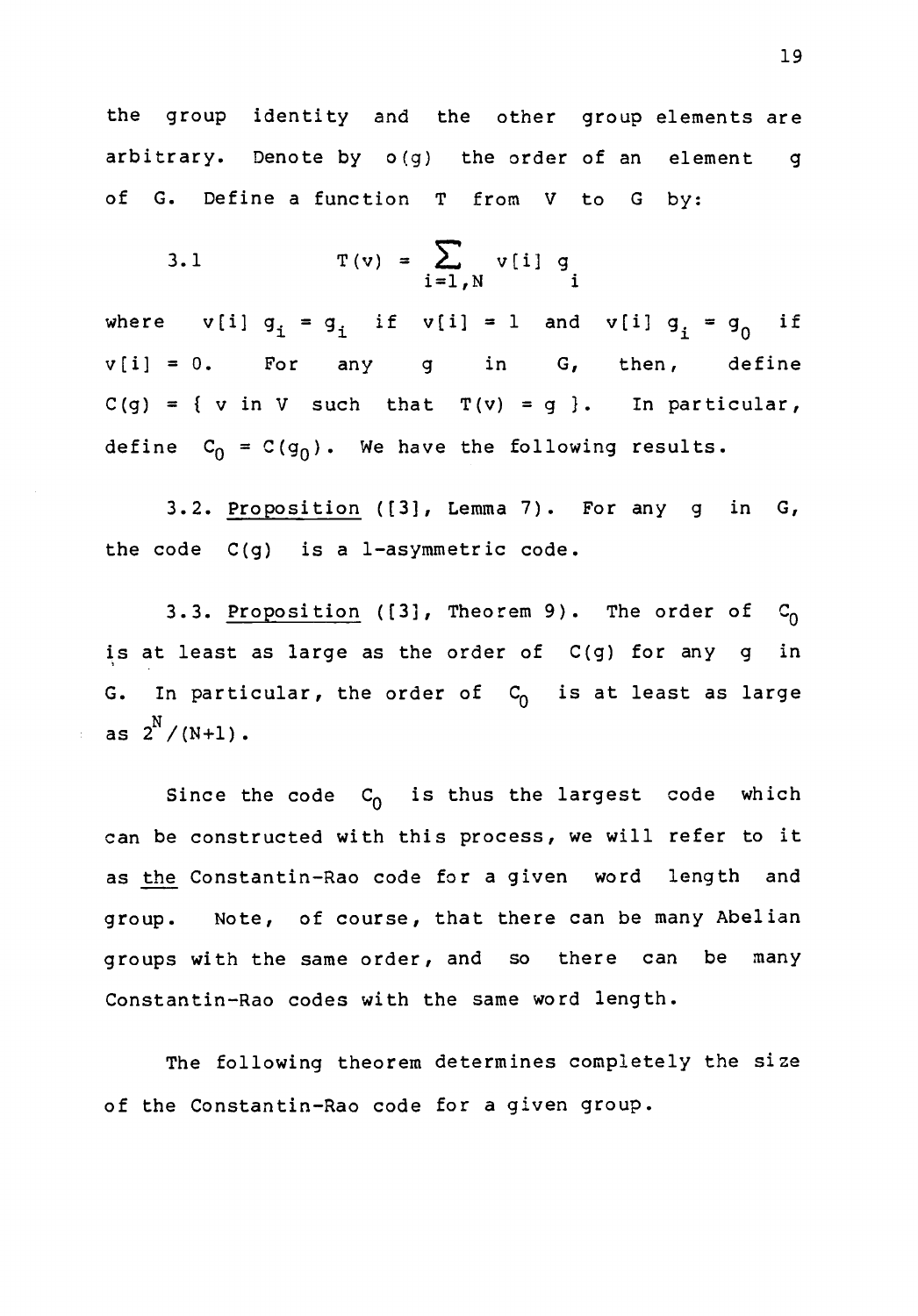3.4. Theorem ([5], Theorem 1). For a given word length N and Abelian group G, the size of the Constantin-Rao code is given by

$$
\frac{1}{N+1}\sum_{i=1}^{N} (N/\sigma(h))
$$

where the sum is taken over all group elements h of odd order.

Another type of code is the AN-code, where an information symbol N is represented by multiplying it by a constant A and storing the result when the product is taken modulo another constant M. The AN-codes are known not to be systematic; see for example [9], Chapter 3. Further, AN-codes are known to be related to Constantin-Rao codes; see for example [10]. This led us to investigate whether Constantin-Rao codes are systematic, with the following result.

3.5. Proposition. If C is a Constantin-Rao code of length N, where N is not one less than an integral power of 2, then C cannot be a systematic code with fewer than  $log_2(N+1)$  check bits.

Proof. Assume that C is systematic with <sup>r</sup> check bits and  $k = n-r$  information bits, where  $r < log_2(n+1)$ . Assume the code is defined as above by a group G and a function  $F$ , and recall that  $C = \{ v \text{ in } V \text{ such }$ that  $F(v) = g_0$  }. Then for any v in C, we have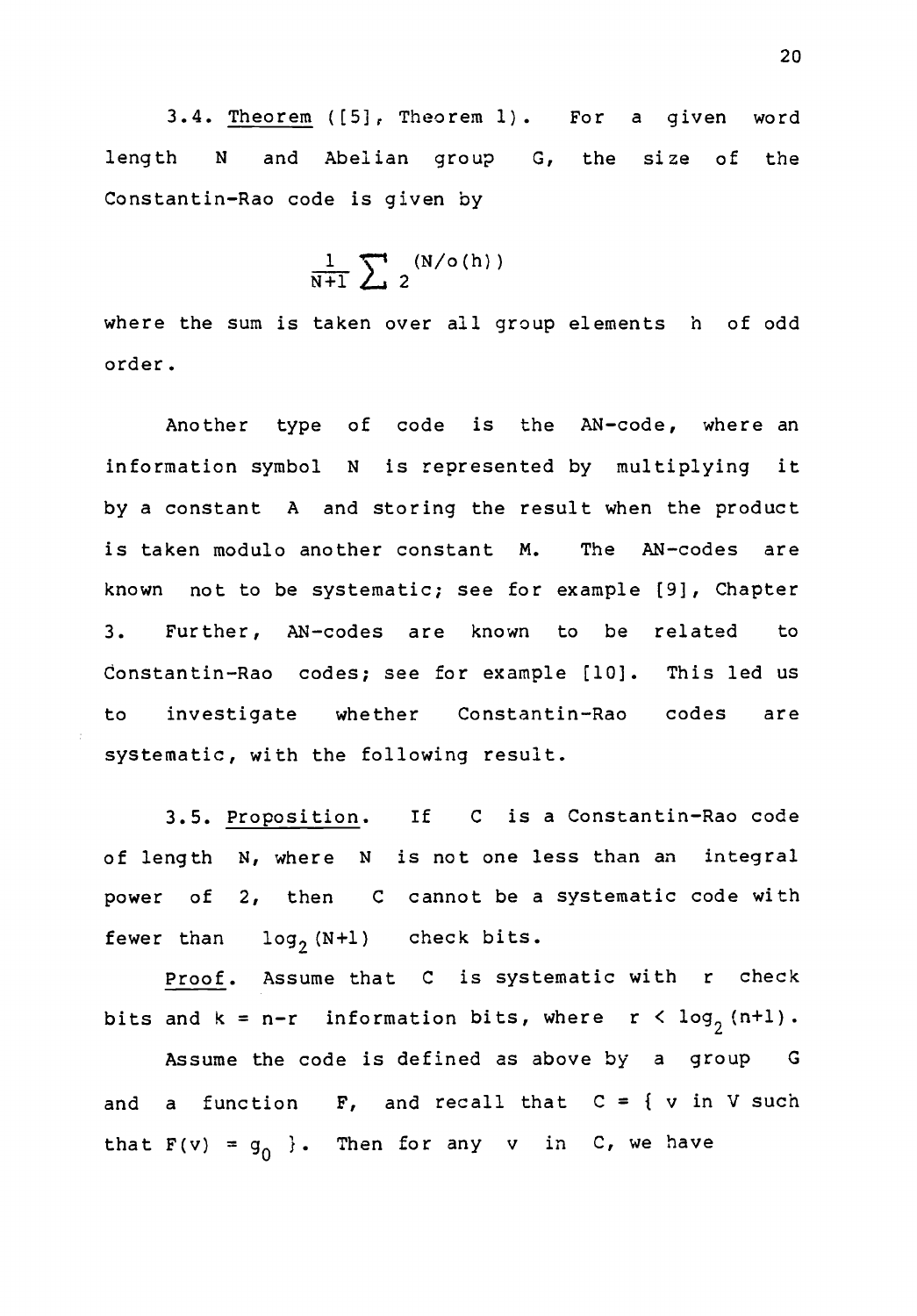$$
g = \sum_{\text{info}} v[i] g + \sum_{\text{check}} v[i] g.
$$

Thus the check bits must generate the group inverses of the elements of G which are generated by the information bits. Now the check bits can generate only  $2<sup>r</sup>$  elements, which is fewer than the number of elements in G. However, the information bits generate all of G. For take an arbitrary but fixed element h of G. Then for any g in G, there is a g' in G such that  $g + g' = h$ . Since  $r < log_2 (n+1) < n/2$ , we must have k > n/2. Hence there are two information bits with indices i and j such that  $g_i + g_j = h$ , so that h is generated by information bits alone. This contradiction establishes the result.

The stipulation that N cannot be one less than a power of 2 is in fact necessary, because a Constantin-Rao construction can be used to build a full Hamming code which is, of course, systematic.

As we developed some examples of the Constantin-Rao codes, we noted that sometimes they had the property that any vector v in the code also had its bitwise complement v' in the code. We call this property closure under complements. Such closure properties are of some interest, at least in the algebraic sense, and we have the following characterization of this property for Constantin-Rao codes.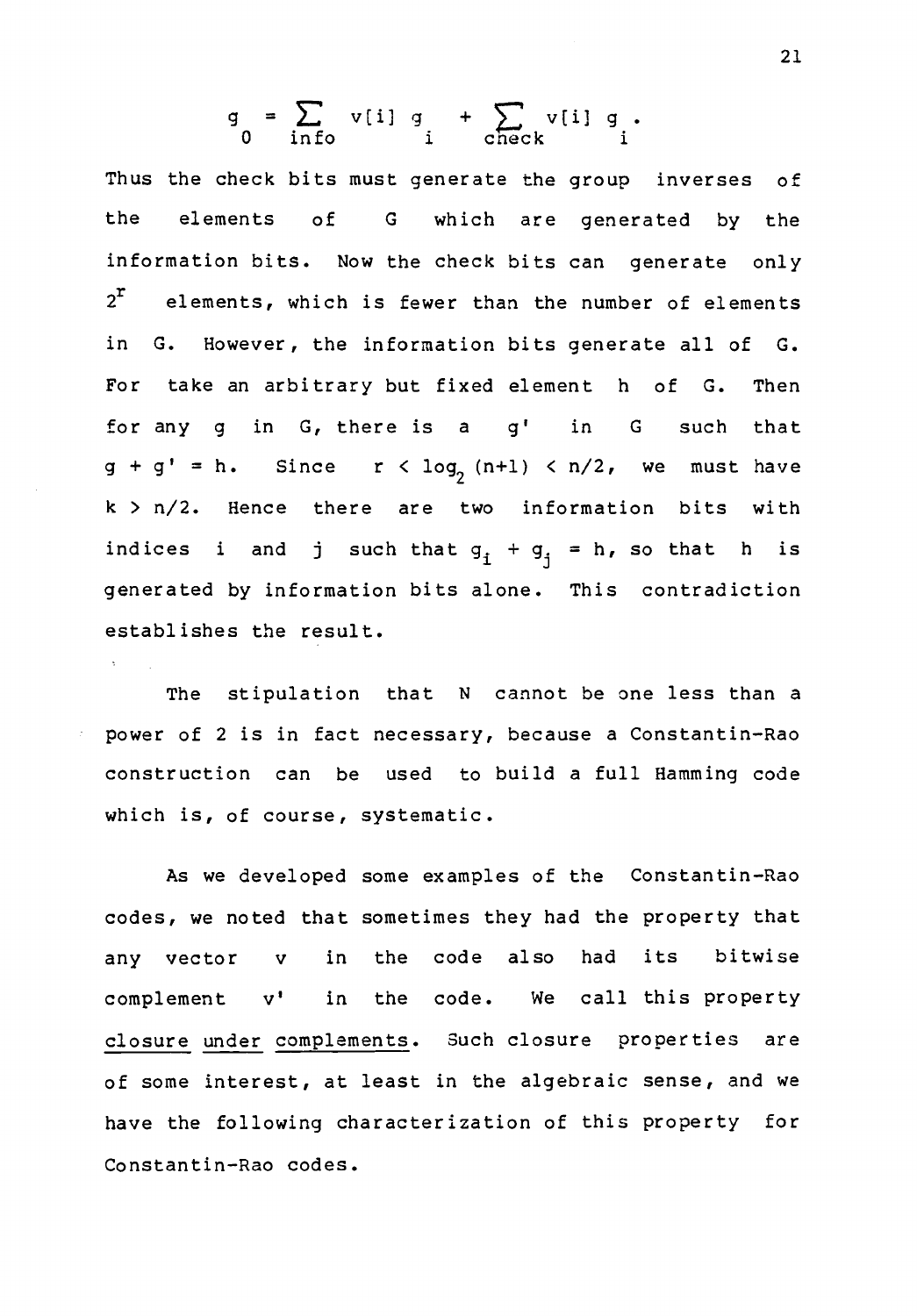3.6. Theorem. Let C be the Constantin-Rao code of length N defined by the Abelian group G of order N+1. Then C is closed under complements if and only if the sum of the elements in G is the identity.

Proof. Let the code C have n code words, and let the order of  $G$  be  $n + 1$ . For any code word  $v$  in C, let v' be the bitwise complement of v. Then  $v'[i] = 1-v[i]$  for each index i. We thus have

v' is in C iff T(v') = 0 iff  $\sum (1-v[i])$  g = g n <sup>i</sup> 0 iff  $\sum g - \sum v[i] g = g$  iff  $\sum g = g$ n <sup>i</sup> n <sup>i</sup> 0 n <sup>i</sup> 0 since  $T(v) = g$ . 0

3.7. Corollary. If C is a Constantin-Rao code of even length, then C is closed under complements.

þ

Proof. Since C is of even length, the group G used in the code construction must be of odd order. Thus every non-identity element of G must be of odd order. Define subsets S and T of G as follows: for any g in G, g is in S if and only if -g is in T. Then the intersection of S and T is simply  $\{g_{0}\}\right$ , while the sum of the elements in <sup>S</sup> is clearly the inverse of the sum of the elements in T. However, the sum of S and T is also the sum of G, thus showing that the sum of the group elements is  $g_0$ .

22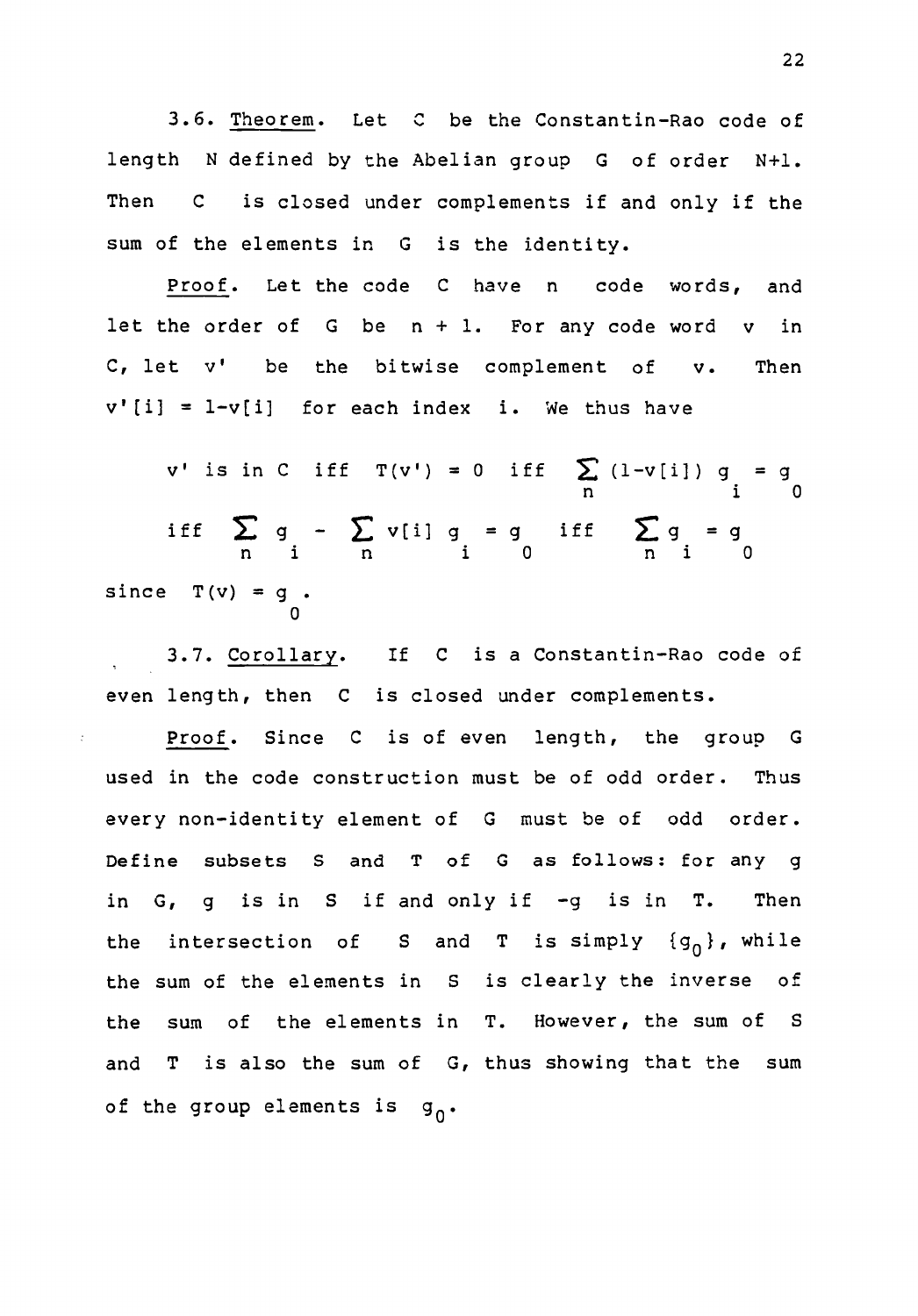Recall that an elementary Abelian 2-group is an Abelian group in which each element has order one or two. Such groups are a direct sum of a number of copies of the group of order two.

3.8. Corollary. If C is a Constantin-Rao code of length  $2^{\mathbf{k}}$ -l defined by an elementary Abelian 2-group, for  $k > 1$ , then  $C$  is closed under complements.

Proof. A straightforward computation shows that in any single component of such a group, there are  $2^{(k-1)}$ l's. Since <sup>k</sup> is greater than 1, the sum in each component must be 0. Thus the sum of the elements of the group is g .

3.9. Corollary. If C is <sup>a</sup> Constantin-Rao code defined by a group which is the additive group of a Galois field  $GF(q)$ ,  $q > 2$ , then C is closed under complements.

Proof. Each GF(q) has an additive group which is either of odd order or is an elementary Abelian 2-group. The result thus follows from Corollaries 3.7 and 3.8.

This corollary leads us to ask, in the next chapter, whether codes defined by similar techniques for the Galois fields are closed under complements.

Finally, we give <sup>a</sup> class of Constantin-Rao codes which are not closed under complements.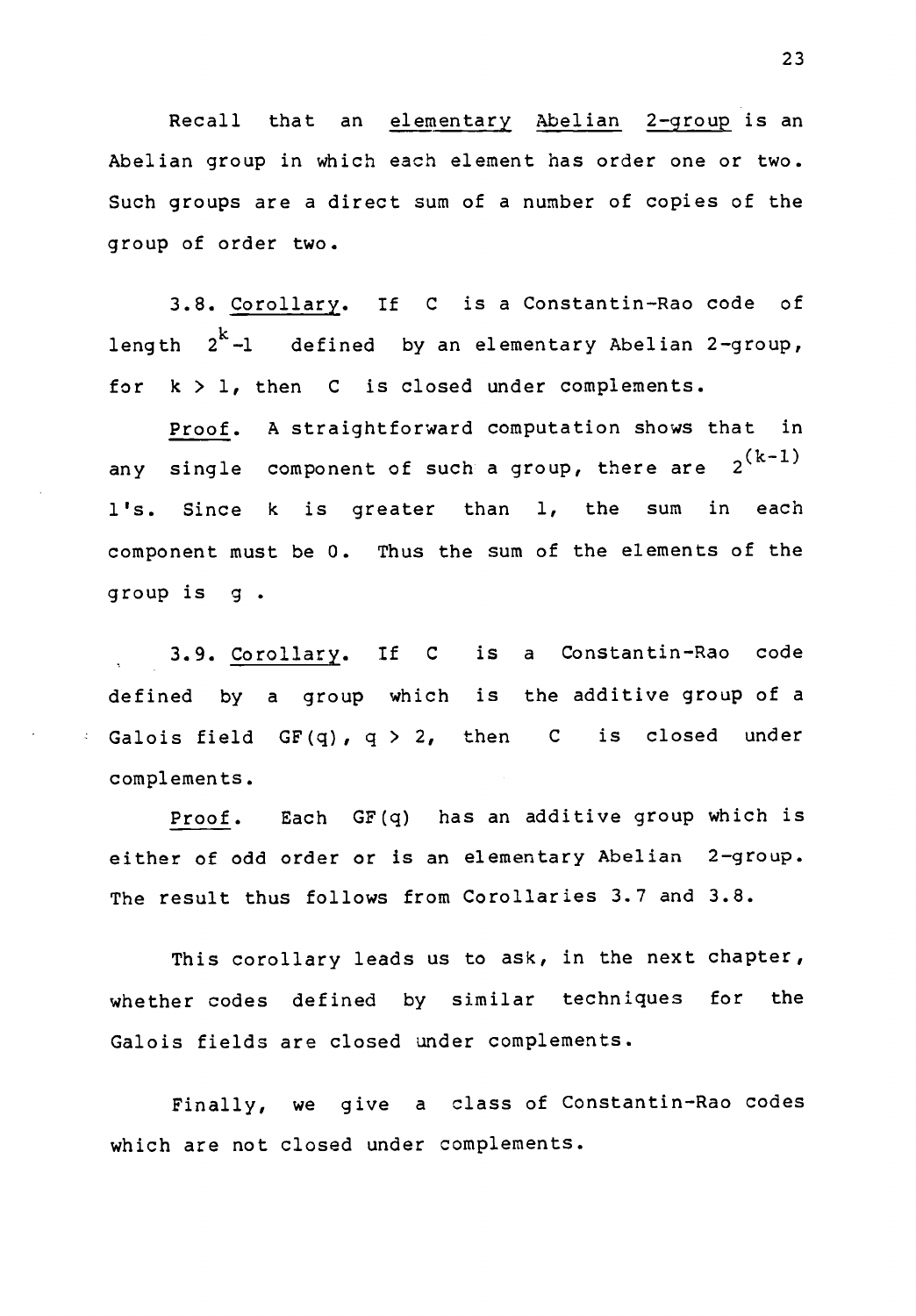3.10. Corollary. If C is a Constantin-Rao code of odd length defined by a group which is cyclic of even order, then C is not closed under complements.

Proof. For such a group, construct the sets S and T as in the proof of Corollary 3.7. Then the (unique) element of order 2 in the group lies in both S and T, and it is quickly seen that the sum of the group elements is this element of order 2 instead of  $g_0$ .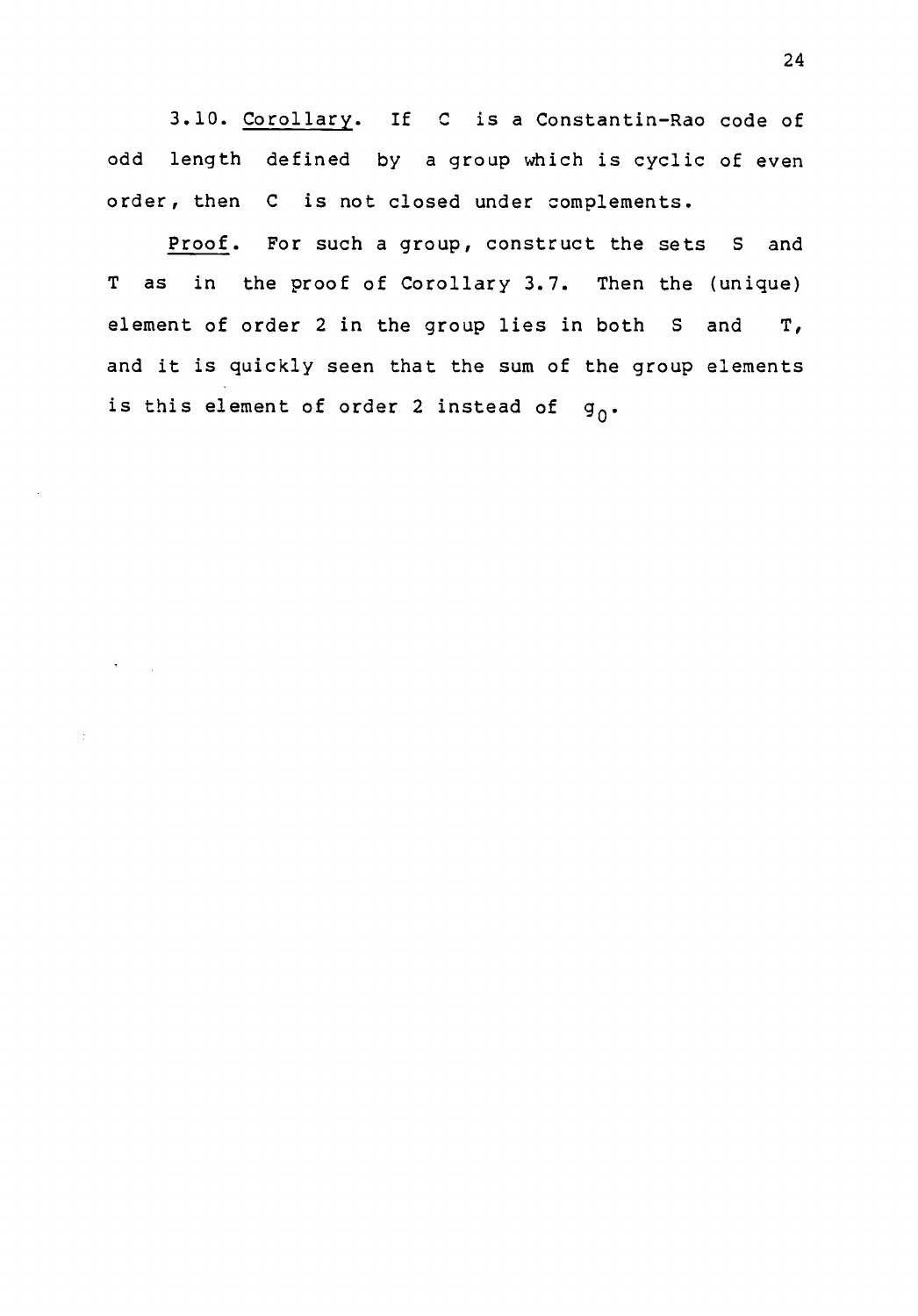#### IV. A Code Correcting Multiple Asymmetric Errors

In this chapter we define a code C which corrects multiple asymmetric errors. This code is built by a method which extends those of Constantin and Rao and of Graham and Sloane [3]. We verify that this code is t-asymmetric for suitable t. We then show that such codes do not lend themselves to the clean characterization of the Constantin-Rao codes, but they do sometimes provide more code words for a given code length than standard symmetric codes.

Let q be a prime power integer and GF(q) be the Galois field with q elements. Write GF(q) = {  $g_0$ ,  $g_1$ ,  $\ldots$ ,  $g_{\text{p}}$  } with  $p = q-1$ , and let V be the set of all binary vectors of length q-1 with a member v of V written as  $\langle v_1, v_2, \ldots, v_n \rangle$ . Note that we allow vectors of any weight, while Graham and Sloane considered only constant-weight binary vectors. For any <sup>k</sup> with  $0 < k < q$  define the function  $T_k$  from V to GF(q) by

4.1 
$$
T(v) = \sum g \atop i (1) i (2) i (k)
$$

where the sum is taken over all indices  $i(1)$ ,..., $i(k)$ with  $i(l) < i(2) < ... < i(k)$  and  $v_{i(l)} = ... = v_{i(k)} = l$ . Note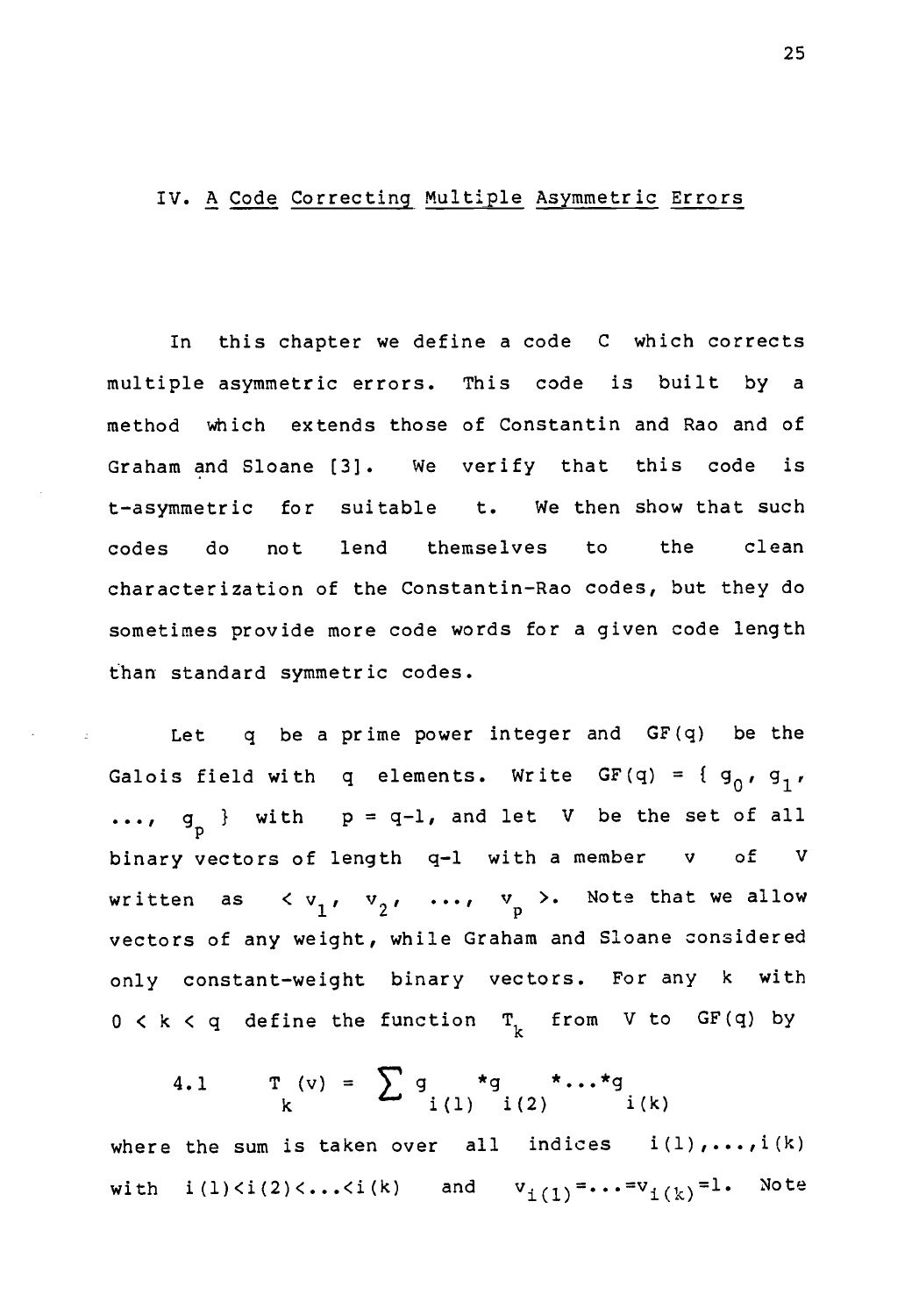that  $T_1$  is the Constantin-Rao function. Denote by  $GF^{m}(q)$  the direct sum or product of m copies of  $GF(q)$ , and define  $T$  from  $V$  to  $GF^{m}(q)$  to be the function whose coordinate functions are  $\{\mathcal{T}_k\}$  for k ranging from 1 to m. For any  $w = \langle w_1, w_2, \ldots, w_m \rangle$  in GF $^{\rm m}$  (q) define  ${\rm C}_{_{\cal W}}$  = { v in V with T(v) = w }. We shall show that each of the  $C_w$  is an m-asymmetric code and shall study the properties of these codes.

Before we can establish the fact that such codes are m-asymmetric, we must have a technical result. For a, b in V, we define three subsets Q, R, and S of { 1..q-1 } as follows:  $Q = \{ i \text{ with } a_i = b_i \}$ ,  $R = \{i \text{ with } a_i = 1 \text{ and } b_i = 0 \}$ , and  $S = \{ i \text{ with } a_i = 0 \}$ and  $b_i = 1$  }. Denote by a' and b' those elements of V which have 1-bits precisely for the indices in R and S, respectively, and let c be the element of V which agrees with a and b on the bits with indices in Q but is 0 for all other indices.

4.2. Lemma. If a and b are elements of V such that  $T(a) = T(b)$ , then for any positive integer  $k \le m$  we have  $T_k(a') = T_k(b')$ .

Proof. Assume that  $T(a) = T(b)$ . We argue by induction on k. If  $k = 1$ , then  $T_1(a) = T_1(a') + T_1(c)$ while  $T_1(b) = T_1(b') + T_1(c)$ . Thus  $T_1(a') = T_1(b')$ easily.

Now assume that for every <sup>j</sup> < k we have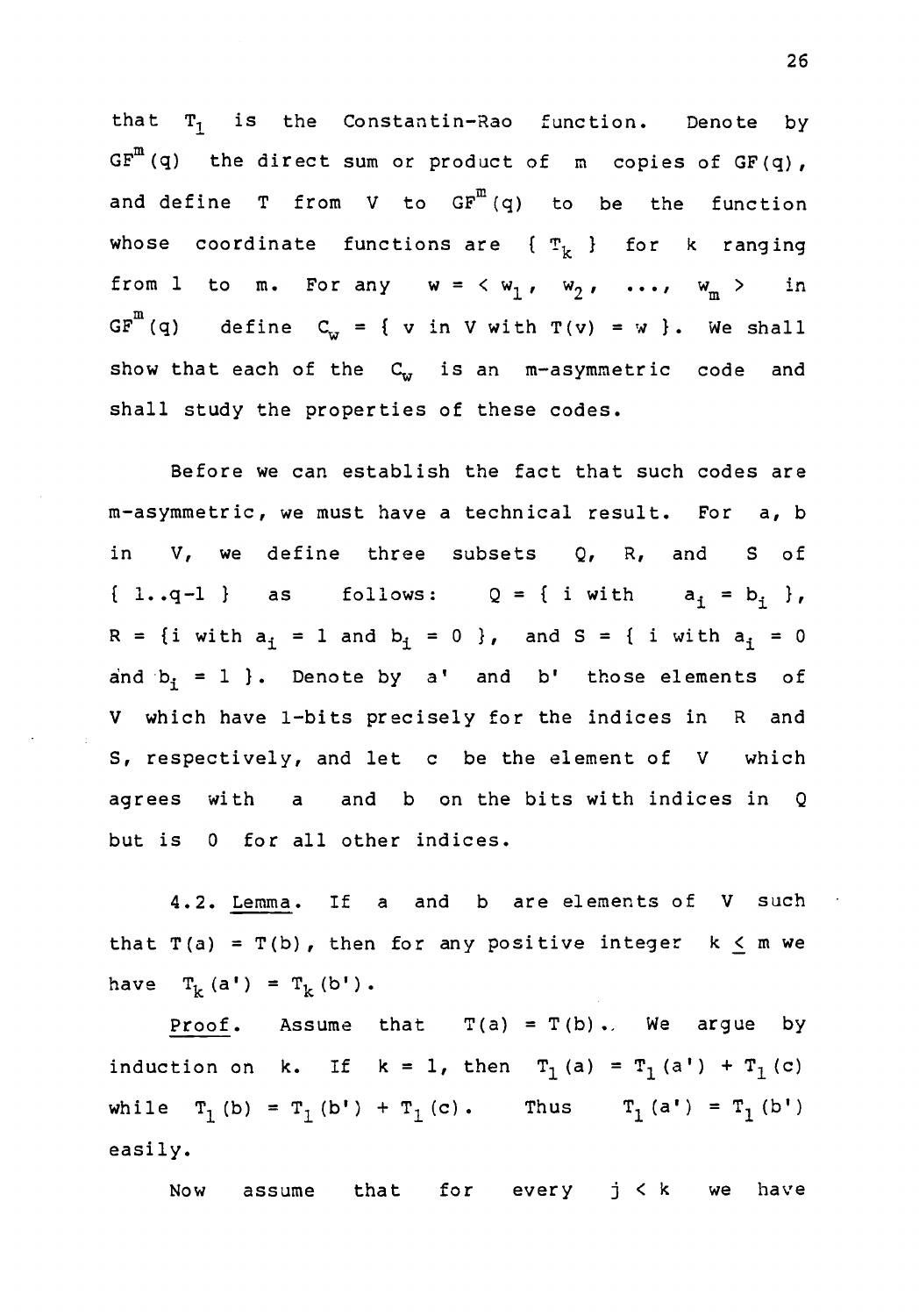$T_i (a') = T_i (b')$ . Write  $T_k (a) = \sum_{i=1}^{n} q_{i(1)} * g_{i(2)} * ... * g_{i(k)}$ and note that in any such product, certain indices are in Q and others are in R. Now GF(q) is commutative so we may reorder and rewrite this product as  $T_{k}$  (a) =  $\sum_{j} T_{j}$  (a')\* $T_{(k-j)}$  (c) with the sum taken over all j from 0 to k, where  $T_0(v) = 1$  by the usual logic of empty products being 1. Similarly, we may write  $T_k(b) = \sum_{i=1}^{n} T_i(b') \star T_{(k-i)}(c)$ . Since our inductive hypothesis gives us  $T_j$  (a') =  $T_j$  (b') for all j < k, it follows easily that  $T_k(a') = T_k(b')$ .

Note now that R contains N(a,b) elements and S contains  $N(b,a)$  elements. Thus to prove that the  $C_{n}$ are m-asymmetric codes, we will prove that either R or S must contain at least m+1 elements.

4.3. Theorem. The code  $C_w$  defined by T from V to  $GF^{m}(q)$  is an m-asymmetric code.

Proof. Take any a, b in  $C_{\alpha}$  with a <> b, and define R, S, a', and b' as above. Assume both R and <sup>S</sup> have fewer than m+1 elements and have unequal sizes; without loss of generality assume R has n elements while S has fewer. Then  $T_n$  (a') <> 0 while  $T_n(b') = 0$ , which contradicts Lemma 4.2. Hence if R and <sup>S</sup> have fewer than m+1 elements, they must have equal sizes.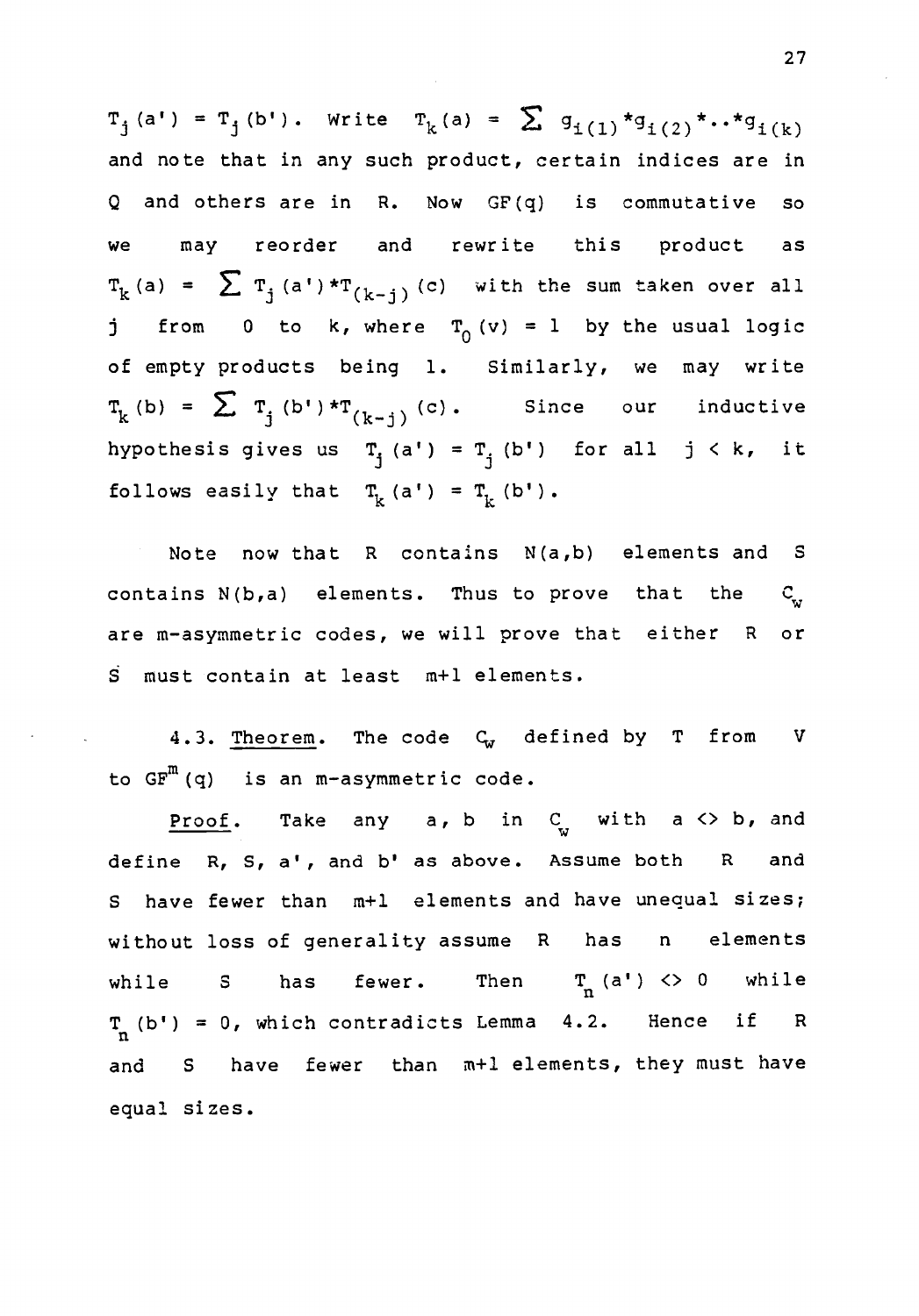Now assume each of R and S contains n elements, for  $n \leq m$ . Let  $R' = \{r_1, r_2, ..., r_n\}$  and  $S' = \{ s_1, s_2, \ldots, s_n \}$  be the subsets of GF(q) which are the images of the weight-1 vectors whose coordinates are in R and S, respectively. Denote by  $c_k$  the value of the k-th elementary symmetric function on R'. Since  $T_k(a') = T_k(b')$  for all  $k \le n$ ,  $c_k$  is also the value of the k-th elementary symmetric function on S'. Defining  $c_0 = 1$ , we then see that all of  $r_1$ , ...,  $r_n$ ,  $s_1$ , ...,  $s_n$  are roots of the polynomial

$$
P(X) = \sum_{i=0}^{n} (-1)^{i} C_i * x
$$
 (n-i)

Thus P(X) is a polynomial of degree n having 2n roots, which is impossible. Hence one of R or S must contain at least  $m+1$  elements, so that  $D_a(C_w) \geq m+1$ . Thus  $C_{\alpha}$  is a m-asymmetric code.

Since C<sub>w</sub> is an m-asymmetric code for any w in  $GF^{m}(q)$ , we may choose w so that  $C_{w}$  is maximal. A simple counting argument establishes the following corollary. Note that since the BCH codes correcting m errors contain exactly  $2^{\left( q-1\right)}/q^{\mathfrak{m}}$  elements, this corollary shows that our codes have information rates at least as high as BCH codes.

4.4. Corollary. There exist m-asymmetric codes of length  $\,$  q-1  $\,$  and size at least  $\,2\,^{(q-1)}/q^{\mathrm{m}}\,$  for any prime  $\,$ power q and any  $m < (q-1)/log_2(q)$ . These codes have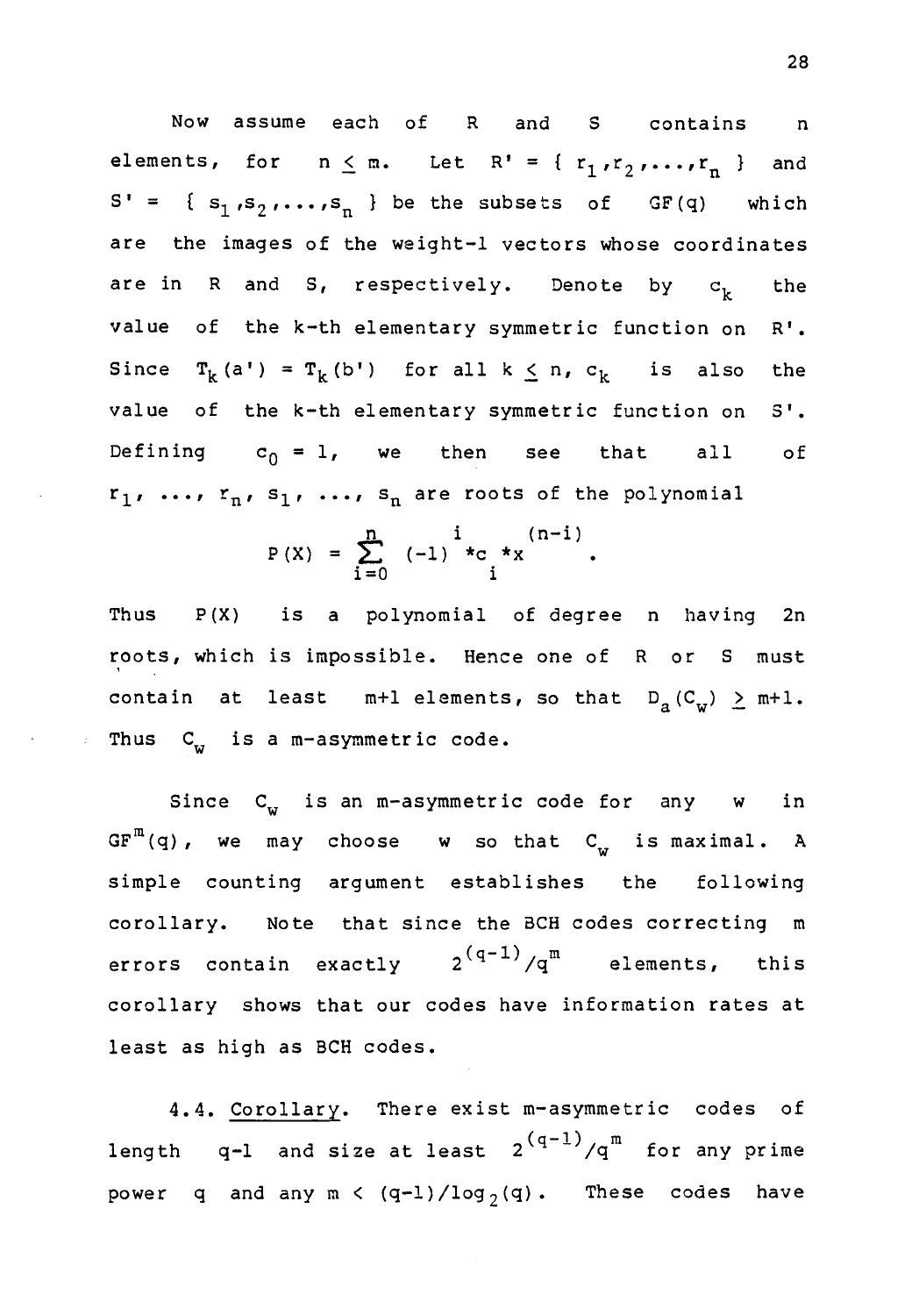information rates at least  $r = 1-m*log_{2}(q)/(q-1)$ .

In fact, the codes C defined here are m-asymmetric and need not be (m+1)-asymmetric. Let V be the set of binary vectors of length <sup>6</sup> and consider the code  $C = \{ v \text{ in } V \text{ such that } T(v) = 0 \}$  for T mapping V to GF $^{2}$ (7). This is the largest such 2-asymmetric code, D <sup>a</sup> (C) = 3 exactly, and <sup>C</sup> contains <sup>4</sup> elements. This is slightly better than the lower bound of 2 given in Corollary 4.4. Moreover, the best code of length 6 I correcting double symmetric errors contains only two elements.

Now the m-asymmetric codes we have defined here extend both the concept and the construction of the Constantin-Rao 1-asymmetric codes. Thus it is appropriate to ask how much of the Constantin-Rao theory extends to these m-asymmetric codes. Specifically, we ask three questions.

1. Does the m-asymmetric code have a better information rate than known codes correcting symmetric errors?

2. Is the maximal m-asymmetric code defined here the preimage of the zero vector in  $GF<sup>m</sup>(q)$ ?

3. Since the Constantin-Rao codes are closed under complements for all additive groups of Galois fields, are these m-asymmetric codes closed under complements?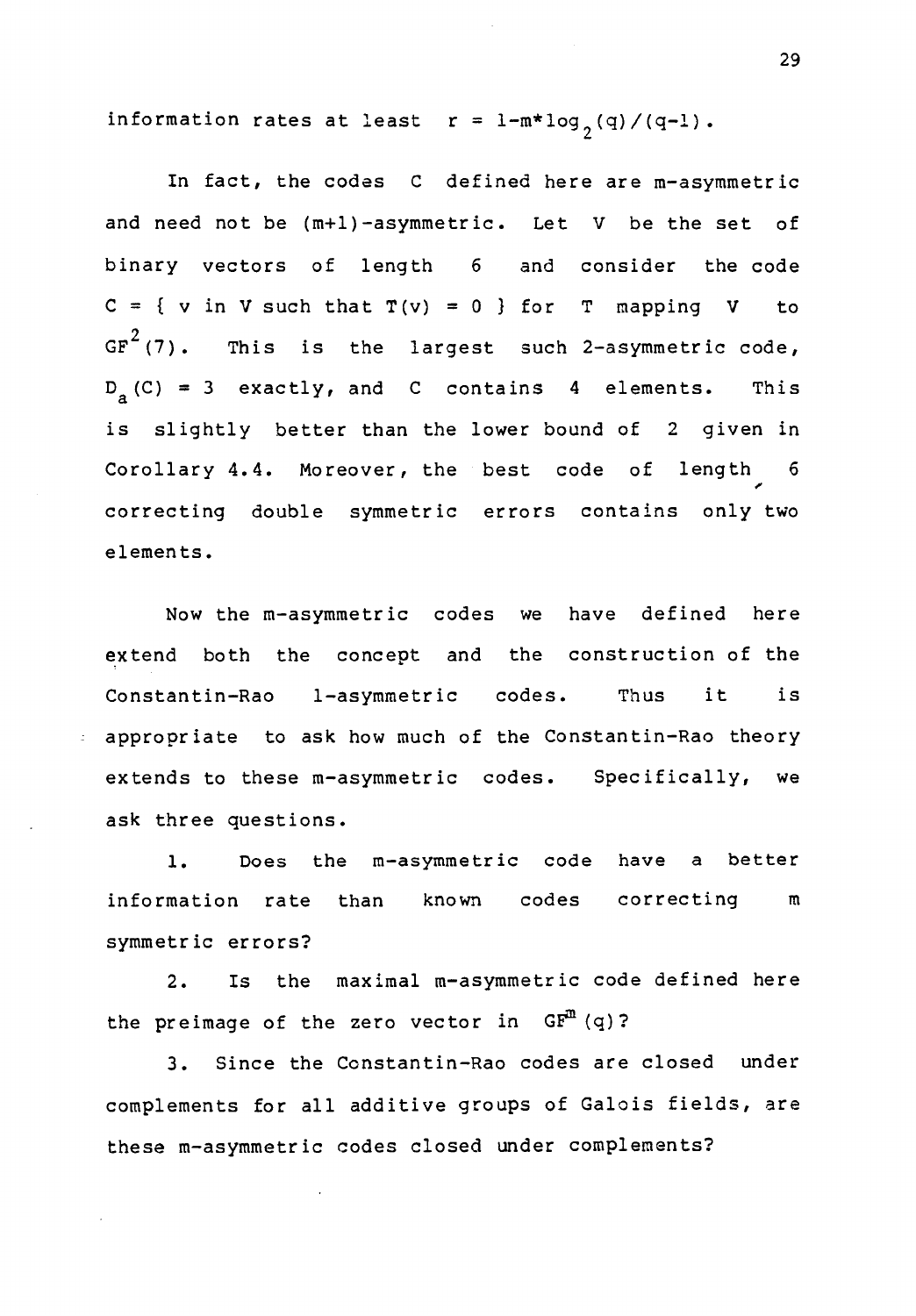These questions are all examined by constructing examples of such codes. Our examples are limited somewhat by the 16-bit architecture we have available and by the computer time available to us.

We constructed a number of the m-asymmetric codes of length n for small m and n and measured their properties; some programs for this are contained in the Appendix. Specifically, for the values we examined we first determined the largest code and the particular elements of  $\texttt{GF}^{\texttt{m}}(\texttt{q})$  giving that code. The following table answers the question of information rates by giving the size of the largest codes found. The information on symmetric codes is from [7], page 124.

Code Sizes for Given Code Lengths

|                |                | Code Sizes for Given Code Lengths |                                    |  |
|----------------|----------------|-----------------------------------|------------------------------------|--|
| length         |                | double error correcting           |                                    |  |
|                |                |                                   | symmetric asymmetric Corollary 4.4 |  |
| $\mathbf 6$    | $\overline{c}$ | $\overline{\mathbf{4}}$           | $\overline{c}$                     |  |
| $\overline{7}$ | $\overline{2}$ | $\overline{2}$                    | $\overline{2}$                     |  |
| 8              | 4              | $\mathbf 6$                       | $\overline{\mathbf{4}}$            |  |
| 10             | 8              | 10                                | 9                                  |  |
| 12             | 16             | 29                                | 25                                 |  |
| 16             | 256            | 231                               | 227                                |  |
| 18             | 512            | 748                               | 727                                |  |
| 22             | 8192           | 7946                              | 7929                               |  |

Table 1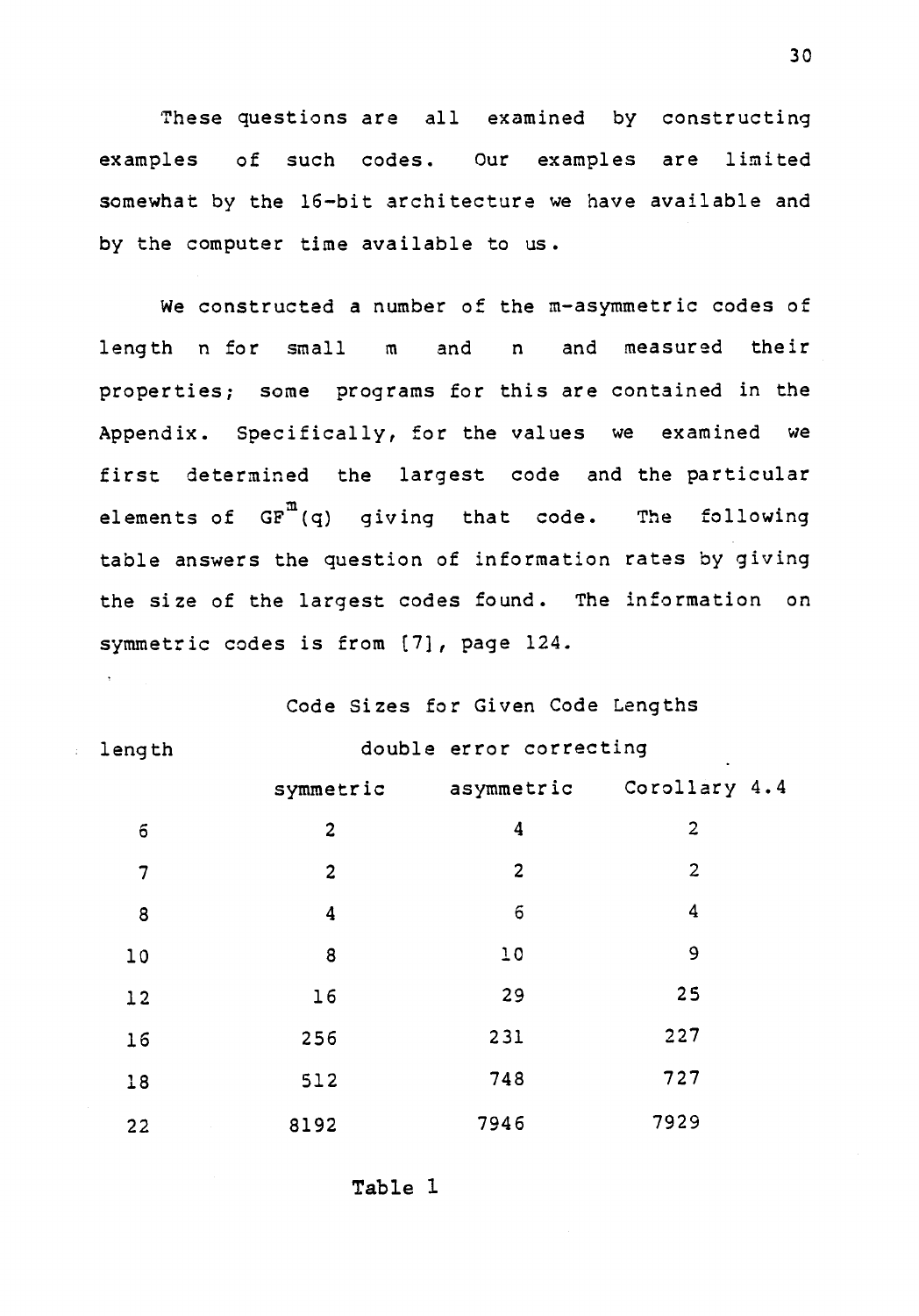#### triple error correcting

| $\epsilon$     | n/a            | $\overline{2}$   | 1                       |  |
|----------------|----------------|------------------|-------------------------|--|
| $\overline{7}$ | $\overline{2}$ | $\overline{a}$   | $\mathbf{1}$            |  |
| 8              | $\overline{c}$ | $\boldsymbol{4}$ | 1                       |  |
| 10             | $\overline{2}$ | $\boldsymbol{4}$ | $\mathbf{1}$            |  |
| $12$           | 4              | $\epsilon$       | $\overline{\mathbf{c}}$ |  |
| 16             | 32             | 30               | 14                      |  |
| 18             | 128            | 60               | 39                      |  |
| 22             | 2048           | 422              | 345                     |  |

#### Table 2

Note that our construction provides codes which sometimes, but not always, have more code words and hence a better information rate than the best symmetric codes for these lengths. This is particularly so for 2-asymmetric codes.

The second question, concerning the elements of GF  $^{\rm m}$  (q) which give the maximal m-asymmetric codes, is more difficult. The Constantin-Rao result we quoted as Theorem 3.3 uses fairly straightforward group properties, though the McEliece-Rodemach determination of the size of the code which we quoted as Theorem 3.4 uses the orthogonality relation among group characters. However, to answer our question fully would require a knowledge of precisely which values are taken most often by each of the symmetric polynomials of degree no larger than m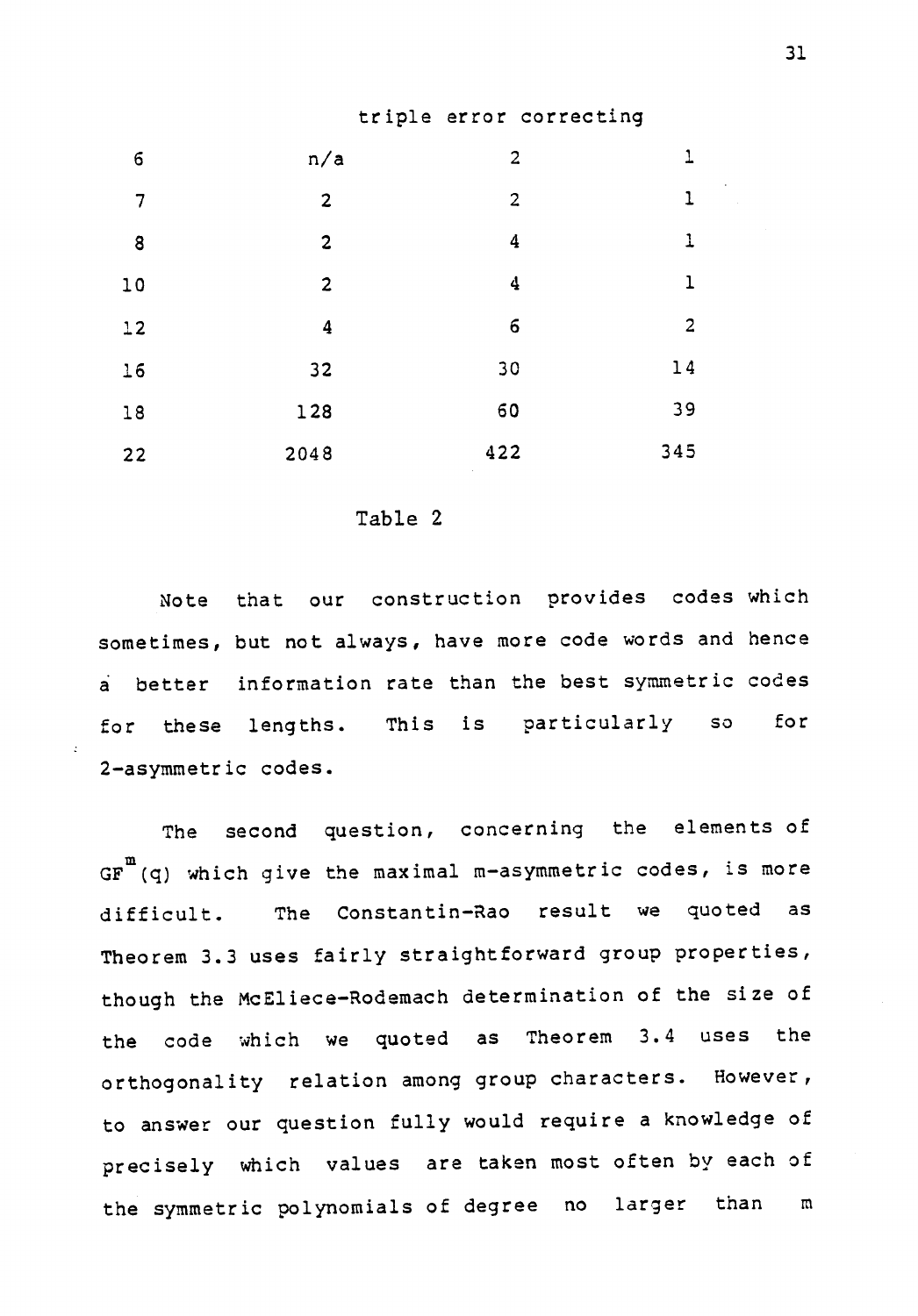over GF(q); this is a combinatoric question on finite fields whose answer does not appear to be known. Our experimental results indicate that there may be no pattern to this answer, but show quite clearly that the preimage of the zero vector in  $GF^{m}(q)$  is not the maximal code in general. We summarize our results in the following table. Note that the element listed may not be unique; if it is not, we simply list the element which occurs first lexicographically.

Element with the Maximal Preimage

| size            | 2-asymmetric            | 3-asymmetric                 |  |
|-----------------|-------------------------|------------------------------|--|
| 6               | 0,0>                    | <2, 5, 3>                    |  |
| 7               | 0,0>                    | 0, 0, 0                      |  |
| 8               | <0,1>                   | $\langle 1, 2, 0 \rangle$    |  |
| 10              | $\langle 1, 3 \rangle$  | <0, 5, 4>                    |  |
| 12 <sup>1</sup> | $\langle 1, 7 \rangle$  | <0, 8, 9>                    |  |
| 16              | < 0, 3 > 0              | (0, 7, 11)                   |  |
| 18              | 0,0>                    | $\langle 18, 11, 5 \rangle$  |  |
| 22              | $\langle 1, 11 \rangle$ | $\langle 19, 15, 16 \rangle$ |  |

Table 3

Finally, we look at the question of closure under complements. More specifically, we ask about closure for two such codes: the maximal code and the code which is the preimage of the zero vector in  $GF^{m}(q)$ . Our results are given in the table below.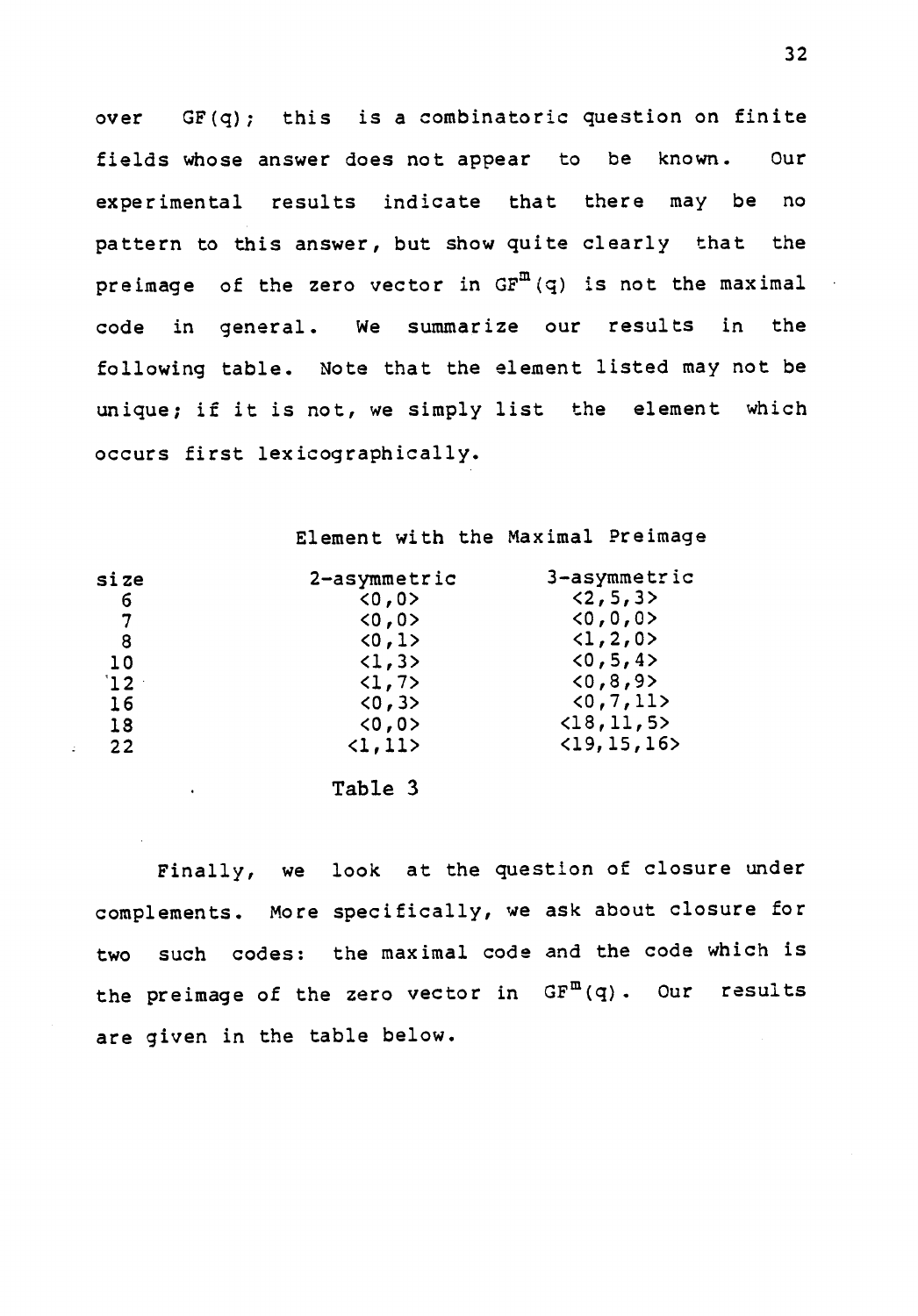#### Closure Under Complements

|      |         | 2-asymmetric | 3-asymmetric |               |  |
|------|---------|--------------|--------------|---------------|--|
| size | maximal | 0,0          | maximal      | < 0, 0, 0 > 0 |  |
| 6    | yes     | yes          | no           | n/a           |  |
| 7    | yes     | yes          | yes          | yes           |  |
| 8    | no      | yes          | no           | n/a           |  |
| 10   | no      | yes          | no           | n/a           |  |
| 12   | no      | yes          | סה           | no            |  |
| 16   | no      | yes          | no           | no            |  |
| 18   | yes     | yes          | no           | no            |  |
| 22   | no      | yes          | no           | no            |  |

#### Table 4

 $\delta_{\rm{max}}$ 

Note that the only cases in which the maximal 2-asymmetric code is closed under complements are those when it is the <0,0> code. These results indicate that the <0,0> code may be closed under complements, and we so conjecture; however, the other codes are not closed under complements.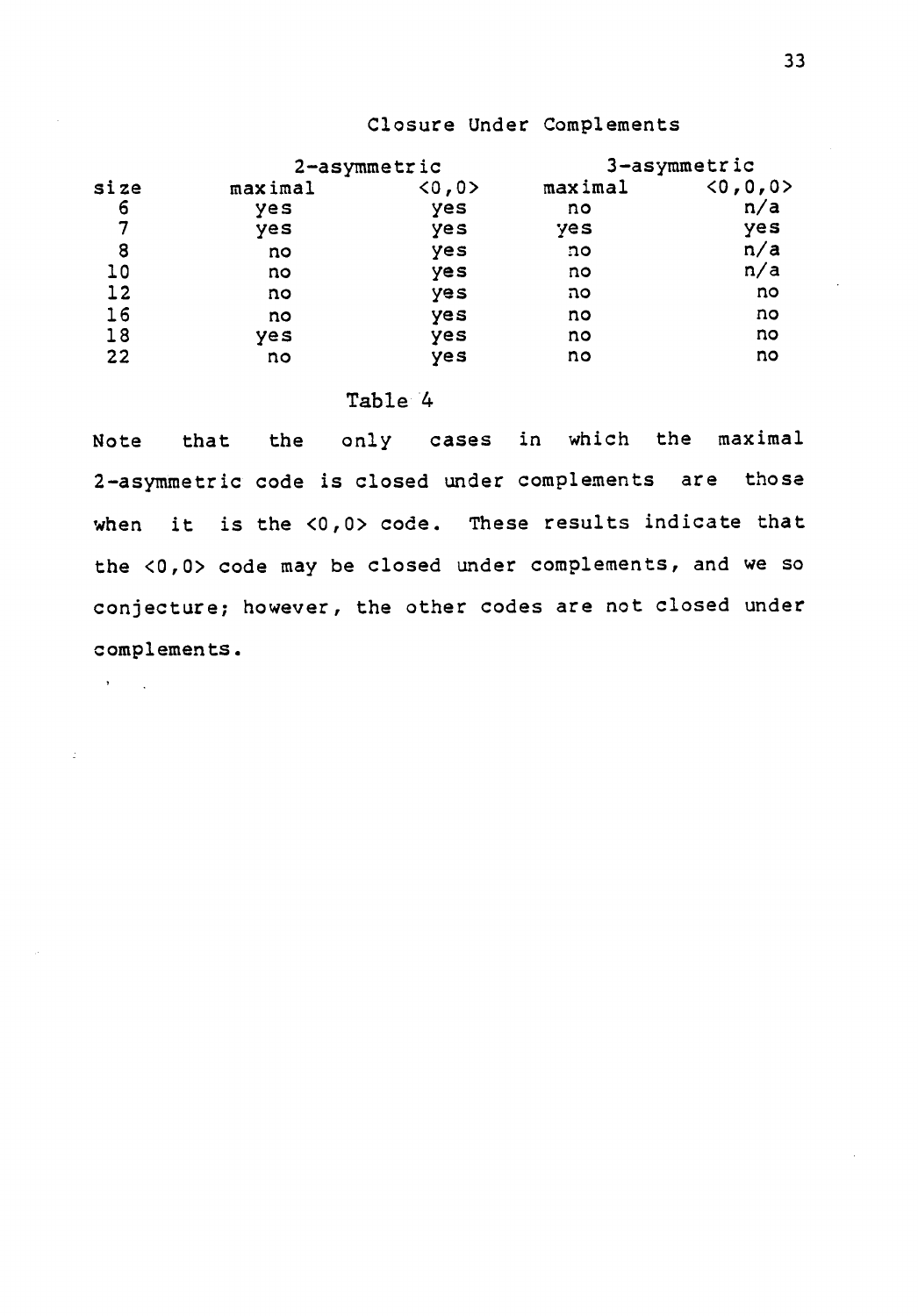#### V. BIBLIOGRAPHY

- [1] Bose, B. Theory and Design of Unidirectional Error Codes, Ph.D. Thesis, Southern Methodist University, 1980.
- [2] Constantin, Serban N. and T. R. N. Rao, On the Theory of Binary Asymmetric Error Correcting Codes, Information and Control, 40(1979), 20-36.
- [3] Graham, R. L. and N. J. A. Sloane, Lower Bounds for Constant Weight Codes, IEEE Transactions on Information Theory, IT-26(1980), 37-43.
- $[4]$  Kløve, Torliev, A Lower Bound for  $A(n,4,w)$ , IEEE Transactions on Information Theory, IT-27(1981), 257-258.
- [5] McEliece, Robert 3. and Eugene R. Rodemach, The Constantin-Rao Construction for Binary Asymmetric Error-Correcting Codes, Information and Control, 44(1980), 187-196.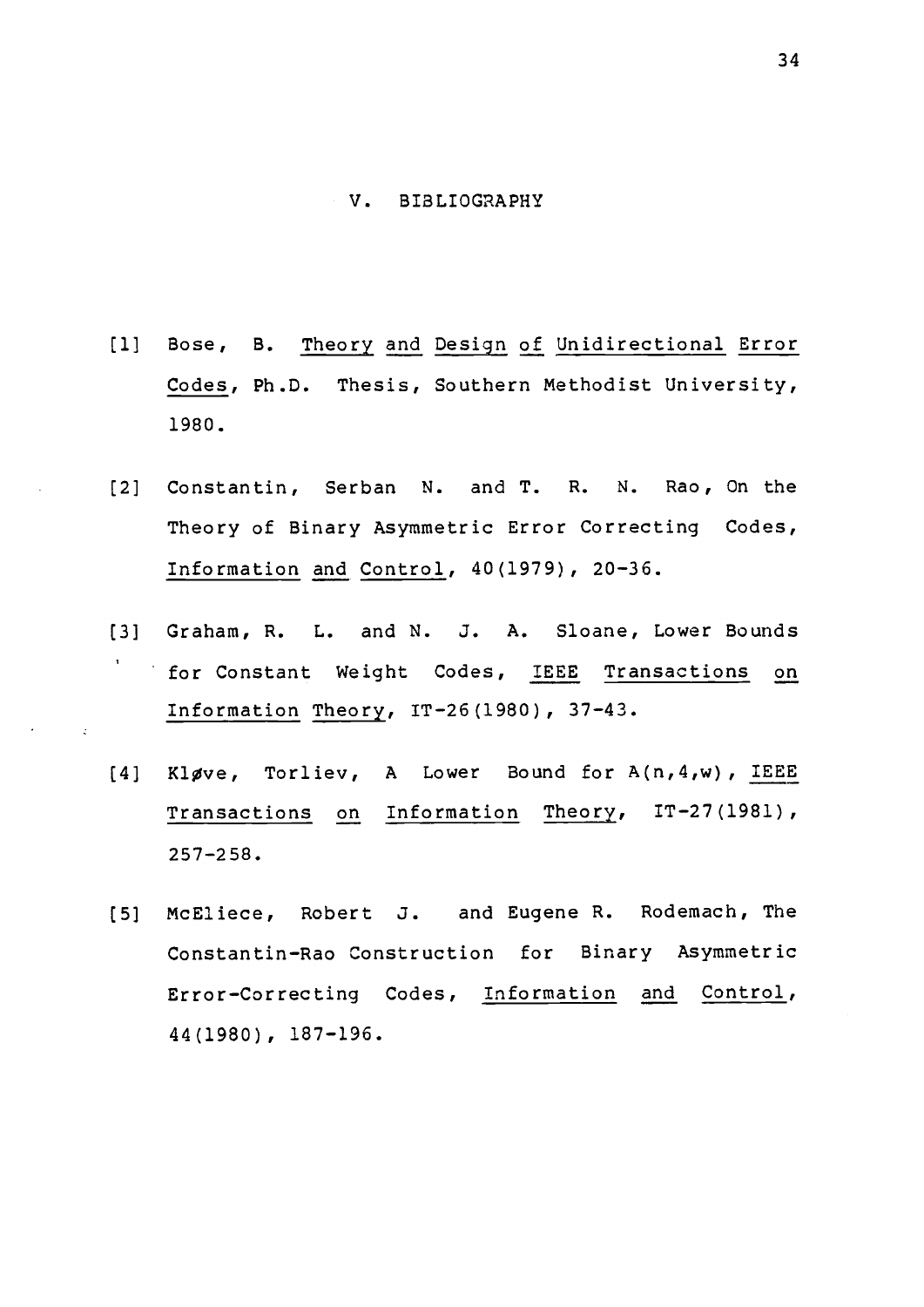- [6] McEliece, Robert J., Comment on "A Class of Codes for Asymmetric Channels and a Problem from the Additive Theory of Numbers", IEEE Transactions on Information Theory, IT-19(1973), 137.
- [7] Peterson, W. Wesley and E. J. Weldon, Jr., Error Correcting Codes, 2nd edition, MIT Press, Cambridge, MA, 1972.
- [8] Rao, T. R. N. and A. S. Chawla, Asymmetric Error Codes for Some LSI Semiconductor Memories, The Annual Southeastern Symposium on System Theory (1975), 170-171.
- [9] Rao, T. R. N., Error Coding for Arithmetic Processors, Academic Press, New York, 1974.
- [10] Shiozaki, Akira, Single Asymmetric Error Correcting Cyclic AN Codes, to appear.
	- [11] Varshamov, R. R., A Class of Codes for Asymmetric Channels and a Problem from the Additive Theory of Numbers, IEEE Transactions on Information Theory, IT-19(1973), 92-95.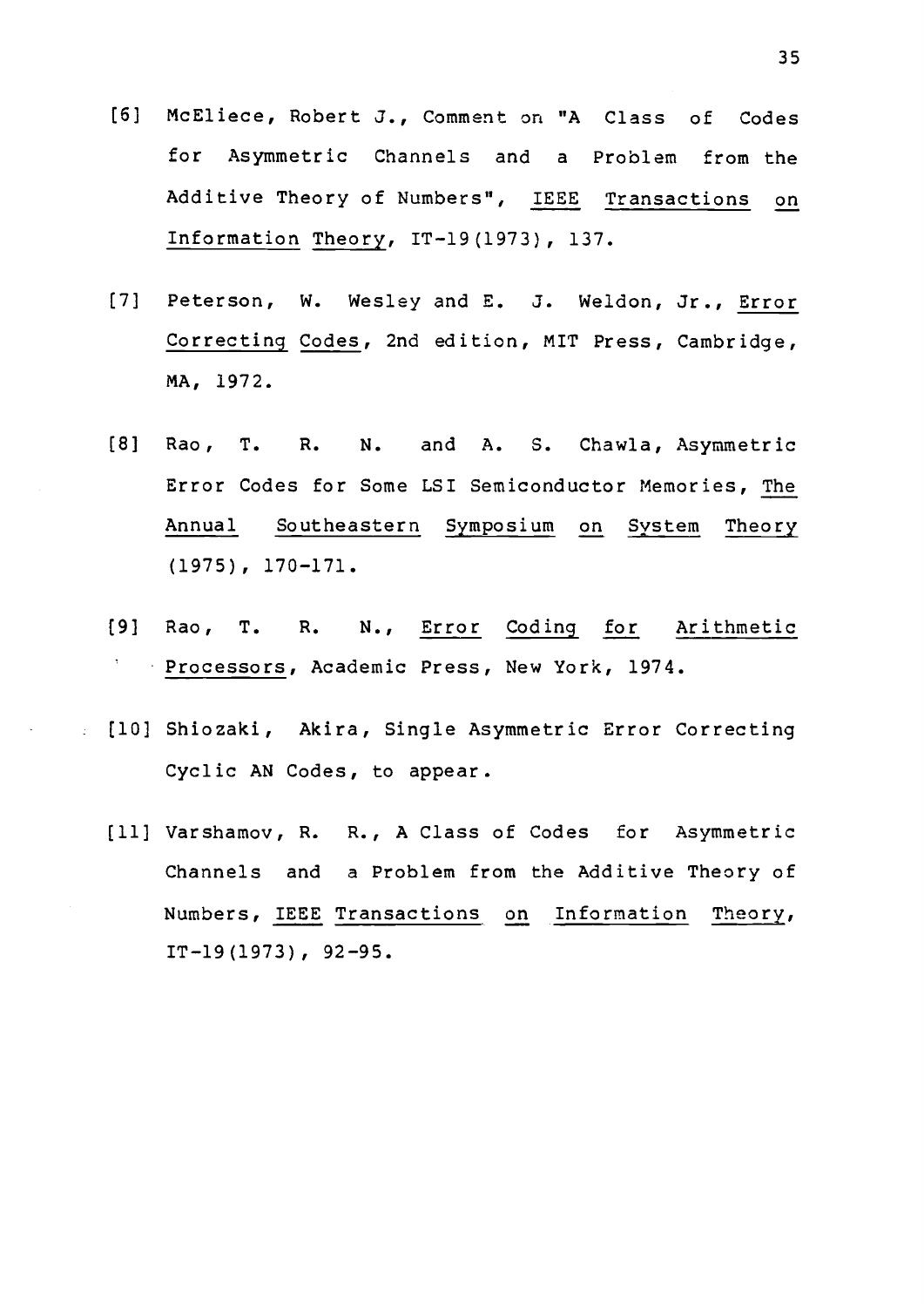#### VI. APPENDIX

In this Appendix we present two of the experimental programs we used in examining systematic asymmetric codes and m-asymmetric codes. The programs were originally written in C for the Oregon State University Computer Science Department's PDP 11/40 running UNIX or in FORTRAN for the CDC CYBER system. However, the programs presented are in the form used on the HP-3000 at Birmingham-Southern College and are in Pascal or FORTRAN. $\mathbf{v} = \mathbf{v}_1$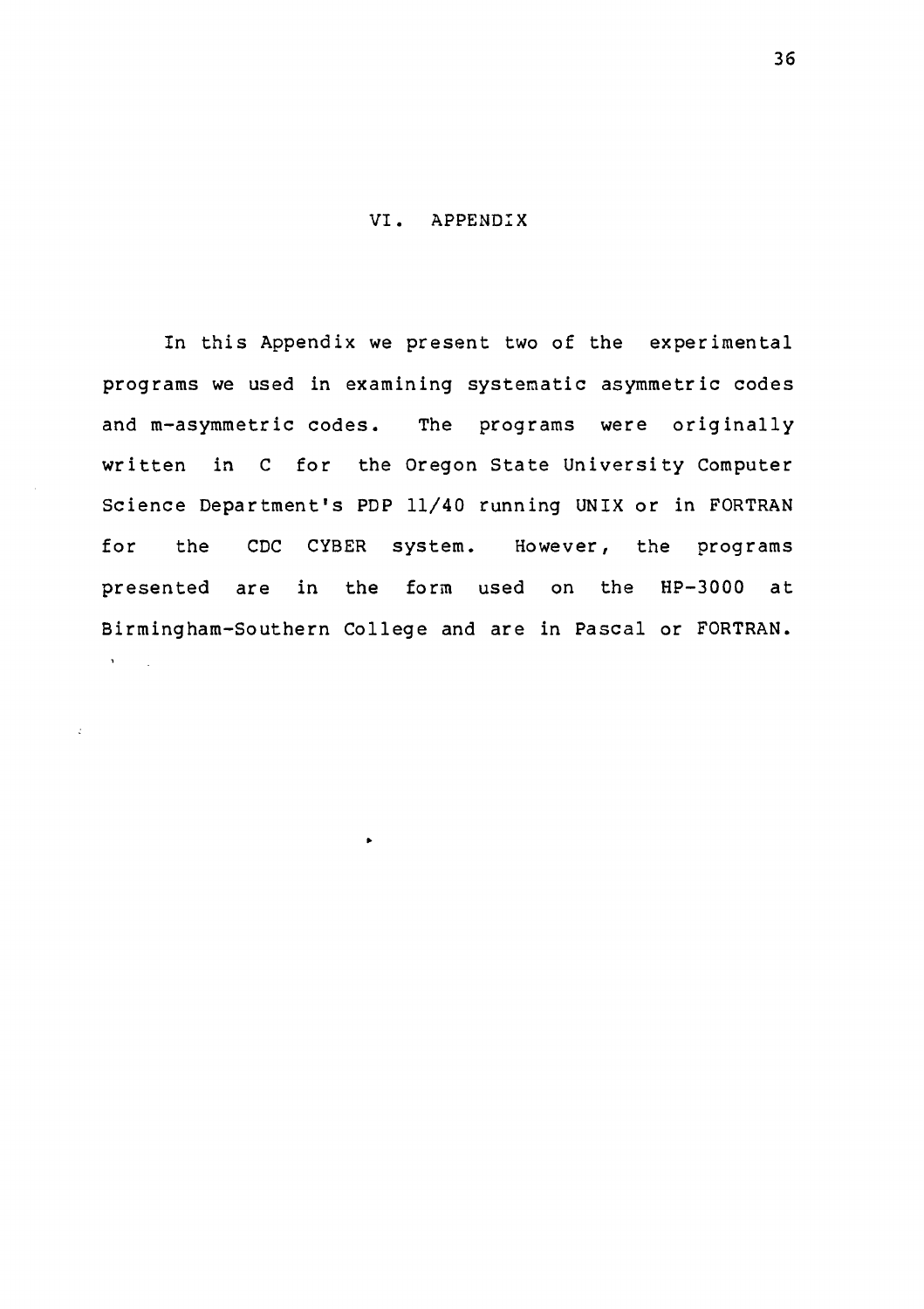```
program sys85(input,output);
   This is a translation into Pascal of the program
   a1185.c which was written at Oregon State during
   the summer of 1981. This translation is used in
   several experimental studies on systematic codes.
   R. S. Cunningham, September 21, 1981.
   Bit-shift capabilities in Pascal would improve
   this program if they were available.
₹.
  const NVEC = 32; { number of code words }
           NINFO = 5; { number of information bits }<br>CKVAL = 8; { number of check symbols }
           CKVAL = 8; { number of check symbols }<br>NCHECK = 3; { number of check bits }
                           { number of check bits }var i, j : integer;
       info : array[1..NVEC,1..NINFO] of integer;
       check: array[1..NVEC,1..NCHECK] of integer;
 'function TTT (j : integer) : integer;
     function to compute the value of 2**j.
  T
    var k, temp : integer;
    begin { TTT }
      temp := 1;for k := 1 to j do temp := temp * 2;
      TTT := temp
    end;
  function checkem(i, j : integer) : boolean;
  {
     Function which computes the asymmetric distance
     between the i-th and j-th code words in a code
     being considered and returns either true (the
     asymmetric distance is at least 2) or false (the
     asymmetric distance is less than 2).
  }
    var a, b, k : integer;
          temp check : boolean;
    begin { checkem }
      a := 0; b := 0; { the one-directional distances
}
```
÷.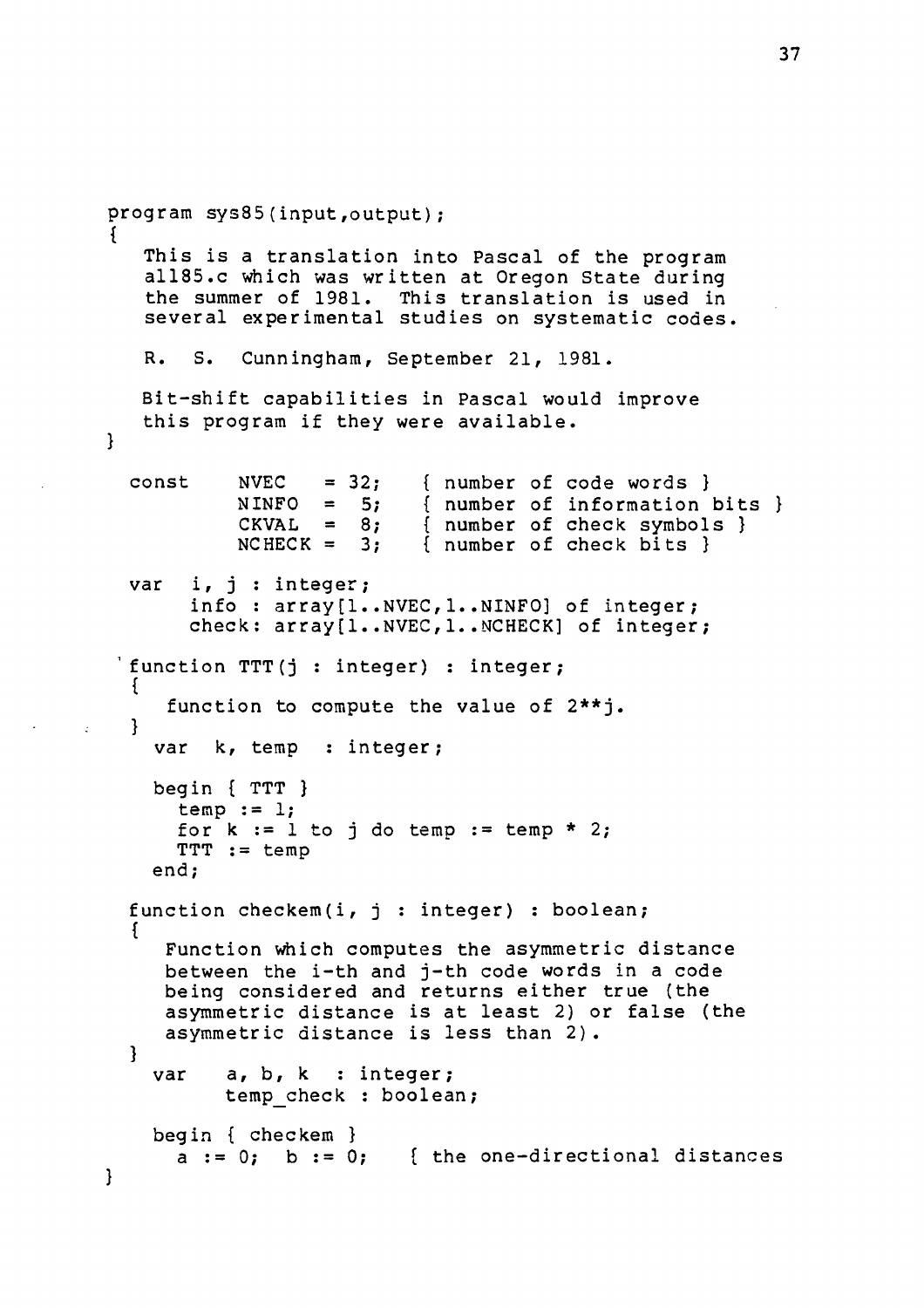```
for k := 1 to NINFO do begin
        if info[i,k] < info[j,k] then b := b+1;if info[i,k] > info[j,k] then a := a+1
      end;
      for k := 1 to NCHECK do begin
        if check[i, k] < check[j, k] then b := b+1;
        if check[i,k] > check[j,k] then a := a+1end;
      checkem := (a > 1) or (b > 1);
    end;
  procedure build row(i : integer);
     Recursive procedure which prints the check values of
     a code if the code has been checked out as valid
past
     the end of the code array. This procedure uses a
     backtracking method to reach the end of this array
     if possible.
  \mathbf{f}}
     This procedure can be modified to check other
     asymmetric distances for further experiments.
    var j, k, sum, check sum
         flag
                               : integer;
                                 : boolean;
    begin { build_row }
      if i > NVEC then begin { successful code }
        for k := 1 to NVEC do begin
          sum := 0;
          for j := 1 to NCHECK do
            sum := sum + check[k, j] * TTT(NCHECK-j);write(sum:3)
        end;
        writeln; writeln;
      end
      else begin { code not yet finished }
        check sum := 0;while check sum < CKVAL do begin
          for j := \overline{1} to NCHECK do
            check[i,j] :=
       (check sum div TTT(NCHECK-j)) mod 2;
          check sum := check sum + 1;
          flag \overline{P} = true;
          j := 1;while flag and (j<i) do begin
            flag := checkem(i,j);j := j + 1end;
          if flag then build row(i + l)end
      end
    end; { build row }
```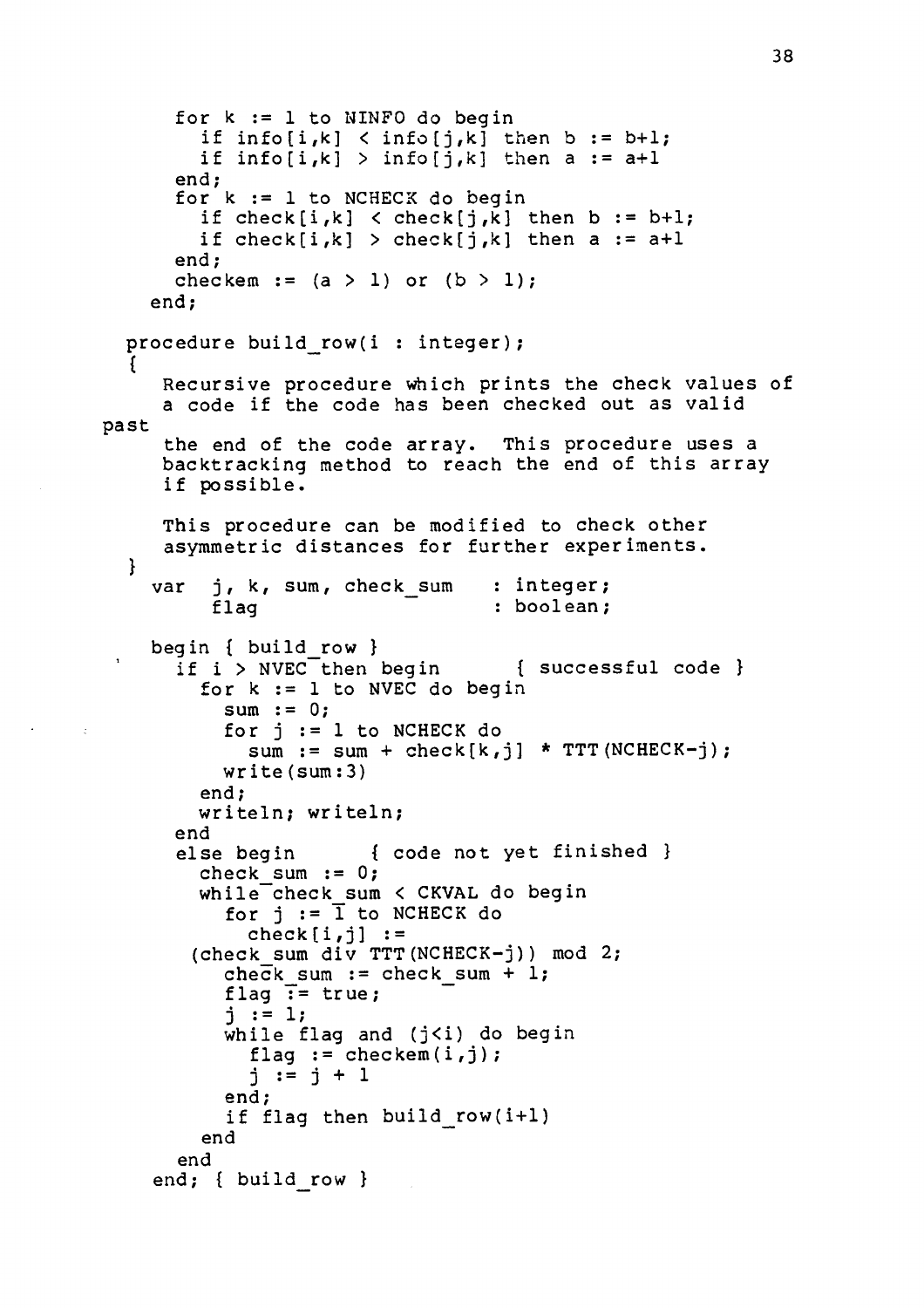```
begin ( main program }
  writeln('(',NCHECK+NINFO:2,',',NINFO:2,') codes:');
  writeln('check symbols are');
 writeln;
  for i := 0 to NVEC-1 do
   write(i:3); { print information symbols }
 writeln;
  for i := 0 to NVEC-1 do<br>write('___');
 writeln; writeln;
 for i := 1 to NVEC do
   for j := 1 to NINFO do
     info[i,j] := ((i-1) div TTT(NINFO-j)) mod 2;build_row(1)
end.
```
 $\sim$ 

 $\mathcal{A}^{\text{max}}_{\text{max}}$ 

 $\sim 200$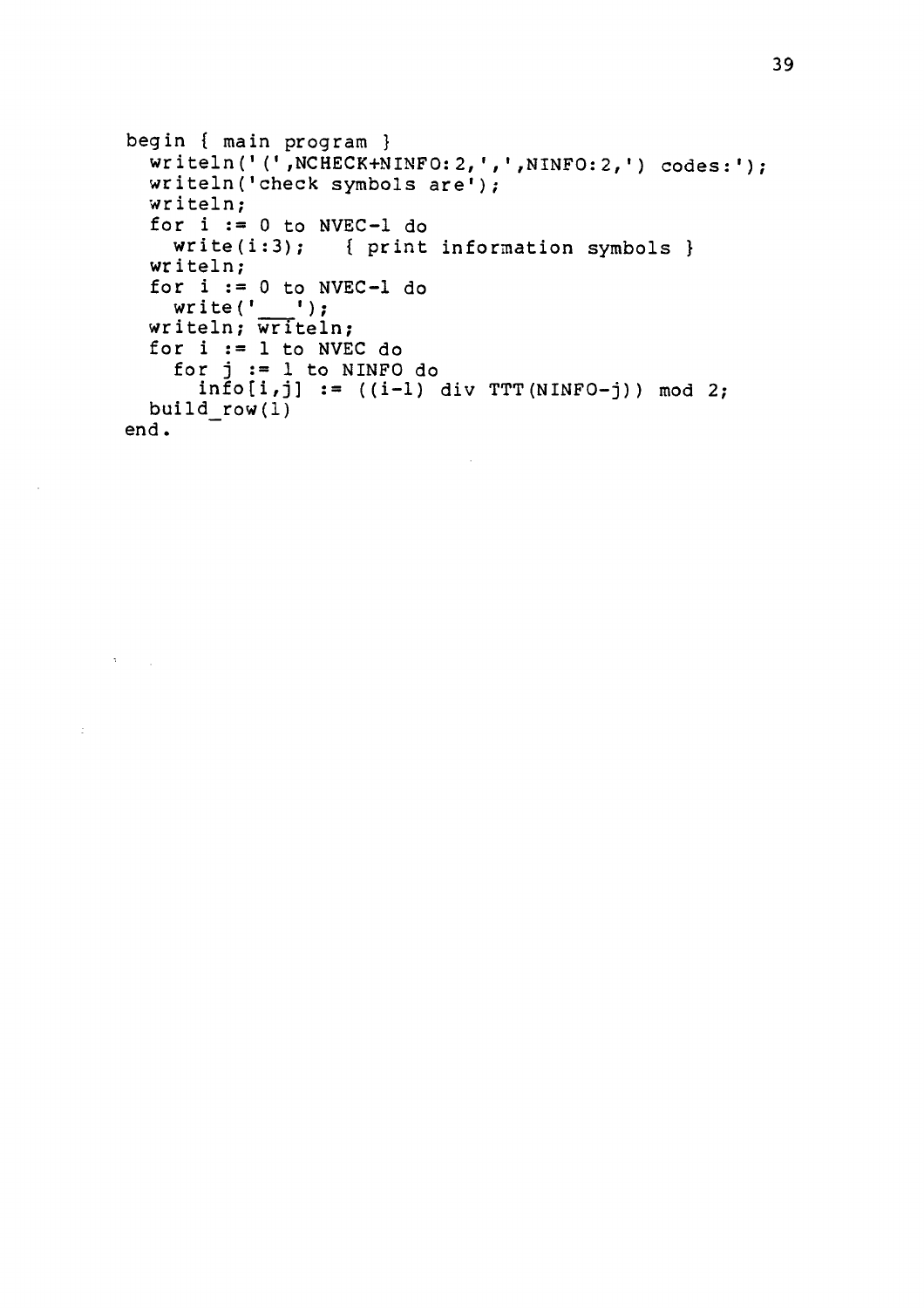```
$INTEGER *4
       PROGRAM GF17
c*************************w*****************************
\frac{c}{c}C PROGRAM TO TEST THE 3-ASYMMETRIC-ERROR-CORRECTING<br>C CODE DEFINED BY V(16) --> GF(17,3) FOR ITS SIZE
C CODE DEFINED BY V(16) --> GF(17,3) FOR ITS SIZE<br>C AND OTHER PROPERTIES.
C AND OTHER PROPERTIES.<br>C ORIGINALLY WRITTEN JU
C ORIGINALLY WRITTEN JULY, 1981 FOR THE OSU CYBER
C SYSTEM; REWRITTEN SEPTEMBER 1981 FOR THE B-SC<br>C HP3000 FOR GF(11) AND SUBSEOUENTLY MODIFIED F
C HP3000 FOR GF(11) AND SUBSEQUENTLY MODIFIED FOR<br>C SEVERAL OTHER CASES.
C SEVERAL OTHER CASES.
C<sub>c</sub>
C************************ * * * * * * * * * * * * * * * * * * * * * * * * * * * * * ** C<sub>c</sub>
       IMPLICIT INTEGER (A-Z)
       DIMENSION CODE(16),RESULTS(17,17,17),ROWSUM(17,17)
       DATA RESULTS/4913*0/
       WRITE(6,5)
   5 FORMAT(1H1,8X,"EXPERIMENTAL RESULTS :",
      \alpha " V(16) 2- AND 3-ASYMMETRIC CODES.",/)
       N=16NP1=N+1
       DO 300 I = 0, 2*+N-1VALUE=I
         DO 10 J=1,N
            CODE(J)=MOD(VALUE, 2)
            VALUE=VALUE/2
 10 CONTINUE
         SUM1=0SUM2=0SUM3=0DO 100 J=1,N
            IF (CODE(J).EQ.0) GOTO 100
            SUM1=MOD(SUM1+J,NP1)
            IF (J.EQ.N) GOTO 100
            DO 50 K=J+1,N
              IF (CODE(K).EQ.0) GOTO 50
              TEMP=MOD(J*K,NP1)
              SUM2=MOD(SUM2+TEMP,NP1)
              IF (K.EQ.N) GOTO 50
              DO 20 L=K+1,N
                 IF (CODE(L).EQ.0) GOTO 20
                 TEMP=MOD(TEMP*L,NP1)
                 SUM3 =MOD (SUM3 +TEMP,NP1)
 20 CONTINUE
50 CONTINUE<br>100 CONTINUE
         CONTINUE
```